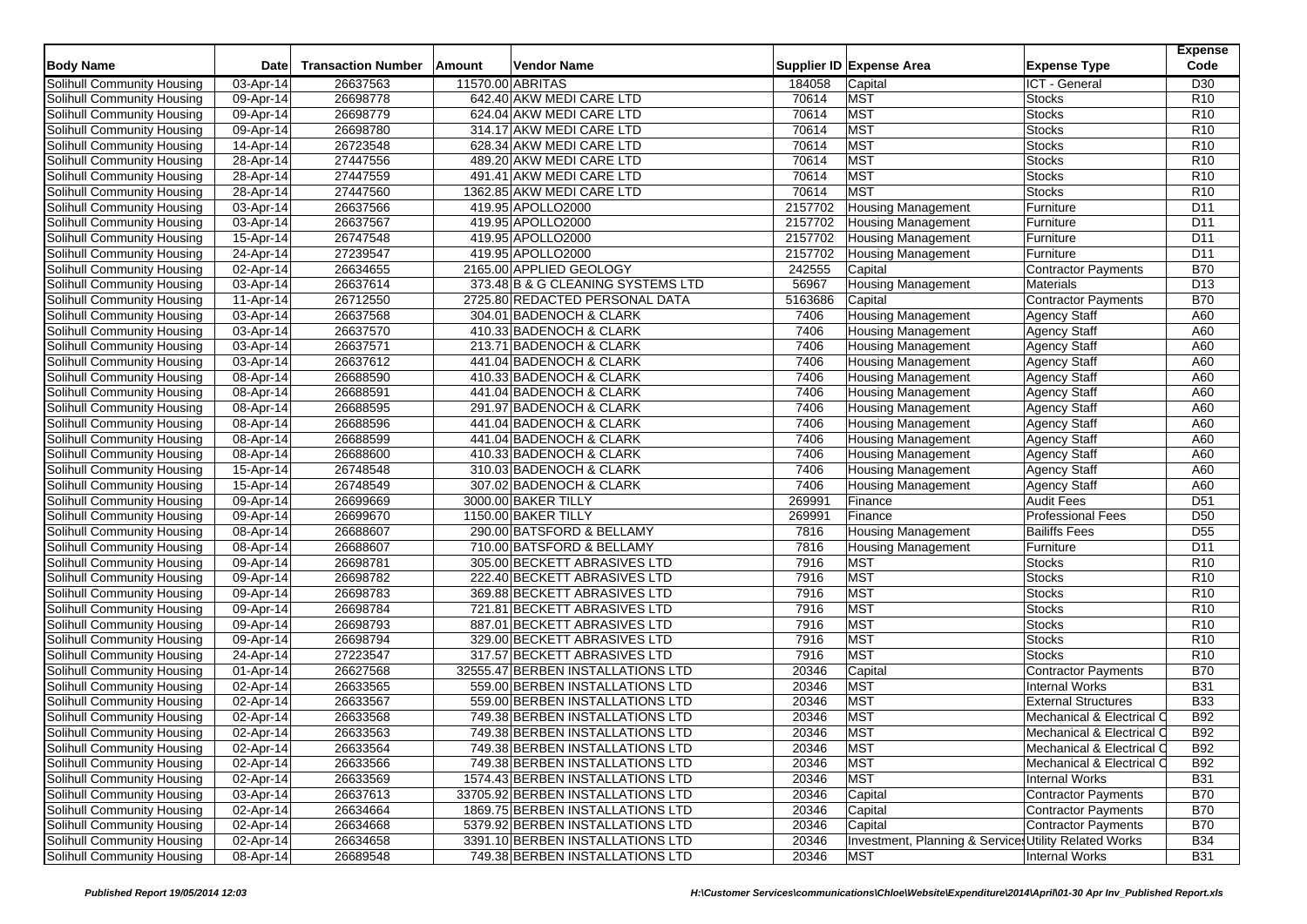| <b>Body Name</b>                  | <b>Date</b>  | <b>Transaction Number</b> | Amount | Vendor Name                               |         | Supplier ID Expense Area                              | <b>Expense Type</b>          | <b>Expense</b><br>Code |
|-----------------------------------|--------------|---------------------------|--------|-------------------------------------------|---------|-------------------------------------------------------|------------------------------|------------------------|
| Solihull Community Housing        | 08-Apr-14    | 26689550                  |        | 749.38 BERBEN INSTALLATIONS LTD           | 20346   | <b>MST</b>                                            | Mechanical & Electrical C    | <b>B92</b>             |
| Solihull Community Housing        | 08-Apr-14    | 26689551                  |        | 559.00 BERBEN INSTALLATIONS LTD           | 20346   | <b>MST</b>                                            | Internal Works               | <b>B31</b>             |
| Solihull Community Housing        | 08-Apr-14    | 26689552                  |        | 405.91 BERBEN INSTALLATIONS LTD           | 20346   | <b>MST</b>                                            | Voids                        | <b>B38</b>             |
| Solihull Community Housing        | 08-Apr-14    | 26689553                  |        | 749.38 BERBEN INSTALLATIONS LTD           | 20346   | <b>MST</b>                                            | <b>Internal Works</b>        | <b>B31</b>             |
| Solihull Community Housing        | 08-Apr-14    | 26688609                  |        | 2558.97 BERBEN INSTALLATIONS LTD          | 20346   | Investment, Planning & Services Utility Related Works |                              | <b>B34</b>             |
| Solihull Community Housing        | 08-Apr-14    | 26688610                  |        | 12861.25 BERBEN INSTALLATIONS LTD         | 20346   | Capital                                               | Contractor Payments          | <b>B70</b>             |
| Solihull Community Housing        | 08-Apr-14    | 26688612                  |        | 24277.92 BERBEN INSTALLATIONS LTD         | 20346   | Capital                                               | <b>Contractor Payments</b>   | <b>B70</b>             |
| Solihull Community Housing        | 09-Apr-14    | 26699591                  |        | 16868.00 BERBEN INSTALLATIONS LTD         | 20346   | Capital                                               | Contractor Payments          | <b>B70</b>             |
| Solihull Community Housing        | 09-Apr-14    | 26699592                  |        | 30507.25 BERBEN INSTALLATIONS LTD         | 20346   | Capital                                               | <b>Contractor Payments</b>   | <b>B70</b>             |
| Solihull Community Housing        | 10-Apr-14    | 26702548                  |        | 12560.88 BERBEN INSTALLATIONS LTD         | 20346   | Capital                                               | Contractor Payments          | <b>B70</b>             |
| Solihull Community Housing        | 08-Apr-14    | 26689549                  |        | 468.00 BERBEN INSTALLATIONS LTD           | 20346   | Capital                                               | Contractor Payments          | <b>B70</b>             |
| Solihull Community Housing        | 11-Apr-14    | 26712556                  |        | 71483.39 BERBEN INSTALLATIONS LTD         | 20346   | Capital                                               | <b>Contractor Payments</b>   | <b>B70</b>             |
| Solihull Community Housing        | 11-Apr-14    | 26712557                  |        | 23826.74 BERBEN INSTALLATIONS LTD         | 20346   | Capital                                               | Contractor Payments          | <b>B70</b>             |
| Solihull Community Housing        | 11-Apr-14    | 26713548                  |        | 749.38 BERBEN INSTALLATIONS LTD           | 20346   | <b>MST</b>                                            | Mechanical & Electrical C    | <b>B92</b>             |
| Solihull Community Housing        | 11-Apr-14    | 26713549                  |        | 749.38 BERBEN INSTALLATIONS LTD           | 20346   | <b>MST</b>                                            | Mechanical & Electrical O    | <b>B92</b>             |
| Solihull Community Housing        | 15-Apr-14    | 26749548                  |        | 2239.91 BERBEN INSTALLATIONS LTD          | 20346   | Capital                                               | Contractor Payments          | <b>B70</b>             |
| Solihull Community Housing        | 23-Apr-14    | 27097552                  |        | 864.86 BERBEN INSTALLATIONS LTD           | 20346   | <b>MST</b>                                            | <b>External Structures</b>   | <b>B33</b>             |
| Solihull Community Housing        | 23-Apr-14    | 27097553                  |        | 649.12 BERBEN INSTALLATIONS LTD           | 20346   | <b>MST</b>                                            | <b>External Structures</b>   | <b>B33</b>             |
| Solihull Community Housing        | 23-Apr-14    | 27097554                  |        | 1579.28 BERBEN INSTALLATIONS LTD          | 20346   | <b>MST</b>                                            | Voids                        | <b>B38</b>             |
| Solihull Community Housing        | 24-Apr-14    | 27240547                  |        | 16582.40 BERBEN INSTALLATIONS LTD         | 20346   | Capital                                               | <b>Contractor Payments</b>   | <b>B70</b>             |
| Solihull Community Housing        | 24-Apr-14    | 27240548                  |        | 4926.70 BERBEN INSTALLATIONS LTD          | 20346   | Capital                                               | Contractor Payments          | <b>B70</b>             |
| Solihull Community Housing        | 24-Apr-14    | 27240549                  |        | 4857.25 BERBEN INSTALLATIONS LTD          | 20346   | Investment, Planning & Services Utility Related Works |                              | <b>B34</b>             |
| Solihull Community Housing        | $29$ -Apr-14 | 27515549                  |        | 1521.00 BERBEN INSTALLATIONS LTD          | 20346   | <b>MST</b>                                            | <b>Internal Works</b>        | <b>B31</b>             |
| Solihull Community Housing        | 24-Apr-14    | 27240550                  |        | 295.00 BIP SOLUTIONS LTD                  | 104703  | <b>Customer Services</b>                              | Training                     | A80                    |
| Solihull Community Housing        | 03-Apr-14    | 26637557                  |        | 4480.00 BLUEBELL GUEST HOUSE              | 4821686 | <b>Balance Sheet</b>                                  | Mortgage Repossession        | U34                    |
| Solihull Community Housing        | 15-Apr-14    | 26744547                  |        | 4480.00 BLUEBELL GUEST HOUSE              | 4821686 | <b>Housing Management</b>                             | <b>B&amp;B Accommodation</b> | <b>B23</b>             |
| Solihull Community Housing        | 28-Apr-14    | 27412547                  |        | 4690.00 BLUEBELL GUEST HOUSE              | 4821686 | <b>Housing Management</b>                             | <b>B&amp;B</b> Accommodation | <b>B23</b>             |
| Solihull Community Housing        | 08-Apr-14    | 26688581                  |        | 27216.24 BRITISH GAS NEW ENERGY           | 2609687 | Capital                                               | Contractor Payments          | <b>B70</b>             |
| Solihull Community Housing        | 08-Apr-14    | 26688581                  |        | 10333.76 BRITISH GAS NEW ENERGY           | 2609687 | Capital                                               | Contractor Payments          | <b>B70</b>             |
| Solihull Community Housing        | 03-Apr-14    | 26637548                  |        | 108.93 BRITISH GAS TRADING LTD            | 9637    | <b>Housing Management</b>                             | Gas                          | <b>B10</b>             |
| Solihull Community Housing        | 03-Apr-14    | 26637548                  |        | 213.32 BRITISH GAS TRADING LTD            | 9637    | <b>Housing Management</b>                             | Electricity                  | <b>B11</b>             |
| Solihull Community Housing        | 03-Apr-14    | 26637548                  |        | -2.54 BRITISH GAS TRADING LTD             | 9637    | <b>Housing Management</b>                             | Electricity                  | B11                    |
| Solihull Community Housing        | 11-Apr-14    | 26712938                  |        | 219.93 BRITISH GAS TRADING LTD            | 9637    | <b>Housing Management</b>                             | Electricity                  | <b>B11</b>             |
| Solihull Community Housing        | 11-Apr-14    | 26712938                  |        | 54.00 BRITISH GAS TRADING LTD             | 9637    | Housing Management                                    | Electricity                  | B11                    |
| Solihull Community Housing        | 11-Apr-14    | 26712940                  |        | 283.26 BRITISH GAS TRADING LTD            | 9637    | <b>Housing Management</b>                             | Electricity                  | <b>B11</b>             |
| Solihull Community Housing        | 22-Apr-14    | 27043547                  |        | 1414.63 BRITISH GAS TRADING LTD           | 9637    | Housing Management                                    | Gas                          | <b>B10</b>             |
| Solihull Community Housing        | 24-Apr-14    | 27230547                  |        | 1623.33 BRITISH GAS TRADING LTD           | 9637    | <b>Housing Management</b>                             | Gas                          | <b>B10</b>             |
| Solihull Community Housing        | 11-Apr-14    | 26712554                  |        | 2088.00 BROPHY RIAZ AND PARTNERS CHARTERE | 167258  | Capital                                               | Contractor Payments          | <b>B70</b>             |
| Solihull Community Housing        | 11-Apr-14    | 26712551                  |        | 270.00 BROPHY RIAZ AND PARTNERS CHARTERE  | 167258  | Capital                                               | Contractor Payments          | <b>B70</b>             |
| Solihull Community Housing        | 11-Apr-14    | 26712552                  |        | 1548.00 BROPHY RIAZ AND PARTNERS CHARTERE | 167258  | Capital                                               | <b>Contractor Payments</b>   | <b>B70</b>             |
| Solihull Community Housing        | 11-Apr-14    | 26712553                  |        | 1548.00 BROPHY RIAZ AND PARTNERS CHARTERE | 167258  | Capital                                               | Contractor Payments          | <b>B70</b>             |
| Solihull Community Housing        | 11-Apr-14    | 26712558                  |        | 1043.04 BROPHY RIAZ AND PARTNERS CHARTERE | 167258  | Capital                                               | <b>Contractor Payments</b>   | <b>B70</b>             |
| Solihull Community Housing        | 11-Apr-14    | 26712559                  |        | 1290.00 BROPHY RIAZ AND PARTNERS CHARTERE | 167258  | Capital                                               | <b>Contractor Payments</b>   | <b>B70</b>             |
| Solihull Community Housing        | 11-Apr-14    | 26712560                  |        | 225.00 BROPHY RIAZ AND PARTNERS CHARTERE  | 167258  | Capital                                               | Contractor Payments          | <b>B70</b>             |
| Solihull Community Housing        | 11-Apr-14    | 26712561                  |        | 1290.00 BROPHY RIAZ AND PARTNERS CHARTERE | 167258  | Capital                                               | Contractor Payments          | <b>B70</b>             |
| Solihull Community Housing        | 11-Apr-14    | 26712562                  |        | 1065.00 BROPHY RIAZ AND PARTNERS CHARTERE | 167258  | Capital                                               | <b>Contractor Payments</b>   | <b>B70</b>             |
| Solihull Community Housing        | 11-Apr-14    | 26712563                  |        | 1440.00 BROPHY RIAZ AND PARTNERS CHARTERE | 167258  | Capital                                               | <b>Contractor Payments</b>   | <b>B70</b>             |
| Solihull Community Housing        | 11-Apr-14    | 26712564                  |        | 1350.00 BROPHY RIAZ AND PARTNERS CHARTERE | 167258  | Capital                                               | Contractor Payments          | <b>B70</b>             |
| Solihull Community Housing        | 14-Apr-14    | 26734557                  |        | 2262.53 BROPHY RIAZ AND PARTNERS CHARTERE | 167258  | Capital                                               | <b>Contractor Payments</b>   | <b>B70</b>             |
| <b>Solihull Community Housing</b> | 14-Apr-14    | 26734560                  |        | 2138.32 BROPHY RIAZ AND PARTNERS CHARTERE | 167258  | Capital                                               | Contractor Payments          | <b>B70</b>             |
| Solihull Community Housing        | 08-Apr-14    | 26696582                  |        | 683.94 BUILDBASE                          | 56468   | <b>MST</b>                                            | <b>Stocks</b>                | R <sub>10</sub>        |
|                                   |              |                           |        |                                           |         |                                                       |                              |                        |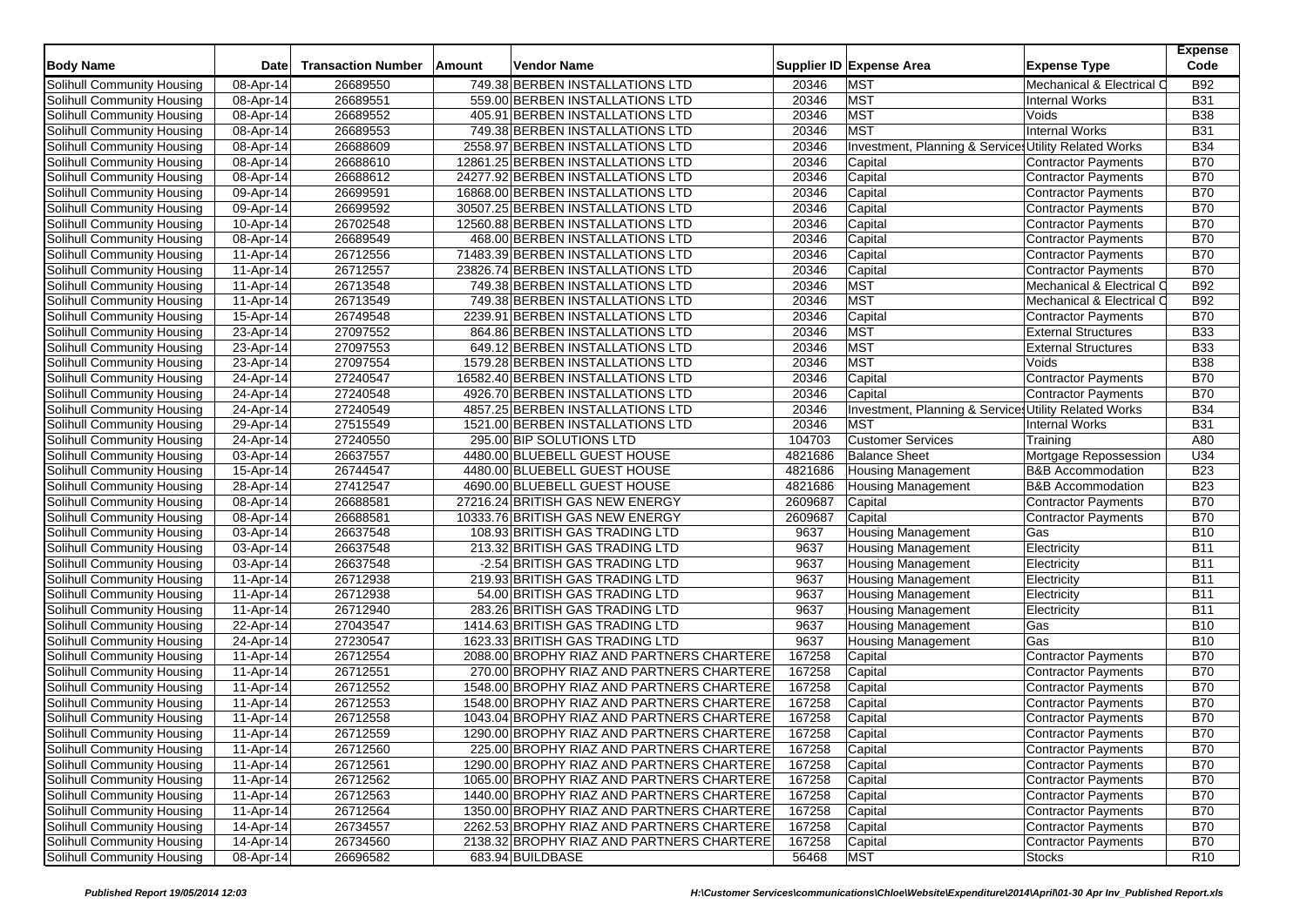| <b>Body Name</b>                  | Date         | <b>Transaction Number</b> | Amount | Vendor Name                             |         | Supplier ID Expense Area                    | <b>Expense Type</b>            | <b>Expense</b><br>Code |
|-----------------------------------|--------------|---------------------------|--------|-----------------------------------------|---------|---------------------------------------------|--------------------------------|------------------------|
| Solihull Community Housing        |              |                           |        | 786.00 BUILDBASE                        | 56468   | <b>MST</b>                                  |                                | R <sub>10</sub>        |
|                                   | 09-Apr-14    | 26698800                  |        | 2013.67 BUILDBASE                       | 56468   | <b>MST</b>                                  | <b>Stocks</b>                  | R <sub>10</sub>        |
| Solihull Community Housing        | 10-Apr-14    | 26711634                  |        |                                         | 56468   | <b>MST</b>                                  | <b>Stocks</b><br><b>Stocks</b> | R <sub>10</sub>        |
| Solihull Community Housing        | 24-Apr-14    | 27240552                  |        | 1912.85 BUILDBASE                       |         |                                             |                                |                        |
| Solihull Community Housing        | 24-Apr-14    | 27241550                  |        | 266.58 BUILDBASE                        | 56468   | <b>MST</b>                                  | <b>Stocks</b>                  | R <sub>10</sub>        |
| Solihull Community Housing        | 24-Apr-14    | 27241552                  |        | 230.52 BUILDBASE                        | 56468   | <b>MST</b>                                  | <b>Stocks</b>                  | R <sub>10</sub>        |
| Solihull Community Housing        | 28-Apr-14    | 27447563                  |        | 501.72 BUILDBASE                        | 56468   | MST                                         | <b>Stocks</b>                  | R <sub>10</sub>        |
| Solihull Community Housing        | 02-Apr-14    | 26633559                  |        | 211.48 C & C FLOORING                   | 164498  | <b>MST</b>                                  | <b>Internal Works</b>          | <b>B31</b>             |
| Solihull Community Housing        | 02-Apr-14    | 26633560                  |        | 233.06 C & C FLOORING                   | 164498  | <b>MST</b>                                  | <b>Internal Works</b>          | <b>B31</b>             |
| Solihull Community Housing        | 02-Apr-14    | 26633562                  |        | 251.07 C & C FLOORING                   | 164498  | <b>MST</b>                                  | <b>Internal Works</b>          | <b>B31</b>             |
| Solihull Community Housing        | 03-Apr-14    | 26638548                  |        | 267.52 C & C FLOORING                   | 164498  | <b>MST</b>                                  | <b>Internal Works</b>          | <b>B31</b>             |
| Solihull Community Housing        | 03-Apr-14    | 26638549                  |        | 267.10 C & C FLOORING                   | 164498  | <b>MST</b>                                  | <b>Internal Works</b>          | <b>B31</b>             |
| Solihull Community Housing        | 03-Apr-14    | 26638550                  |        | 320.52 C & C FLOORING                   | 164498  | <b>MST</b>                                  | <b>Internal Works</b>          | <b>B31</b>             |
| Solihull Community Housing        | 03-Apr-14    | 26637616                  |        | 1147.26 C & C FLOORING                  | 164498  | <b>Housing Management</b>                   | Furniture                      | D11                    |
| Solihull Community Housing        | 08-Apr-14    | 26688552                  |        | 530.64 C & C FLOORING                   | 164498  | <b>MST</b>                                  | <b>Internal Works</b>          | <b>B31</b>             |
| Solihull Community Housing        | 08-Apr-14    | 26688553                  |        | 256.42 C & C FLOORING                   | 164498  | <b>MST</b>                                  | <b>Internal Works</b>          | <b>B31</b>             |
| Solihull Community Housing        | 08-Apr-14    | 26689547                  |        | 236.20 C & C FLOORING                   | 164498  | <b>MST</b>                                  | <b>Internal Works</b>          | <b>B31</b>             |
| Solihull Community Housing        | 09-Apr-14    | 26698720                  |        | 256.42 C & C FLOORING                   | 164498  | <b>MST</b>                                  | <b>Internal Works</b>          | <b>B31</b>             |
| Solihull Community Housing        | 09-Apr-14    | 26698722                  |        | 245.73 C & C FLOORING                   | 164498  | <b>MST</b>                                  | <b>Internal Works</b>          | <b>B31</b>             |
| Solihull Community Housing        | 10-Apr-14    | 26702549                  |        | 352.74 C & C FLOORING                   | 164498  | <b>Housing Management</b>                   | Furniture                      | D <sub>11</sub>        |
| Solihull Community Housing        | 10-Apr-14    | 26702549                  |        | 125.55 C & C FLOORING                   | 164498  | <b>Housing Management</b>                   | Furniture                      | D11                    |
| Solihull Community Housing        | 10-Apr-14    | 26702550                  |        | 738.89 C & C FLOORING                   | 164498  | Housing Management                          | Furniture                      | D <sub>11</sub>        |
| Solihull Community Housing        | 10-Apr-14    | 26702551                  |        | 953.40 C & C FLOORING                   | 164498  | <b>Housing Management</b>                   | Furniture                      | D <sub>11</sub>        |
| Solihull Community Housing        | 11-Apr-14    | 26713547                  |        | 267.10 C & C FLOORING                   | 164498  | <b>MST</b>                                  | Voids                          | <b>B38</b>             |
| Solihull Community Housing        | 23-Apr-14    | 27097547                  |        | 267.10 C & C FLOORING                   | 164498  | <b>MST</b>                                  | Voids                          | <b>B38</b>             |
| Solihull Community Housing        | 23-Apr-14    | 27097549                  |        | 332.69 C & C FLOORING                   | 164498  | <b>MST</b>                                  | <b>Internal Works</b>          | <b>B31</b>             |
| Solihull Community Housing        | 23-Apr-14    | 27097550                  |        | 309.84 C & C FLOORING                   | 164498  | <b>MST</b>                                  | <b>Internal Works</b>          | <b>B31</b>             |
| Solihull Community Housing        | $23$ -Apr-14 | 27097551                  |        | 245.73 C & C FLOORING                   | 164498  | <b>MST</b>                                  | <b>Internal Works</b>          | <b>B31</b>             |
| Solihull Community Housing        | 29-Apr-14    | 27457547                  |        | 288.47 C & C FLOORING                   | 164498  | <b>MST</b>                                  | <b>Internal Works</b>          | <b>B31</b>             |
| Solihull Community Housing        | 29-Apr-14    | 27457549                  |        | 245.73 C & C FLOORING                   | 164498  | <b>MST</b>                                  | <b>Internal Works</b>          | <b>B31</b>             |
| Solihull Community Housing        | 09-Apr-14    | 26699566                  |        | 119209.66 CAPITA BUSINESS SERVICES LTD. | 99513   | <b>Customer Services</b>                    | <b>ICT Software</b>            | D31                    |
| Solihull Community Housing        | 02-Apr-14    | 26634675                  |        | 1350.00 CAPITA SYMONDS LTD              | 218112  | Capital                                     | <b>Contractor Payments</b>     | <b>B70</b>             |
| Solihull Community Housing        | 03-Apr-14    | 26637556                  |        | 850.00 CAPITAL FURNISHINGS              | 2071841 | <b>Housing Management</b>                   | Furniture                      | D11                    |
| Solihull Community Housing        | 28-Apr-14    | 27412549                  |        | 1725.00 CAPITAL FURNISHINGS             | 2071841 | <b>Housing Management</b>                   | Furniture                      | D <sub>11</sub>        |
| Solihull Community Housing        | 28-Apr-14    | 27415547                  |        | 850.00 CAPITAL FURNISHINGS              | 2071841 | <b>Housing Management</b>                   | Furniture                      | D <sub>11</sub>        |
| Solihull Community Housing        | 28-Apr-14    | 27415548                  |        | 300.00 CAPITAL FURNISHINGS              | 2071841 | <b>Housing Management</b>                   | Furniture                      | D <sub>11</sub>        |
| Solihull Community Housing        | 28-Apr-14    | 27416547                  |        | 915.00 CAPITAL FURNISHINGS              | 2071841 | <b>Housing Management</b>                   | Furniture                      | D <sub>11</sub>        |
| Solihull Community Housing        | 28-Apr-14    | 27416548                  |        | 590.00 CAPITAL FURNISHINGS              | 2071841 | <b>Housing Management</b>                   | Furniture                      | D <sub>11</sub>        |
| Solihull Community Housing        | 28-Apr-14    | 27416549                  |        | 605.00 CAPITAL FURNISHINGS              | 2071841 | <b>Housing Management</b>                   | Furniture                      | D11                    |
| Solihull Community Housing        | 28-Apr-14    | 27418549                  |        | 485.00 CAPITAL FURNISHINGS              | 2071841 | <b>Housing Management</b>                   | Furniture                      | D <sub>11</sub>        |
| Solihull Community Housing        | 28-Apr-14    | 27419547                  |        | 850.00 CAPITAL FURNISHINGS              | 2071841 | <b>Housing Management</b>                   | Furniture                      | D <sub>11</sub>        |
| Solihull Community Housing        | 28-Apr-14    | 27419548                  |        | 720.00 CAPITAL FURNISHINGS              | 2071841 | <b>Housing Management</b>                   | Furniture                      | D <sub>11</sub>        |
| Solihull Community Housing        | 28-Apr-14    | 27420547                  |        | 290.00 CAPITAL FURNISHINGS              | 2071841 | <b>Housing Management</b>                   | Furniture                      | D11                    |
| <b>Solihull Community Housing</b> | 28-Apr-14    | 27421547                  |        | 500.00 CAPITAL FURNISHINGS              | 2071841 | <b>Housing Management</b>                   | Furniture                      | D <sub>11</sub>        |
| Solihull Community Housing        | 28-Apr-14    | 27421548                  |        | 535.00 CAPITAL FURNISHINGS              | 2071841 | <b>Housing Management</b>                   | Furniture                      | D11                    |
| Solihull Community Housing        | 28-Apr-14    | 27422547                  |        | 535.00 CAPITAL FURNISHINGS              | 2071841 | <b>Housing Management</b>                   | Furniture                      | D11                    |
| Solihull Community Housing        | 28-Apr-14    | 27423547                  |        | 330.00 CAPITAL FURNISHINGS              | 2071841 | <b>Housing Management</b>                   | Furniture                      | D11                    |
| Solihull Community Housing        | 28-Apr-14    | 27424547                  |        | 730.00 CAPITAL FURNISHINGS              | 2071841 | <b>Housing Management</b>                   | Furniture                      | D11                    |
| Solihull Community Housing        | 28-Apr-14    | 27424548                  |        | 770.00 CAPITAL FURNISHINGS              | 2071841 | <b>Housing Management</b>                   | Furniture                      | D11                    |
| Solihull Community Housing        | 07-Apr-14    | 26663550                  |        | 210.00 CAPITOL JOINERY                  | 66253   | <b>MST</b>                                  | <b>Stocks</b>                  | R <sub>10</sub>        |
| Solihull Community Housing        | 24-Apr-14    | 27233548                  |        | 277.09 CARETECH (UK) LTD                | 1610610 | Investment, Planning & Service: Adaptations |                                | <b>B83</b>             |
| Solihull Community Housing        | 24-Apr-14    | 27240551                  |        | 3714.64 CARETECH (UK) LTD               | 1610610 | Investment, Planning & Service: Adaptations |                                | <b>B83</b>             |
|                                   |              |                           |        |                                         |         |                                             |                                |                        |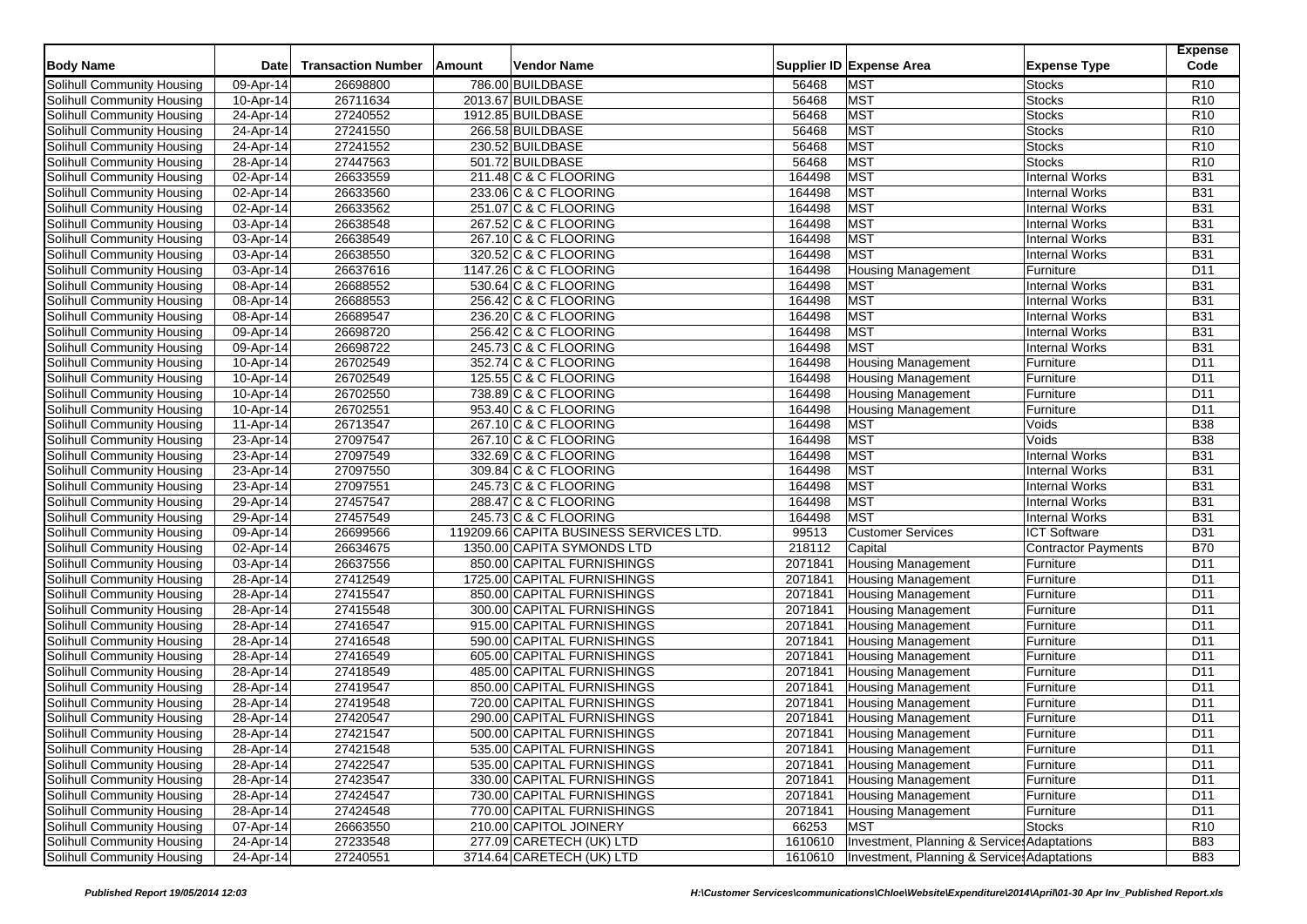| <b>Body Name</b>                                         | <b>Date</b>            | <b>Transaction Number</b> | Amount | Vendor Name                                                |         | Supplier ID Expense Area                             | <b>Expense Type</b>                    | <b>Expense</b><br>Code |
|----------------------------------------------------------|------------------------|---------------------------|--------|------------------------------------------------------------|---------|------------------------------------------------------|----------------------------------------|------------------------|
| Solihull Community Housing                               | 24-Apr-14              | 27241548                  |        | 1669.01 CARETECH (UK) LTD                                  | 1610610 | Investment, Planning & Service: Adaptations          |                                        | <b>B83</b>             |
| Solihull Community Housing                               | 24-Apr-14              | 27242550                  |        | 989.00 CENTRAL (HIGH RISE) LTD                             | 56904   | <b>MST</b>                                           | <b>External Structures</b>             | <b>B33</b>             |
| Solihull Community Housing                               | 09-Apr-14              | 26699596                  |        | 5428.80 CENTRAL CONSULTANCY & TRAINING LTD                 | 261151  | Central Administration                               | Other Fees and Charges                 | D <sub>59</sub>        |
| Solihull Community Housing                               | 23-Apr-14              | 27123563                  |        | 3658.00 CHAPMANS ELECTRICAL                                | 275944  | Capital                                              | Contractor Payments                    | <b>B70</b>             |
| Solihull Community Housing                               | 04-Apr-14              | 26650548                  |        | 725.96 CHUBB FIRE LTD                                      | 11217   | Investment, Planning & Service: Other Building costs |                                        | <b>B39</b>             |
| Solihull Community Housing                               | 08-Apr-14              | 26688613                  |        | 11306.82 CHUBB FIRE LTD                                    | 11217   | Investment, Planning & Service: Other Building costs |                                        | <b>B39</b>             |
| Solihull Community Housing                               | 29-Apr-14              | 27457555                  |        | 401.80 CHUBB FIRE LTD                                      | 11217   | Investment, Planning & Service: Other Building costs |                                        | <b>B39</b>             |
| Solihull Community Housing                               | 01-Apr-14              | 26627592                  |        | 500.00 CLEARWATER TECHNOLOGY LTD                           | 121213  | <b>MST</b>                                           | <b>Water Risks</b>                     | <b>B13</b>             |
| Solihull Community Housing                               | 01-Apr-14              | 26627587                  |        | 3948.09 CLEARWATER TECHNOLOGY LTD                          | 121213  | <b>MST</b>                                           | <b>Water Risks</b>                     | <b>B13</b>             |
| Solihull Community Housing                               | 01-Apr-14              | 26627587                  |        | 415.25 CLEARWATER TECHNOLOGY LTD                           | 121213  | <b>MST</b>                                           | <b>Water Risks</b>                     | <b>B13</b>             |
| Solihull Community Housing                               | 01-Apr-14              | 26627594                  |        | 500.00 CLEARWATER TECHNOLOGY LTD                           | 121213  | <b>MST</b>                                           | <b>Water Risks</b>                     | <b>B13</b>             |
| Solihull Community Housing                               | 01-Apr-14              | 26627596                  |        | 500.00 CLEARWATER TECHNOLOGY LTD                           | 121213  | <b>MST</b>                                           | <b>Water Risks</b>                     | <b>B13</b>             |
| Solihull Community Housing                               | 01-Apr-14              | 26627598                  |        | 500.00 CLEARWATER TECHNOLOGY LTD                           | 121213  | <b>MST</b>                                           | <b>Water Risks</b>                     | <b>B13</b>             |
| Solihull Community Housing                               | 01-Apr-14              | 26627600                  |        | 514.70 CLEARWATER TECHNOLOGY LTD                           | 121213  | <b>MST</b>                                           | <b>Water Risks</b>                     | <b>B13</b>             |
| Solihull Community Housing                               | 01-Apr-14              | 26627601                  |        | 514.70 CLEARWATER TECHNOLOGY LTD                           | 121213  | <b>MST</b>                                           | <b>Water Risks</b>                     | <b>B13</b>             |
| Solihull Community Housing                               | 28-Apr-14              | 27447599                  |        | 65.00 COLLECTIVE ENTERPRISE LTD                            | 200600  | Finance                                              | Printing                               | D80                    |
| Solihull Community Housing                               | 28-Apr-14              | 27447599                  |        | 335.00 COLLECTIVE ENTERPRISE LTD                           | 200600  | <b>Customer Services</b>                             | Printing                               | D80                    |
| Solihull Community Housing                               | 28-Apr-14              | 27447599                  |        | 861.43 COLLECTIVE ENTERPRISE LTD                           | 200600  | Finance                                              | Stationery                             | D <sub>25</sub>        |
| Solihull Community Housing                               | 28-Apr-14              | 27447599                  |        | -32.90 COLLECTIVE ENTERPRISE LTD                           | 200600  | Finance                                              | Stationery                             | D <sub>25</sub>        |
| Solihull Community Housing                               | 28-Apr-14              | 27447599                  |        | 1074.54 COLLECTIVE ENTERPRISE LTD                          | 200600  | Finance                                              | <b>ICT Consumables</b>                 | D33                    |
| Solihull Community Housing                               | 28-Apr-14              | 27447599                  |        | 47.28 COLLECTIVE ENTERPRISE LTD                            | 200600  | Finance                                              | Devolved Charges: Other                | H <sub>20</sub>        |
| Solihull Community Housing                               | 28-Apr-14              | 27447599                  |        | 419.94 COLLECTIVE ENTERPRISE LTD                           | 200600  | Finance                                              | Printing                               | D80                    |
| Solihull Community Housing                               | 08-Apr-14              | 26688616                  |        | 224.40 CROWN CARS                                          | 129277  | <b>Customer Services</b>                             | <b>Other Communication Co</b>          | D49                    |
| Solihull Community Housing                               | 02-Apr-14              | 26634679                  |        | 462.50 DECISION RECRUITMENT LTD                            | 2370689 | Capital                                              | <b>Contractor Payments</b>             | <b>B70</b>             |
| Solihull Community Housing                               | 09-Apr-14              | 26699597                  |        | 462.50 DECISION RECRUITMENT LTD                            | 2370689 | Capital                                              | Contractor Payments                    | <b>B70</b>             |
| Solihull Community Housing                               | 24-Apr-14              | 27242569                  |        | 468.75 DECISION RECRUITMENT LTD                            | 2370689 | Capital                                              | <b>Contractor Payments</b>             | <b>B70</b>             |
| Solihull Community Housing                               | 10-Apr-14              | 26711635                  |        | 209.65 DIRECT ROOFING SUPPLIES LTD                         | 11346   | <b>MST</b>                                           | <b>Stocks</b>                          | R <sub>10</sub>        |
| Solihull Community Housing                               | 24-Apr-14              | 27223556                  |        | 560.00 DIRECT ROOFING SUPPLIES LTD                         | 11346   | <b>MST</b>                                           | Stocks                                 | R <sub>10</sub>        |
| Solihull Community Housing                               | 28-Apr-14              | 27447565                  |        | 299.90 DIRECT ROOFING SUPPLIES LTD                         | 11346   | <b>MST</b>                                           | <b>Stocks</b>                          | R <sub>10</sub>        |
| Solihull Community Housing                               | 09-Apr-14              | 26699602                  |        | 1372.00 DLA PIPER UK LLP                                   | 147168  | <b>Customer Services</b>                             | <b>Professional Fees</b>               | D <sub>50</sub>        |
| Solihull Community Housing                               | 09-Apr-14              | 26699603                  |        | 1350.00 DMW ENVIRONMENTAL                                  | 281856  | Capital                                              | Contractor Payments                    | <b>B70</b>             |
| Solihull Community Housing                               | 09-Apr-14              | 26699604                  |        | 575.00 DMW ENVIRONMENTAL                                   | 281856  | Capital                                              | Contractor Payments                    | <b>B70</b>             |
| Solihull Community Housing                               | 09-Apr-14              | 26699605                  |        | 905.00 DMW ENVIRONMENTAL                                   | 281856  | <b>MST</b>                                           | Internal Works                         | <b>B31</b>             |
| Solihull Community Housing                               | 09-Apr-14              | 26699605                  |        | 215.00 DMW ENVIRONMENTAL                                   | 281856  | <b>MST</b>                                           | <b>Internal Works</b>                  | <b>B31</b>             |
| Solihull Community Housing                               | 09-Apr-14              | 26699607                  |        | 890.00 DMW ENVIRONMENTAL                                   | 281856  | <b>MST</b>                                           | <b>Internal Works</b>                  | <b>B31</b>             |
| Solihull Community Housing                               | 09-Apr-14              | 26699607                  |        | 510.00 DMW ENVIRONMENTAL                                   | 281856  | <b>MST</b>                                           | <b>Internal Works</b>                  | <b>B31</b>             |
| Solihull Community Housing                               | 09-Apr-14              | 26699611                  |        | 190.00 DMW ENVIRONMENTAL                                   | 281856  | <b>MST</b>                                           | <b>Internal Works</b>                  | <b>B31</b>             |
| Solihull Community Housing                               | 09-Apr-14              | 26699611                  |        | 1045.00 DMW ENVIRONMENTAL                                  | 281856  | <b>MST</b>                                           | <b>Internal Works</b>                  | <b>B31</b>             |
| Solihull Community Housing                               | 09-Apr-14              | 26699613                  |        | 190.00 DMW ENVIRONMENTAL                                   | 281856  | <b>MST</b>                                           | <b>Internal Works</b>                  | <b>B31</b>             |
| Solihull Community Housing                               | 09-Apr-14              | 26699613                  |        | 950.00 DMW ENVIRONMENTAL                                   | 281856  | <b>MST</b>                                           | <b>Internal Works</b>                  | <b>B31</b>             |
|                                                          |                        | 26699615                  |        | 340.00 DMW ENVIRONMENTAL                                   | 281856  | <b>MST</b>                                           |                                        | <b>B31</b>             |
| Solihull Community Housing<br>Solihull Community Housing | 09-Apr-14<br>09-Apr-14 | 26698806                  |        | 840.00 DOORFIT PRODUCTS LTD                                | 5228    | <b>MST</b>                                           | <b>Internal Works</b><br><b>Stocks</b> | R <sub>10</sub>        |
|                                                          |                        |                           |        |                                                            | 5228    | <b>MST</b>                                           |                                        | R <sub>10</sub>        |
| Solihull Community Housing                               | 10-Apr-14              | 26711636                  |        | 1040.00 DOORFIT PRODUCTS LTD                               |         |                                                      | Stocks                                 |                        |
| Solihull Community Housing                               | 29-Apr-14              | 27476547                  |        | 479.80 DOORFIT PRODUCTS LTD<br>329.70 DOORFIT PRODUCTS LTD | 5228    | <b>MST</b>                                           | <b>Stocks</b>                          | R <sub>10</sub>        |
| Solihull Community Housing                               | 29-Apr-14              | 27477547                  |        |                                                            | 5228    | <b>MST</b>                                           | <b>Stocks</b>                          | R <sub>10</sub>        |
| Solihull Community Housing                               | 03-Apr-14              | 26637559                  |        | 590.28 DR GAIL YOUNG                                       | 221701  | <b>Housing Management</b>                            | <b>Tenant Medicals</b>                 | D <sub>63</sub>        |
| Solihull Community Housing                               | 03-Apr-14              | 26637560                  |        | 590.28 DR GAIL YOUNG                                       | 221701  | <b>Housing Management</b>                            | <b>Tenant Medicals</b>                 | D63                    |
| Solihull Community Housing                               | 28-Apr-14              | 27425550                  |        | 590.28 DR GAIL YOUNG                                       | 221701  | <b>Housing Management</b>                            | <b>Tenant Medicals</b>                 | D63                    |
| Solihull Community Housing                               | 28-Apr-14              | 27426547                  |        | 787.04 DR GAIL YOUNG                                       | 221701  | <b>Housing Management</b>                            | <b>Tenant Medicals</b>                 | D63                    |
| Solihull Community Housing                               | 02-Apr-14              | 26633589                  |        | 661.65 DRAINTECH SERVICES (MIDLANDS) LTD                   | 338596  | <b>MST</b>                                           | Other Works                            | <b>B32</b>             |
| Solihull Community Housing                               | 02-Apr-14              | 26633599                  |        | 445.00 DRAINTECH SERVICES (MIDLANDS) LTD                   | 338596  | <b>MST</b>                                           | Other Works                            | <b>B32</b>             |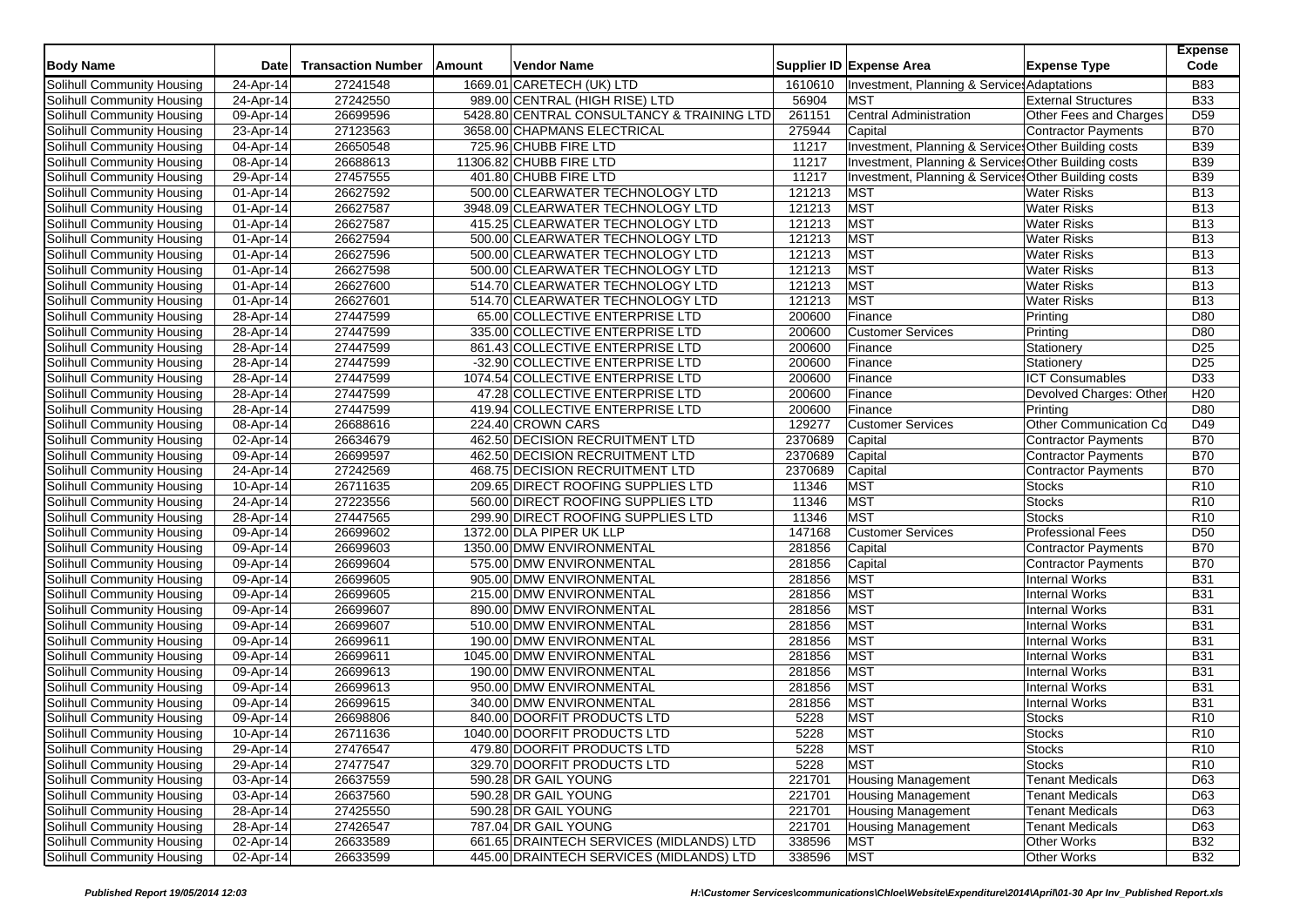| <b>Body Name</b>           | Date         | <b>Transaction Number</b> | Amount | <b>Vendor Name</b>                           |         | Supplier ID Expense Area  | <b>Expense Type</b>        | <b>Expense</b><br>Code |
|----------------------------|--------------|---------------------------|--------|----------------------------------------------|---------|---------------------------|----------------------------|------------------------|
|                            |              |                           |        |                                              |         |                           |                            |                        |
| Solihull Community Housing | 02-Apr-14    | 26633601<br>26633607      |        | 287.50 DRAINTECH SERVICES (MIDLANDS) LTD     | 338596  | <b>MST</b>                | <b>Other Works</b>         | <b>B32</b>             |
| Solihull Community Housing | 02-Apr-14    |                           |        | 266.00 DRAINTECH SERVICES (MIDLANDS) LTD     | 338596  | <b>MST</b>                | <b>Other Works</b>         | <b>B32</b>             |
| Solihull Community Housing | 02-Apr-14    | 26633610                  |        | 235.00 DRAINTECH SERVICES (MIDLANDS) LTD     | 338596  | <b>MST</b>                | <b>Other Works</b>         | <b>B32</b>             |
| Solihull Community Housing | 02-Apr-14    | 26633611                  |        | 465.00 DRAINTECH SERVICES (MIDLANDS) LTD     | 338596  | <b>MST</b>                | <b>Other Works</b>         | <b>B32</b>             |
| Solihull Community Housing | 02-Apr-14    | 26633605                  |        | 512.00 DRAINTECH SERVICES (MIDLANDS) LTD     | 338596  | <b>MST</b>                | <b>Other Works</b>         | <b>B32</b>             |
| Solihull Community Housing | 02-Apr-14    | 26633608                  |        | 365.28 DRAINTECH SERVICES (MIDLANDS) LTD     | 338596  | <b>MST</b>                | <b>Other Works</b>         | <b>B32</b>             |
| Solihull Community Housing | 02-Apr-14    | 26633609                  |        | 612.50 DRAINTECH SERVICES (MIDLANDS) LTD     | 338596  | <b>MST</b>                | <b>Other Works</b>         | <b>B32</b>             |
| Solihull Community Housing | 11-Apr-14    | 26713559                  |        | 752.00 DRAINTECH SERVICES (MIDLANDS) LTD     | 338596  | <b>MST</b>                | <b>External Structures</b> | <b>B33</b>             |
| Solihull Community Housing | 23-Apr-14    | 27097574                  |        | 277.50 DRAINTECH SERVICES (MIDLANDS) LTD     | 338596  | <b>MST</b>                | <b>Other Works</b>         | <b>B32</b>             |
| Solihull Community Housing | $23$ -Apr-14 | 27097575                  |        | 336.25 DRAINTECH SERVICES (MIDLANDS) LTD     | 338596  | <b>MST</b>                | <b>Other Works</b>         | <b>B32</b>             |
| Solihull Community Housing | 23-Apr-14    | 27097576                  |        | 313.75 DRAINTECH SERVICES (MIDLANDS) LTD     | 338596  | <b>MST</b>                | <b>External Structures</b> | <b>B33</b>             |
| Solihull Community Housing | 23-Apr-14    | 27097580                  |        | 539.53 DRAINTECH SERVICES (MIDLANDS) LTD     | 338596  | <b>MST</b>                | <b>Other Works</b>         | <b>B32</b>             |
| Solihull Community Housing | 23-Apr-14    | 27097586                  |        | 360.00 DRAINTECH SERVICES (MIDLANDS) LTD     | 338596  | <b>MST</b>                | <b>Other Works</b>         | <b>B32</b>             |
| Solihull Community Housing | 24-Apr-14    | 27262547                  |        | 1551.92 DULUX DECORATOR CENTRES              | 69460   | Capital                   | <b>Contractor Payments</b> | <b>B70</b>             |
| Solihull Community Housing | 24-Apr-14    | 27262548                  |        | 1483.59 DULUX DECORATOR CENTRES              | 69460   | <b>MST</b>                | <b>Internal Works</b>      | <b>B31</b>             |
| Solihull Community Housing | 24-Apr-14    | 27262549                  |        | 211.74 DULUX DECORATOR CENTRES               | 69460   | <b>MST</b>                | <b>Internal Works</b>      | <b>B31</b>             |
| Solihull Community Housing | 24-Apr-14    | 27262548                  |        | 199.19 DULUX DECORATOR CENTRES               | 69460   | <b>MST</b>                | <b>Internal Works</b>      | <b>B31</b>             |
| Solihull Community Housing | 24-Apr-14    | 27262549                  |        | 145.53 DULUX DECORATOR CENTRES               | 69460   | <b>MST</b>                | <b>Internal Works</b>      | <b>B31</b>             |
| Solihull Community Housing | 29-Apr-14    | 27562551                  |        | 209.12 E J GILBERT & SONS                    | 5296    | <b>MST</b>                | <b>Stocks</b>              | R <sub>10</sub>        |
| Solihull Community Housing | 24-Apr-14    | 27242587                  |        | 56949.40 E MANTON LTD                        | 5299    | Capital                   | <b>Contractor Payments</b> | <b>B70</b>             |
| Solihull Community Housing | 15-Apr-14    | 26745547                  |        | 344.89 E.ON ENERGY                           | 108799  | <b>Housing Management</b> | Gas                        | <b>B10</b>             |
| Solihull Community Housing | 15-Apr-14    | 26745547                  |        | $-6.67$ E.ON ENERGY                          | 108799  | <b>Housing Management</b> | Gas                        | <b>B10</b>             |
| Solihull Community Housing | 15-Apr-14    | 26745547                  |        | 14.00 E.ON ENERGY                            | 108799  | <b>Housing Management</b> | Gas                        | <b>B10</b>             |
| Solihull Community Housing | 15-Apr-14    | 26757547                  |        | 618.56 E.ON ENERGY                           | 108799  | Housing Management        | Gas                        | <b>B10</b>             |
| Solihull Community Housing | 24-Apr-14    | 27219547                  |        | 516.30 E.ON ENERGY                           | 108799  | <b>Housing Management</b> | Electricity                | B11                    |
| Solihull Community Housing | 24-Apr-14    | 27219559                  |        | 603.54 E.ON ENERGY                           | 108799  | <b>Housing Management</b> | Electricity                | <b>B11</b>             |
| Solihull Community Housing | 28-Apr-14    | 27428547                  |        | 55.00 E.ON ENERGY                            | 108799  | <b>Housing Management</b> | Electricity                | <b>B11</b>             |
| Solihull Community Housing | 28-Apr-14    | 27428547                  |        | 777.34 E.ON ENERGY                           | 108799  | Housing Management        | Electricity                | <b>B11</b>             |
| Solihull Community Housing | 23-Apr-14    | 27097675                  |        | 1554.02 ECLIPSE ACCESS SOLUTIONS LTD         | 141696  | Capital                   | Contractor Payments        | <b>B70</b>             |
| Solihull Community Housing | 23-Apr-14    | 27097672                  |        | 3104.92 ECLIPSE ACCESS SOLUTIONS LTD         | 141696  | Capital                   | Contractor Payments        | <b>B70</b>             |
| Solihull Community Housing | 23-Apr-14    | 27097673                  |        | 2451.08 ECLIPSE ACCESS SOLUTIONS LTD         | 141696  | Capital                   | <b>Contractor Payments</b> | <b>B70</b>             |
| Solihull Community Housing | 23-Apr-14    | 27097674                  |        | 2493.32 ECLIPSE ACCESS SOLUTIONS LTD         | 141696  | Capital                   | <b>Contractor Payments</b> | <b>B70</b>             |
|                            |              | 26637617                  |        | 740.04 ECONERGY                              | 3403689 |                           |                            | D <sub>13</sub>        |
| Solihull Community Housing | 03-Apr-14    |                           |        |                                              |         | <b>Housing Management</b> | Materials                  |                        |
| Solihull Community Housing | 03-Apr-14    | 26637617                  |        | 1266.96 ECONERGY                             | 3403689 | <b>Housing Management</b> | Materials                  | D <sub>13</sub>        |
| Solihull Community Housing | 03-Apr-14    | 26637618                  |        | 2328.00 ECONERGY                             | 3403689 | <b>Housing Management</b> | <b>Materials</b>           | D <sub>13</sub>        |
| Solihull Community Housing | 11-Apr-14    | 26712565                  |        | 10180.00 EDEN BUILD LTD BUILDING CONTRACTORS | 5243773 | Capital                   | <b>Contractor Payments</b> | <b>B70</b>             |
| Solihull Community Housing | 11-Apr-14    | 26712566                  |        | 22763.00 EDEN BUILD LTD BUILDING CONTRACTORS | 5243773 | Capital                   | <b>Contractor Payments</b> | <b>B70</b>             |
| Solihull Community Housing | 10-Apr-14    | 26702552                  |        | 2051.14 EDF ENERGY 1 LTD                     | 135472  | Housing Management        | Electricity                | <b>B11</b>             |
| Solihull Community Housing | 28-Apr-14    | 27429547                  |        | 3329.86 ELDERCARE                            | 78964   | <b>Housing Management</b> | Other Supplies And Servi   | D90                    |
| Solihull Community Housing | 28-Apr-14    | 27429547                  |        | 756.46 ELDERCARE                             | 78964   | <b>Housing Management</b> | Other Supplies And Servi   | D90                    |
| Solihull Community Housing | 03-Apr-14    | 26637623                  |        | 565.00 ELECTROTEST SERVICES LTD              | 31719   | Capital                   | Contractor Payments        | <b>B70</b>             |
| Solihull Community Housing | 03-Apr-14    | 26637619                  |        | 353.30 ELECTROTEST SERVICES LTD              | 31719   | Capital                   | <b>Contractor Payments</b> | <b>B70</b>             |
| Solihull Community Housing | 03-Apr-14    | 26637620                  |        | 1040.00 ELECTROTEST SERVICES LTD             | 31719   | Capital                   | <b>Contractor Payments</b> | <b>B70</b>             |
| Solihull Community Housing | 03-Apr-14    | 26637621                  |        | 633.85 ELECTROTEST SERVICES LTD              | 31719   | Capital                   | Contractor Payments        | <b>B70</b>             |
| Solihull Community Housing | 03-Apr-14    | 26637622                  |        | 210.00 ELECTROTEST SERVICES LTD              | 31719   | Capital                   | <b>Contractor Payments</b> | <b>B70</b>             |
| Solihull Community Housing | 03-Apr-14    | 26637625                  |        | 291.66 ELECTROTEST SERVICES LTD              | 31719   | Capital                   | <b>Contractor Payments</b> | <b>B70</b>             |
| Solihull Community Housing | 03-Apr-14    | 26637626                  |        | 385.00 ELECTROTEST SERVICES LTD              | 31719   | Capital                   | <b>Contractor Payments</b> | <b>B70</b>             |
| Solihull Community Housing | 03-Apr-14    | 26637627                  |        | 406.66 ELECTROTEST SERVICES LTD              | 31719   | Capital                   | Contractor Payments        | <b>B70</b>             |
| Solihull Community Housing | 03-Apr-14    | 26637629                  |        | 500.67 ELECTROTEST SERVICES LTD              | 31719   | Capital                   | <b>Contractor Payments</b> | <b>B70</b>             |
| Solihull Community Housing | 03-Apr-14    | 26637630                  |        | 284.16 ELECTROTEST SERVICES LTD              | 31719   | Capital                   | Contractor Payments        | <b>B70</b>             |
| Solihull Community Housing | 03-Apr-14    | 26642759                  |        | 505.75 ELECTROTEST SERVICES LTD              | 31719   | Capital                   | Contractor Payments        | <b>B70</b>             |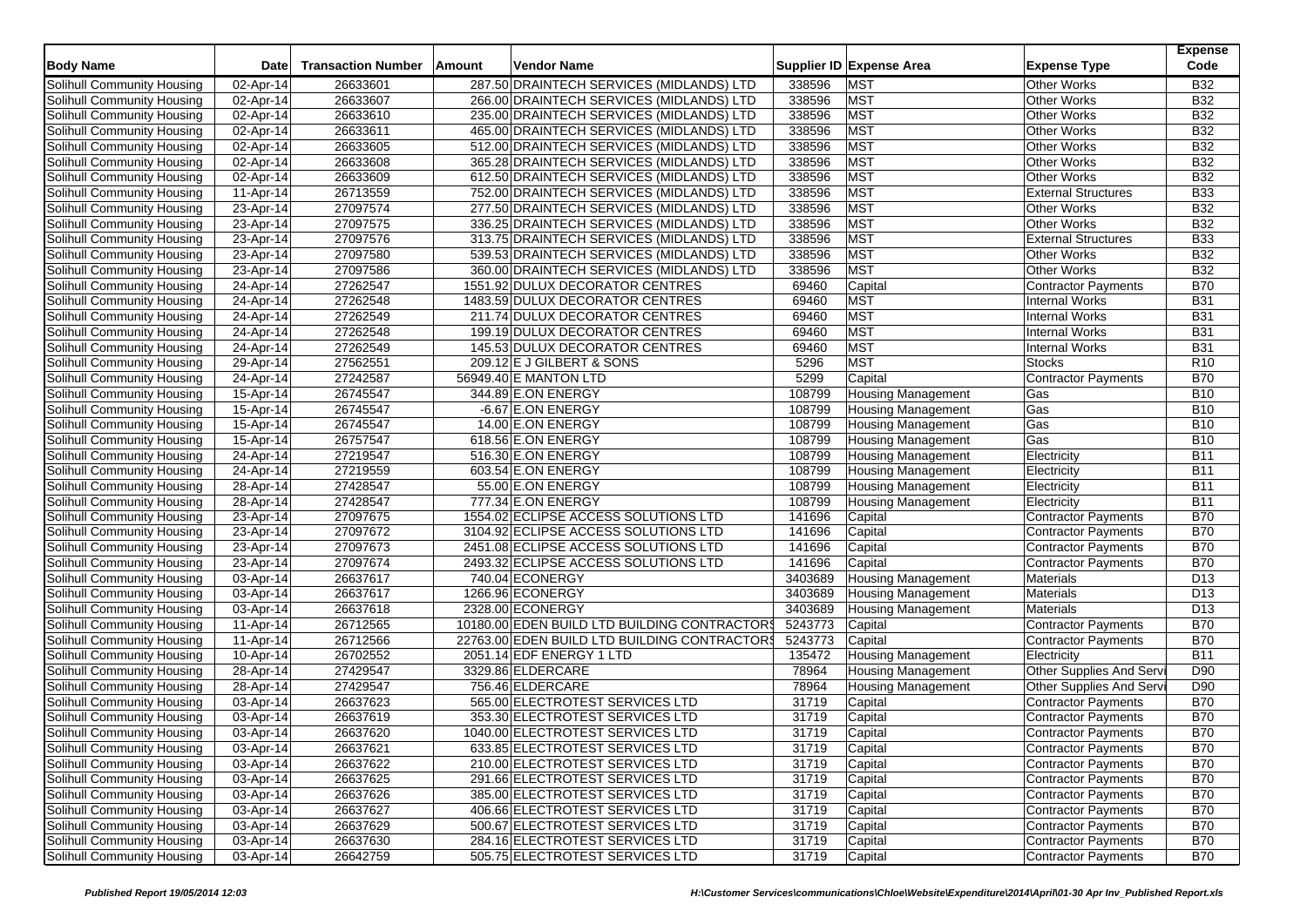| 474.00 ELECTROTEST SERVICES LTD<br>Solihull Community Housing<br>03-Apr-14<br>26642762<br><b>B70</b><br>31719<br>Capital<br><b>Contractor Payments</b><br>26642763<br>275.00 ELECTROTEST SERVICES LTD<br>31719<br>Capital<br><b>B70</b><br>Solihull Community Housing<br>03-Apr-14<br><b>Contractor Payments</b><br>26642765<br>626.66 ELECTROTEST SERVICES LTD<br>31719<br>Capital<br><b>B70</b><br>03-Apr-14<br><b>Contractor Payments</b><br>210.00 ELECTROTEST SERVICES LTD<br>31719<br>Capital<br><b>B70</b><br>03-Apr-14<br>26642766<br><b>Contractor Payments</b><br><b>B70</b><br>Solihull Community Housing<br>26642767<br>238.42 ELECTROTEST SERVICES LTD<br>31719<br>Capital<br>03-Apr-14<br><b>Contractor Payments</b><br><b>B34</b><br>26642769<br>371.09 ELECTROTEST SERVICES LTD<br>31719<br>Investment, Planning & Service: Utility Related Works<br>03-Apr-14<br>Solihull Community Housing<br>03-Apr-14<br>26642767<br>668.91 ELECTROTEST SERVICES LTD<br>31719<br>Investment, Planning & Service: Utility Related Works<br><b>B34</b><br><b>B70</b><br>26690547<br>325.00 ELECTROTEST SERVICES LTD<br>31719<br>Solihull Community Housing<br>08-Apr-14<br>Capital<br><b>Contractor Payments</b><br>26690548<br>415.00 ELECTROTEST SERVICES LTD<br>31719<br>Capital<br><b>B70</b><br>Solihull Community Housing<br>08-Apr-14<br><b>Contractor Payments</b><br>26690550<br>517.34 ELECTROTEST SERVICES LTD<br>31719<br>Capital<br><b>B70</b><br>08-Apr-14<br><b>Contractor Payments</b><br>26690554<br>1329.00 ELECTROTEST SERVICES LTD<br><b>B70</b><br>Solihull Community Housing<br>08-Apr-14<br>31719<br>Capital<br><b>Contractor Payments</b><br>26690557<br><b>B70</b><br>445.00 ELECTROTEST SERVICES LTD<br>31719<br>Capital<br>Solihull Community Housing<br>08-Apr-14<br><b>Contractor Payments</b><br><b>B70</b><br>26690558<br>390.00 ELECTROTEST SERVICES LTD<br>31719<br>Solihull Community Housing<br>08-Apr-14<br>Capital<br><b>Contractor Payments</b><br>26690559<br>335.00 ELECTROTEST SERVICES LTD<br>31719<br><b>B70</b><br>Solihull Community Housing<br>08-Apr-14<br>Capital<br><b>Contractor Payments</b><br><b>B70</b><br>26690561<br>751.34 ELECTROTEST SERVICES LTD<br>31719<br>Capital<br>Solihull Community Housing<br>08-Apr-14<br>Contractor Payments<br>26690564<br>514.00 ELECTROTEST SERVICES LTD<br>31719<br><b>B70</b><br>Solihull Community Housing<br>08-Apr-14<br>Capital<br><b>Contractor Payments</b><br>Solihull Community Housing<br>26690567<br>639.00 ELECTROTEST SERVICES LTD<br>31719<br>Contractor Payments<br><b>B70</b><br>08-Apr-14<br>Capital<br>26712567<br>929.00 ELECTROTEST SERVICES LTD<br><b>B70</b><br>Solihull Community Housing<br>11-Apr-14<br>31719<br>Capital<br><b>Contractor Payments</b><br><b>B34</b><br>26712568<br>2340.00 ELECTROTEST SERVICES LTD<br>31719<br>Investment, Planning & Service: Utility Related Works<br>Solihull Community Housing<br>11-Apr-14<br><b>B34</b><br>26712569<br>31719<br>Investment, Planning & Service: Utility Related Works<br>Solihull Community Housing<br>11-Apr-14<br>1820.00 ELECTROTEST SERVICES LTD<br><b>B70</b><br>26712570<br>6144.84 ELECTROTEST SERVICES LTD<br>31719<br>Solihull Community Housing<br>11-Apr-14<br>Capital<br><b>Contractor Payments</b><br>27242570<br>1170.00 ELECTROTEST SERVICES LTD<br>31719<br>Investment, Planning & Service: Utility Related Works<br><b>B34</b><br>Solihull Community Housing<br>24-Apr-14<br><b>B34</b><br>27242571<br>3575.00 ELECTROTEST SERVICES LTD<br>31719<br>Investment, Planning & Service: Utility Related Works<br>Solihull Community Housing<br>24-Apr-14<br>Solihull Community Housing<br>27242572<br>4680.00 ELECTROTEST SERVICES LTD<br>31719<br>Investment, Planning & Service: Utility Related Works<br><b>B34</b><br>24-Apr-14<br>27494547<br>3315.00 ELECTROTEST SERVICES LTD<br>31719<br>Investment, Planning & Service Utility Related Works<br><b>B34</b><br>Solihull Community Housing<br>29-Apr-14<br>27242573<br>8660.73 ENTERPRISE MANAGED SERVICES LTD<br>206418<br><b>MST</b><br>E20<br>Solihull Community Housing<br>24-Apr-14<br><b>Waste Disposal</b><br>105902<br><b>MST</b><br>26699616<br>3136.10 ENVIROCALL LTD<br><b>B31</b><br>Solihull Community Housing<br>09-Apr-14<br><b>Internal Works</b><br>26699616<br>562.75 ENVIROCALL LTD<br>105902<br><b>MST</b><br><b>B31</b><br>Solihull Community Housing<br>09-Apr-14<br><b>Internal Works</b><br><b>MST</b><br>26699617<br>4105.00 ENVIROCALL LTD<br>105902<br><b>Internal Works</b><br><b>B31</b><br>Solihull Community Housing<br>09-Apr-14<br>105902<br><b>MST</b><br>26699617<br>569.10 ENVIROCALL LTD<br><b>B31</b><br>Solihull Community Housing<br>09-Apr-14<br><b>Internal Works</b><br><b>MST</b><br>Solihull Community Housing<br>27236547<br>2396.02 FAMILY CARE TRUST (SOLIHULL)<br>5472<br><b>B38</b><br>24-Apr-14<br>Voids<br>26702547<br>Grounds Maintenance<br><b>B40</b><br>Solihull Community Housing<br>10-Apr-14<br>375.00 FAMILY CARE TRUST (SOLIHULL)<br>5472<br><b>Housing Management</b><br>D <sub>50</sub><br>26690585<br>4090.45 FRY HOUSING TRUST<br>88325<br>Solihull Community Housing<br>08-Apr-14<br><b>Housing Management</b><br><b>Professional Fees</b><br>26649554<br>5676<br>D <sub>50</sub><br>Solihull Community Housing<br>04-Apr-14<br>230.00 GRANGE REMOVAL CO LTD<br><b>Housing Management</b><br><b>Professional Fees</b><br>26649555<br>230.00 GRANGE REMOVAL CO LTD<br>5676<br><b>Balance Sheet</b><br>U32<br>Solihull Community Housing<br>04-Apr-14<br>Movement Incentive Sche<br>277953<br>26650549<br>1939.00 HANDICARE ACCESSIBILITY LTD<br>Capital<br><b>B70</b><br>Solihull Community Housing<br>04-Apr-14<br><b>Contractor Payments</b><br>26689568<br>2029.80 HANDICARE ACCESSIBILITY LTD<br>277953<br><b>B70</b><br>Solihull Community Housing<br>08-Apr-14<br>Capital<br>Contractor Payments<br>2166.29 HANDICARE ACCESSIBILITY LTD<br>Capital<br><b>B70</b><br>Solihull Community Housing<br>08-Apr-14<br>26689569<br>277953<br><b>Contractor Payments</b><br>26689570<br>2029.80 HANDICARE ACCESSIBILITY LTD<br>277953<br><b>B70</b><br>Solihull Community Housing<br>08-Apr-14<br>Capital<br><b>Contractor Payments</b><br>26691510<br>2070.00 HANDICARE ACCESSIBILITY LTD<br>277953<br><b>B70</b><br>Solihull Community Housing<br>08-Apr-14<br>Capital<br><b>Contractor Payments</b><br>26691511<br>4629.00 HANDICARE ACCESSIBILITY LTD<br>277953<br><b>B70</b><br>Solihull Community Housing<br>08-Apr-14<br>Capital<br><b>Contractor Payments</b><br>277953<br><b>B70</b><br>26691512<br>3630.00 HANDICARE ACCESSIBILITY LTD<br>Capital<br><b>Contractor Payments</b><br>Solihull Community Housing<br>08-Apr-14<br><b>B70</b><br>1939.00 HANDICARE ACCESSIBILITY LTD<br>277953<br>Solihull Community Housing<br>23-Apr-14<br>27097556<br>Capital<br><b>Contractor Payments</b><br>Solihull Community Housing<br>27097557<br>2251.00 HANDICARE ACCESSIBILITY LTD<br>Capital<br><b>Contractor Payments</b><br><b>B70</b><br>23-Apr-14<br>277953<br>Solihull Community Housing<br>23-Apr-14<br>27097558<br>2069.00 HANDICARE ACCESSIBILITY LTD<br>277953<br><b>Contractor Payments</b><br><b>B70</b><br>Capital<br>Solihull Community Housing<br>23-Apr-14<br>27097559<br>2155.00 HANDICARE ACCESSIBILITY LTD<br>277953<br>Capital<br><b>Contractor Payments</b><br><b>B70</b><br>Solihull Community Housing<br>23-Apr-14<br>27097560<br>5690.00 HANDICARE ACCESSIBILITY LTD<br>277953<br>Capital<br><b>B70</b><br><b>Contractor Payments</b><br>Solihull Community Housing<br>29-Apr-14<br>27513547<br>3316.00 HANDICARE ACCESSIBILITY LTD<br>277953<br><b>Contractor Payments</b><br><b>B70</b><br>Capital<br>Solihull Community Housing<br>29-Apr-14<br>3819.00 HANDICARE ACCESSIBILITY LTD<br><b>B70</b><br>27513548<br>277953<br>Capital<br><b>Contractor Payments</b><br>Solihull Community Housing<br>29-Apr-14<br>27513549<br>3893.00 HANDICARE ACCESSIBILITY LTD<br><b>B70</b><br>277953<br>Capital<br><b>Contractor Payments</b> | <b>Body Name</b>           | Date      | <b>Transaction Number</b> | Amount | <b>Vendor Name</b>                  |        | Supplier ID Expense Area<br><b>Expense Type</b> | <b>Expense</b><br>Code |
|----------------------------------------------------------------------------------------------------------------------------------------------------------------------------------------------------------------------------------------------------------------------------------------------------------------------------------------------------------------------------------------------------------------------------------------------------------------------------------------------------------------------------------------------------------------------------------------------------------------------------------------------------------------------------------------------------------------------------------------------------------------------------------------------------------------------------------------------------------------------------------------------------------------------------------------------------------------------------------------------------------------------------------------------------------------------------------------------------------------------------------------------------------------------------------------------------------------------------------------------------------------------------------------------------------------------------------------------------------------------------------------------------------------------------------------------------------------------------------------------------------------------------------------------------------------------------------------------------------------------------------------------------------------------------------------------------------------------------------------------------------------------------------------------------------------------------------------------------------------------------------------------------------------------------------------------------------------------------------------------------------------------------------------------------------------------------------------------------------------------------------------------------------------------------------------------------------------------------------------------------------------------------------------------------------------------------------------------------------------------------------------------------------------------------------------------------------------------------------------------------------------------------------------------------------------------------------------------------------------------------------------------------------------------------------------------------------------------------------------------------------------------------------------------------------------------------------------------------------------------------------------------------------------------------------------------------------------------------------------------------------------------------------------------------------------------------------------------------------------------------------------------------------------------------------------------------------------------------------------------------------------------------------------------------------------------------------------------------------------------------------------------------------------------------------------------------------------------------------------------------------------------------------------------------------------------------------------------------------------------------------------------------------------------------------------------------------------------------------------------------------------------------------------------------------------------------------------------------------------------------------------------------------------------------------------------------------------------------------------------------------------------------------------------------------------------------------------------------------------------------------------------------------------------------------------------------------------------------------------------------------------------------------------------------------------------------------------------------------------------------------------------------------------------------------------------------------------------------------------------------------------------------------------------------------------------------------------------------------------------------------------------------------------------------------------------------------------------------------------------------------------------------------------------------------------------------------------------------------------------------------------------------------------------------------------------------------------------------------------------------------------------------------------------------------------------------------------------------------------------------------------------------------------------------------------------------------------------------------------------------------------------------------------------------------------------------------------------------------------------------------------------------------------------------------------------------------------------------------------------------------------------------------------------------------------------------------------------------------------------------------------------------------------------------------------------------------------------------------------------------------------------------------------------------------------------------------------------------------------------------------------------------------------------------------------------------------------------------------------------------------------------------------------------------------------------------------------------------------------------------------------------------------------------------------------------------------------------------------------------------------------------------------------------------------------------------------------------------------------------------------------------------------------------------------------------------------------------------------------------------------------------------------------------------------------------------------------------------------------------------------------------------------------------------------------------------------------------------------------------------------------------------------------------------------------------------------------------------------------------------------------------------------------------------------------------------------------------------------------------------------------------------------------------------------------------------------------------------------------------------------------------------------------------------------------------------------------------------------------------------------------------------------------------------------------------------------------------------------------------------------------------------------------------------------------------------------------------------------------------------------------------------------------------------------------------------------------------------------------------------------------------------------------------------------------------------------------------------------------------------------------------------------------------------------------------------------------------------------------------------------------------------------------------------------------------------------------------------------------------------------------------------------------------------------------------------|----------------------------|-----------|---------------------------|--------|-------------------------------------|--------|-------------------------------------------------|------------------------|
|                                                                                                                                                                                                                                                                                                                                                                                                                                                                                                                                                                                                                                                                                                                                                                                                                                                                                                                                                                                                                                                                                                                                                                                                                                                                                                                                                                                                                                                                                                                                                                                                                                                                                                                                                                                                                                                                                                                                                                                                                                                                                                                                                                                                                                                                                                                                                                                                                                                                                                                                                                                                                                                                                                                                                                                                                                                                                                                                                                                                                                                                                                                                                                                                                                                                                                                                                                                                                                                                                                                                                                                                                                                                                                                                                                                                                                                                                                                                                                                                                                                                                                                                                                                                                                                                                                                                                                                                                                                                                                                                                                                                                                                                                                                                                                                                                                                                                                                                                                                                                                                                                                                                                                                                                                                                                                                                                                                                                                                                                                                                                                                                                                                                                                                                                                                                                                                                                                                                                                                                                                                                                                                                                                                                                                                                                                                                                                                                                                                                                                                                                                                                                                                                                                                                                                                                                                                                                                                                                                                                                                                                                                                                                                                                                                                                                                                                                                                                                                                                                                                                                                                                                                                                                                                                                                                                                                                                                                                                                                                                                                                                            |                            |           |                           |        |                                     |        |                                                 |                        |
|                                                                                                                                                                                                                                                                                                                                                                                                                                                                                                                                                                                                                                                                                                                                                                                                                                                                                                                                                                                                                                                                                                                                                                                                                                                                                                                                                                                                                                                                                                                                                                                                                                                                                                                                                                                                                                                                                                                                                                                                                                                                                                                                                                                                                                                                                                                                                                                                                                                                                                                                                                                                                                                                                                                                                                                                                                                                                                                                                                                                                                                                                                                                                                                                                                                                                                                                                                                                                                                                                                                                                                                                                                                                                                                                                                                                                                                                                                                                                                                                                                                                                                                                                                                                                                                                                                                                                                                                                                                                                                                                                                                                                                                                                                                                                                                                                                                                                                                                                                                                                                                                                                                                                                                                                                                                                                                                                                                                                                                                                                                                                                                                                                                                                                                                                                                                                                                                                                                                                                                                                                                                                                                                                                                                                                                                                                                                                                                                                                                                                                                                                                                                                                                                                                                                                                                                                                                                                                                                                                                                                                                                                                                                                                                                                                                                                                                                                                                                                                                                                                                                                                                                                                                                                                                                                                                                                                                                                                                                                                                                                                                                            |                            |           |                           |        |                                     |        |                                                 |                        |
|                                                                                                                                                                                                                                                                                                                                                                                                                                                                                                                                                                                                                                                                                                                                                                                                                                                                                                                                                                                                                                                                                                                                                                                                                                                                                                                                                                                                                                                                                                                                                                                                                                                                                                                                                                                                                                                                                                                                                                                                                                                                                                                                                                                                                                                                                                                                                                                                                                                                                                                                                                                                                                                                                                                                                                                                                                                                                                                                                                                                                                                                                                                                                                                                                                                                                                                                                                                                                                                                                                                                                                                                                                                                                                                                                                                                                                                                                                                                                                                                                                                                                                                                                                                                                                                                                                                                                                                                                                                                                                                                                                                                                                                                                                                                                                                                                                                                                                                                                                                                                                                                                                                                                                                                                                                                                                                                                                                                                                                                                                                                                                                                                                                                                                                                                                                                                                                                                                                                                                                                                                                                                                                                                                                                                                                                                                                                                                                                                                                                                                                                                                                                                                                                                                                                                                                                                                                                                                                                                                                                                                                                                                                                                                                                                                                                                                                                                                                                                                                                                                                                                                                                                                                                                                                                                                                                                                                                                                                                                                                                                                                                            | Solihull Community Housing |           |                           |        |                                     |        |                                                 |                        |
|                                                                                                                                                                                                                                                                                                                                                                                                                                                                                                                                                                                                                                                                                                                                                                                                                                                                                                                                                                                                                                                                                                                                                                                                                                                                                                                                                                                                                                                                                                                                                                                                                                                                                                                                                                                                                                                                                                                                                                                                                                                                                                                                                                                                                                                                                                                                                                                                                                                                                                                                                                                                                                                                                                                                                                                                                                                                                                                                                                                                                                                                                                                                                                                                                                                                                                                                                                                                                                                                                                                                                                                                                                                                                                                                                                                                                                                                                                                                                                                                                                                                                                                                                                                                                                                                                                                                                                                                                                                                                                                                                                                                                                                                                                                                                                                                                                                                                                                                                                                                                                                                                                                                                                                                                                                                                                                                                                                                                                                                                                                                                                                                                                                                                                                                                                                                                                                                                                                                                                                                                                                                                                                                                                                                                                                                                                                                                                                                                                                                                                                                                                                                                                                                                                                                                                                                                                                                                                                                                                                                                                                                                                                                                                                                                                                                                                                                                                                                                                                                                                                                                                                                                                                                                                                                                                                                                                                                                                                                                                                                                                                                            | Solihull Community Housing |           |                           |        |                                     |        |                                                 |                        |
|                                                                                                                                                                                                                                                                                                                                                                                                                                                                                                                                                                                                                                                                                                                                                                                                                                                                                                                                                                                                                                                                                                                                                                                                                                                                                                                                                                                                                                                                                                                                                                                                                                                                                                                                                                                                                                                                                                                                                                                                                                                                                                                                                                                                                                                                                                                                                                                                                                                                                                                                                                                                                                                                                                                                                                                                                                                                                                                                                                                                                                                                                                                                                                                                                                                                                                                                                                                                                                                                                                                                                                                                                                                                                                                                                                                                                                                                                                                                                                                                                                                                                                                                                                                                                                                                                                                                                                                                                                                                                                                                                                                                                                                                                                                                                                                                                                                                                                                                                                                                                                                                                                                                                                                                                                                                                                                                                                                                                                                                                                                                                                                                                                                                                                                                                                                                                                                                                                                                                                                                                                                                                                                                                                                                                                                                                                                                                                                                                                                                                                                                                                                                                                                                                                                                                                                                                                                                                                                                                                                                                                                                                                                                                                                                                                                                                                                                                                                                                                                                                                                                                                                                                                                                                                                                                                                                                                                                                                                                                                                                                                                                            |                            |           |                           |        |                                     |        |                                                 |                        |
|                                                                                                                                                                                                                                                                                                                                                                                                                                                                                                                                                                                                                                                                                                                                                                                                                                                                                                                                                                                                                                                                                                                                                                                                                                                                                                                                                                                                                                                                                                                                                                                                                                                                                                                                                                                                                                                                                                                                                                                                                                                                                                                                                                                                                                                                                                                                                                                                                                                                                                                                                                                                                                                                                                                                                                                                                                                                                                                                                                                                                                                                                                                                                                                                                                                                                                                                                                                                                                                                                                                                                                                                                                                                                                                                                                                                                                                                                                                                                                                                                                                                                                                                                                                                                                                                                                                                                                                                                                                                                                                                                                                                                                                                                                                                                                                                                                                                                                                                                                                                                                                                                                                                                                                                                                                                                                                                                                                                                                                                                                                                                                                                                                                                                                                                                                                                                                                                                                                                                                                                                                                                                                                                                                                                                                                                                                                                                                                                                                                                                                                                                                                                                                                                                                                                                                                                                                                                                                                                                                                                                                                                                                                                                                                                                                                                                                                                                                                                                                                                                                                                                                                                                                                                                                                                                                                                                                                                                                                                                                                                                                                                            | Solihull Community Housing |           |                           |        |                                     |        |                                                 |                        |
|                                                                                                                                                                                                                                                                                                                                                                                                                                                                                                                                                                                                                                                                                                                                                                                                                                                                                                                                                                                                                                                                                                                                                                                                                                                                                                                                                                                                                                                                                                                                                                                                                                                                                                                                                                                                                                                                                                                                                                                                                                                                                                                                                                                                                                                                                                                                                                                                                                                                                                                                                                                                                                                                                                                                                                                                                                                                                                                                                                                                                                                                                                                                                                                                                                                                                                                                                                                                                                                                                                                                                                                                                                                                                                                                                                                                                                                                                                                                                                                                                                                                                                                                                                                                                                                                                                                                                                                                                                                                                                                                                                                                                                                                                                                                                                                                                                                                                                                                                                                                                                                                                                                                                                                                                                                                                                                                                                                                                                                                                                                                                                                                                                                                                                                                                                                                                                                                                                                                                                                                                                                                                                                                                                                                                                                                                                                                                                                                                                                                                                                                                                                                                                                                                                                                                                                                                                                                                                                                                                                                                                                                                                                                                                                                                                                                                                                                                                                                                                                                                                                                                                                                                                                                                                                                                                                                                                                                                                                                                                                                                                                                            |                            |           |                           |        |                                     |        |                                                 |                        |
|                                                                                                                                                                                                                                                                                                                                                                                                                                                                                                                                                                                                                                                                                                                                                                                                                                                                                                                                                                                                                                                                                                                                                                                                                                                                                                                                                                                                                                                                                                                                                                                                                                                                                                                                                                                                                                                                                                                                                                                                                                                                                                                                                                                                                                                                                                                                                                                                                                                                                                                                                                                                                                                                                                                                                                                                                                                                                                                                                                                                                                                                                                                                                                                                                                                                                                                                                                                                                                                                                                                                                                                                                                                                                                                                                                                                                                                                                                                                                                                                                                                                                                                                                                                                                                                                                                                                                                                                                                                                                                                                                                                                                                                                                                                                                                                                                                                                                                                                                                                                                                                                                                                                                                                                                                                                                                                                                                                                                                                                                                                                                                                                                                                                                                                                                                                                                                                                                                                                                                                                                                                                                                                                                                                                                                                                                                                                                                                                                                                                                                                                                                                                                                                                                                                                                                                                                                                                                                                                                                                                                                                                                                                                                                                                                                                                                                                                                                                                                                                                                                                                                                                                                                                                                                                                                                                                                                                                                                                                                                                                                                                                            |                            |           |                           |        |                                     |        |                                                 |                        |
|                                                                                                                                                                                                                                                                                                                                                                                                                                                                                                                                                                                                                                                                                                                                                                                                                                                                                                                                                                                                                                                                                                                                                                                                                                                                                                                                                                                                                                                                                                                                                                                                                                                                                                                                                                                                                                                                                                                                                                                                                                                                                                                                                                                                                                                                                                                                                                                                                                                                                                                                                                                                                                                                                                                                                                                                                                                                                                                                                                                                                                                                                                                                                                                                                                                                                                                                                                                                                                                                                                                                                                                                                                                                                                                                                                                                                                                                                                                                                                                                                                                                                                                                                                                                                                                                                                                                                                                                                                                                                                                                                                                                                                                                                                                                                                                                                                                                                                                                                                                                                                                                                                                                                                                                                                                                                                                                                                                                                                                                                                                                                                                                                                                                                                                                                                                                                                                                                                                                                                                                                                                                                                                                                                                                                                                                                                                                                                                                                                                                                                                                                                                                                                                                                                                                                                                                                                                                                                                                                                                                                                                                                                                                                                                                                                                                                                                                                                                                                                                                                                                                                                                                                                                                                                                                                                                                                                                                                                                                                                                                                                                                            |                            |           |                           |        |                                     |        |                                                 |                        |
|                                                                                                                                                                                                                                                                                                                                                                                                                                                                                                                                                                                                                                                                                                                                                                                                                                                                                                                                                                                                                                                                                                                                                                                                                                                                                                                                                                                                                                                                                                                                                                                                                                                                                                                                                                                                                                                                                                                                                                                                                                                                                                                                                                                                                                                                                                                                                                                                                                                                                                                                                                                                                                                                                                                                                                                                                                                                                                                                                                                                                                                                                                                                                                                                                                                                                                                                                                                                                                                                                                                                                                                                                                                                                                                                                                                                                                                                                                                                                                                                                                                                                                                                                                                                                                                                                                                                                                                                                                                                                                                                                                                                                                                                                                                                                                                                                                                                                                                                                                                                                                                                                                                                                                                                                                                                                                                                                                                                                                                                                                                                                                                                                                                                                                                                                                                                                                                                                                                                                                                                                                                                                                                                                                                                                                                                                                                                                                                                                                                                                                                                                                                                                                                                                                                                                                                                                                                                                                                                                                                                                                                                                                                                                                                                                                                                                                                                                                                                                                                                                                                                                                                                                                                                                                                                                                                                                                                                                                                                                                                                                                                                            | Solihull Community Housing |           |                           |        |                                     |        |                                                 |                        |
|                                                                                                                                                                                                                                                                                                                                                                                                                                                                                                                                                                                                                                                                                                                                                                                                                                                                                                                                                                                                                                                                                                                                                                                                                                                                                                                                                                                                                                                                                                                                                                                                                                                                                                                                                                                                                                                                                                                                                                                                                                                                                                                                                                                                                                                                                                                                                                                                                                                                                                                                                                                                                                                                                                                                                                                                                                                                                                                                                                                                                                                                                                                                                                                                                                                                                                                                                                                                                                                                                                                                                                                                                                                                                                                                                                                                                                                                                                                                                                                                                                                                                                                                                                                                                                                                                                                                                                                                                                                                                                                                                                                                                                                                                                                                                                                                                                                                                                                                                                                                                                                                                                                                                                                                                                                                                                                                                                                                                                                                                                                                                                                                                                                                                                                                                                                                                                                                                                                                                                                                                                                                                                                                                                                                                                                                                                                                                                                                                                                                                                                                                                                                                                                                                                                                                                                                                                                                                                                                                                                                                                                                                                                                                                                                                                                                                                                                                                                                                                                                                                                                                                                                                                                                                                                                                                                                                                                                                                                                                                                                                                                                            |                            |           |                           |        |                                     |        |                                                 |                        |
|                                                                                                                                                                                                                                                                                                                                                                                                                                                                                                                                                                                                                                                                                                                                                                                                                                                                                                                                                                                                                                                                                                                                                                                                                                                                                                                                                                                                                                                                                                                                                                                                                                                                                                                                                                                                                                                                                                                                                                                                                                                                                                                                                                                                                                                                                                                                                                                                                                                                                                                                                                                                                                                                                                                                                                                                                                                                                                                                                                                                                                                                                                                                                                                                                                                                                                                                                                                                                                                                                                                                                                                                                                                                                                                                                                                                                                                                                                                                                                                                                                                                                                                                                                                                                                                                                                                                                                                                                                                                                                                                                                                                                                                                                                                                                                                                                                                                                                                                                                                                                                                                                                                                                                                                                                                                                                                                                                                                                                                                                                                                                                                                                                                                                                                                                                                                                                                                                                                                                                                                                                                                                                                                                                                                                                                                                                                                                                                                                                                                                                                                                                                                                                                                                                                                                                                                                                                                                                                                                                                                                                                                                                                                                                                                                                                                                                                                                                                                                                                                                                                                                                                                                                                                                                                                                                                                                                                                                                                                                                                                                                                                            |                            |           |                           |        |                                     |        |                                                 |                        |
|                                                                                                                                                                                                                                                                                                                                                                                                                                                                                                                                                                                                                                                                                                                                                                                                                                                                                                                                                                                                                                                                                                                                                                                                                                                                                                                                                                                                                                                                                                                                                                                                                                                                                                                                                                                                                                                                                                                                                                                                                                                                                                                                                                                                                                                                                                                                                                                                                                                                                                                                                                                                                                                                                                                                                                                                                                                                                                                                                                                                                                                                                                                                                                                                                                                                                                                                                                                                                                                                                                                                                                                                                                                                                                                                                                                                                                                                                                                                                                                                                                                                                                                                                                                                                                                                                                                                                                                                                                                                                                                                                                                                                                                                                                                                                                                                                                                                                                                                                                                                                                                                                                                                                                                                                                                                                                                                                                                                                                                                                                                                                                                                                                                                                                                                                                                                                                                                                                                                                                                                                                                                                                                                                                                                                                                                                                                                                                                                                                                                                                                                                                                                                                                                                                                                                                                                                                                                                                                                                                                                                                                                                                                                                                                                                                                                                                                                                                                                                                                                                                                                                                                                                                                                                                                                                                                                                                                                                                                                                                                                                                                                            |                            |           |                           |        |                                     |        |                                                 |                        |
|                                                                                                                                                                                                                                                                                                                                                                                                                                                                                                                                                                                                                                                                                                                                                                                                                                                                                                                                                                                                                                                                                                                                                                                                                                                                                                                                                                                                                                                                                                                                                                                                                                                                                                                                                                                                                                                                                                                                                                                                                                                                                                                                                                                                                                                                                                                                                                                                                                                                                                                                                                                                                                                                                                                                                                                                                                                                                                                                                                                                                                                                                                                                                                                                                                                                                                                                                                                                                                                                                                                                                                                                                                                                                                                                                                                                                                                                                                                                                                                                                                                                                                                                                                                                                                                                                                                                                                                                                                                                                                                                                                                                                                                                                                                                                                                                                                                                                                                                                                                                                                                                                                                                                                                                                                                                                                                                                                                                                                                                                                                                                                                                                                                                                                                                                                                                                                                                                                                                                                                                                                                                                                                                                                                                                                                                                                                                                                                                                                                                                                                                                                                                                                                                                                                                                                                                                                                                                                                                                                                                                                                                                                                                                                                                                                                                                                                                                                                                                                                                                                                                                                                                                                                                                                                                                                                                                                                                                                                                                                                                                                                                            |                            |           |                           |        |                                     |        |                                                 |                        |
|                                                                                                                                                                                                                                                                                                                                                                                                                                                                                                                                                                                                                                                                                                                                                                                                                                                                                                                                                                                                                                                                                                                                                                                                                                                                                                                                                                                                                                                                                                                                                                                                                                                                                                                                                                                                                                                                                                                                                                                                                                                                                                                                                                                                                                                                                                                                                                                                                                                                                                                                                                                                                                                                                                                                                                                                                                                                                                                                                                                                                                                                                                                                                                                                                                                                                                                                                                                                                                                                                                                                                                                                                                                                                                                                                                                                                                                                                                                                                                                                                                                                                                                                                                                                                                                                                                                                                                                                                                                                                                                                                                                                                                                                                                                                                                                                                                                                                                                                                                                                                                                                                                                                                                                                                                                                                                                                                                                                                                                                                                                                                                                                                                                                                                                                                                                                                                                                                                                                                                                                                                                                                                                                                                                                                                                                                                                                                                                                                                                                                                                                                                                                                                                                                                                                                                                                                                                                                                                                                                                                                                                                                                                                                                                                                                                                                                                                                                                                                                                                                                                                                                                                                                                                                                                                                                                                                                                                                                                                                                                                                                                                            |                            |           |                           |        |                                     |        |                                                 |                        |
|                                                                                                                                                                                                                                                                                                                                                                                                                                                                                                                                                                                                                                                                                                                                                                                                                                                                                                                                                                                                                                                                                                                                                                                                                                                                                                                                                                                                                                                                                                                                                                                                                                                                                                                                                                                                                                                                                                                                                                                                                                                                                                                                                                                                                                                                                                                                                                                                                                                                                                                                                                                                                                                                                                                                                                                                                                                                                                                                                                                                                                                                                                                                                                                                                                                                                                                                                                                                                                                                                                                                                                                                                                                                                                                                                                                                                                                                                                                                                                                                                                                                                                                                                                                                                                                                                                                                                                                                                                                                                                                                                                                                                                                                                                                                                                                                                                                                                                                                                                                                                                                                                                                                                                                                                                                                                                                                                                                                                                                                                                                                                                                                                                                                                                                                                                                                                                                                                                                                                                                                                                                                                                                                                                                                                                                                                                                                                                                                                                                                                                                                                                                                                                                                                                                                                                                                                                                                                                                                                                                                                                                                                                                                                                                                                                                                                                                                                                                                                                                                                                                                                                                                                                                                                                                                                                                                                                                                                                                                                                                                                                                                            |                            |           |                           |        |                                     |        |                                                 |                        |
|                                                                                                                                                                                                                                                                                                                                                                                                                                                                                                                                                                                                                                                                                                                                                                                                                                                                                                                                                                                                                                                                                                                                                                                                                                                                                                                                                                                                                                                                                                                                                                                                                                                                                                                                                                                                                                                                                                                                                                                                                                                                                                                                                                                                                                                                                                                                                                                                                                                                                                                                                                                                                                                                                                                                                                                                                                                                                                                                                                                                                                                                                                                                                                                                                                                                                                                                                                                                                                                                                                                                                                                                                                                                                                                                                                                                                                                                                                                                                                                                                                                                                                                                                                                                                                                                                                                                                                                                                                                                                                                                                                                                                                                                                                                                                                                                                                                                                                                                                                                                                                                                                                                                                                                                                                                                                                                                                                                                                                                                                                                                                                                                                                                                                                                                                                                                                                                                                                                                                                                                                                                                                                                                                                                                                                                                                                                                                                                                                                                                                                                                                                                                                                                                                                                                                                                                                                                                                                                                                                                                                                                                                                                                                                                                                                                                                                                                                                                                                                                                                                                                                                                                                                                                                                                                                                                                                                                                                                                                                                                                                                                                            |                            |           |                           |        |                                     |        |                                                 |                        |
|                                                                                                                                                                                                                                                                                                                                                                                                                                                                                                                                                                                                                                                                                                                                                                                                                                                                                                                                                                                                                                                                                                                                                                                                                                                                                                                                                                                                                                                                                                                                                                                                                                                                                                                                                                                                                                                                                                                                                                                                                                                                                                                                                                                                                                                                                                                                                                                                                                                                                                                                                                                                                                                                                                                                                                                                                                                                                                                                                                                                                                                                                                                                                                                                                                                                                                                                                                                                                                                                                                                                                                                                                                                                                                                                                                                                                                                                                                                                                                                                                                                                                                                                                                                                                                                                                                                                                                                                                                                                                                                                                                                                                                                                                                                                                                                                                                                                                                                                                                                                                                                                                                                                                                                                                                                                                                                                                                                                                                                                                                                                                                                                                                                                                                                                                                                                                                                                                                                                                                                                                                                                                                                                                                                                                                                                                                                                                                                                                                                                                                                                                                                                                                                                                                                                                                                                                                                                                                                                                                                                                                                                                                                                                                                                                                                                                                                                                                                                                                                                                                                                                                                                                                                                                                                                                                                                                                                                                                                                                                                                                                                                            |                            |           |                           |        |                                     |        |                                                 |                        |
|                                                                                                                                                                                                                                                                                                                                                                                                                                                                                                                                                                                                                                                                                                                                                                                                                                                                                                                                                                                                                                                                                                                                                                                                                                                                                                                                                                                                                                                                                                                                                                                                                                                                                                                                                                                                                                                                                                                                                                                                                                                                                                                                                                                                                                                                                                                                                                                                                                                                                                                                                                                                                                                                                                                                                                                                                                                                                                                                                                                                                                                                                                                                                                                                                                                                                                                                                                                                                                                                                                                                                                                                                                                                                                                                                                                                                                                                                                                                                                                                                                                                                                                                                                                                                                                                                                                                                                                                                                                                                                                                                                                                                                                                                                                                                                                                                                                                                                                                                                                                                                                                                                                                                                                                                                                                                                                                                                                                                                                                                                                                                                                                                                                                                                                                                                                                                                                                                                                                                                                                                                                                                                                                                                                                                                                                                                                                                                                                                                                                                                                                                                                                                                                                                                                                                                                                                                                                                                                                                                                                                                                                                                                                                                                                                                                                                                                                                                                                                                                                                                                                                                                                                                                                                                                                                                                                                                                                                                                                                                                                                                                                            |                            |           |                           |        |                                     |        |                                                 |                        |
|                                                                                                                                                                                                                                                                                                                                                                                                                                                                                                                                                                                                                                                                                                                                                                                                                                                                                                                                                                                                                                                                                                                                                                                                                                                                                                                                                                                                                                                                                                                                                                                                                                                                                                                                                                                                                                                                                                                                                                                                                                                                                                                                                                                                                                                                                                                                                                                                                                                                                                                                                                                                                                                                                                                                                                                                                                                                                                                                                                                                                                                                                                                                                                                                                                                                                                                                                                                                                                                                                                                                                                                                                                                                                                                                                                                                                                                                                                                                                                                                                                                                                                                                                                                                                                                                                                                                                                                                                                                                                                                                                                                                                                                                                                                                                                                                                                                                                                                                                                                                                                                                                                                                                                                                                                                                                                                                                                                                                                                                                                                                                                                                                                                                                                                                                                                                                                                                                                                                                                                                                                                                                                                                                                                                                                                                                                                                                                                                                                                                                                                                                                                                                                                                                                                                                                                                                                                                                                                                                                                                                                                                                                                                                                                                                                                                                                                                                                                                                                                                                                                                                                                                                                                                                                                                                                                                                                                                                                                                                                                                                                                                            |                            |           |                           |        |                                     |        |                                                 |                        |
|                                                                                                                                                                                                                                                                                                                                                                                                                                                                                                                                                                                                                                                                                                                                                                                                                                                                                                                                                                                                                                                                                                                                                                                                                                                                                                                                                                                                                                                                                                                                                                                                                                                                                                                                                                                                                                                                                                                                                                                                                                                                                                                                                                                                                                                                                                                                                                                                                                                                                                                                                                                                                                                                                                                                                                                                                                                                                                                                                                                                                                                                                                                                                                                                                                                                                                                                                                                                                                                                                                                                                                                                                                                                                                                                                                                                                                                                                                                                                                                                                                                                                                                                                                                                                                                                                                                                                                                                                                                                                                                                                                                                                                                                                                                                                                                                                                                                                                                                                                                                                                                                                                                                                                                                                                                                                                                                                                                                                                                                                                                                                                                                                                                                                                                                                                                                                                                                                                                                                                                                                                                                                                                                                                                                                                                                                                                                                                                                                                                                                                                                                                                                                                                                                                                                                                                                                                                                                                                                                                                                                                                                                                                                                                                                                                                                                                                                                                                                                                                                                                                                                                                                                                                                                                                                                                                                                                                                                                                                                                                                                                                                            |                            |           |                           |        |                                     |        |                                                 |                        |
|                                                                                                                                                                                                                                                                                                                                                                                                                                                                                                                                                                                                                                                                                                                                                                                                                                                                                                                                                                                                                                                                                                                                                                                                                                                                                                                                                                                                                                                                                                                                                                                                                                                                                                                                                                                                                                                                                                                                                                                                                                                                                                                                                                                                                                                                                                                                                                                                                                                                                                                                                                                                                                                                                                                                                                                                                                                                                                                                                                                                                                                                                                                                                                                                                                                                                                                                                                                                                                                                                                                                                                                                                                                                                                                                                                                                                                                                                                                                                                                                                                                                                                                                                                                                                                                                                                                                                                                                                                                                                                                                                                                                                                                                                                                                                                                                                                                                                                                                                                                                                                                                                                                                                                                                                                                                                                                                                                                                                                                                                                                                                                                                                                                                                                                                                                                                                                                                                                                                                                                                                                                                                                                                                                                                                                                                                                                                                                                                                                                                                                                                                                                                                                                                                                                                                                                                                                                                                                                                                                                                                                                                                                                                                                                                                                                                                                                                                                                                                                                                                                                                                                                                                                                                                                                                                                                                                                                                                                                                                                                                                                                                            |                            |           |                           |        |                                     |        |                                                 |                        |
|                                                                                                                                                                                                                                                                                                                                                                                                                                                                                                                                                                                                                                                                                                                                                                                                                                                                                                                                                                                                                                                                                                                                                                                                                                                                                                                                                                                                                                                                                                                                                                                                                                                                                                                                                                                                                                                                                                                                                                                                                                                                                                                                                                                                                                                                                                                                                                                                                                                                                                                                                                                                                                                                                                                                                                                                                                                                                                                                                                                                                                                                                                                                                                                                                                                                                                                                                                                                                                                                                                                                                                                                                                                                                                                                                                                                                                                                                                                                                                                                                                                                                                                                                                                                                                                                                                                                                                                                                                                                                                                                                                                                                                                                                                                                                                                                                                                                                                                                                                                                                                                                                                                                                                                                                                                                                                                                                                                                                                                                                                                                                                                                                                                                                                                                                                                                                                                                                                                                                                                                                                                                                                                                                                                                                                                                                                                                                                                                                                                                                                                                                                                                                                                                                                                                                                                                                                                                                                                                                                                                                                                                                                                                                                                                                                                                                                                                                                                                                                                                                                                                                                                                                                                                                                                                                                                                                                                                                                                                                                                                                                                                            |                            |           |                           |        |                                     |        |                                                 |                        |
|                                                                                                                                                                                                                                                                                                                                                                                                                                                                                                                                                                                                                                                                                                                                                                                                                                                                                                                                                                                                                                                                                                                                                                                                                                                                                                                                                                                                                                                                                                                                                                                                                                                                                                                                                                                                                                                                                                                                                                                                                                                                                                                                                                                                                                                                                                                                                                                                                                                                                                                                                                                                                                                                                                                                                                                                                                                                                                                                                                                                                                                                                                                                                                                                                                                                                                                                                                                                                                                                                                                                                                                                                                                                                                                                                                                                                                                                                                                                                                                                                                                                                                                                                                                                                                                                                                                                                                                                                                                                                                                                                                                                                                                                                                                                                                                                                                                                                                                                                                                                                                                                                                                                                                                                                                                                                                                                                                                                                                                                                                                                                                                                                                                                                                                                                                                                                                                                                                                                                                                                                                                                                                                                                                                                                                                                                                                                                                                                                                                                                                                                                                                                                                                                                                                                                                                                                                                                                                                                                                                                                                                                                                                                                                                                                                                                                                                                                                                                                                                                                                                                                                                                                                                                                                                                                                                                                                                                                                                                                                                                                                                                            |                            |           |                           |        |                                     |        |                                                 |                        |
|                                                                                                                                                                                                                                                                                                                                                                                                                                                                                                                                                                                                                                                                                                                                                                                                                                                                                                                                                                                                                                                                                                                                                                                                                                                                                                                                                                                                                                                                                                                                                                                                                                                                                                                                                                                                                                                                                                                                                                                                                                                                                                                                                                                                                                                                                                                                                                                                                                                                                                                                                                                                                                                                                                                                                                                                                                                                                                                                                                                                                                                                                                                                                                                                                                                                                                                                                                                                                                                                                                                                                                                                                                                                                                                                                                                                                                                                                                                                                                                                                                                                                                                                                                                                                                                                                                                                                                                                                                                                                                                                                                                                                                                                                                                                                                                                                                                                                                                                                                                                                                                                                                                                                                                                                                                                                                                                                                                                                                                                                                                                                                                                                                                                                                                                                                                                                                                                                                                                                                                                                                                                                                                                                                                                                                                                                                                                                                                                                                                                                                                                                                                                                                                                                                                                                                                                                                                                                                                                                                                                                                                                                                                                                                                                                                                                                                                                                                                                                                                                                                                                                                                                                                                                                                                                                                                                                                                                                                                                                                                                                                                                            |                            |           |                           |        |                                     |        |                                                 |                        |
|                                                                                                                                                                                                                                                                                                                                                                                                                                                                                                                                                                                                                                                                                                                                                                                                                                                                                                                                                                                                                                                                                                                                                                                                                                                                                                                                                                                                                                                                                                                                                                                                                                                                                                                                                                                                                                                                                                                                                                                                                                                                                                                                                                                                                                                                                                                                                                                                                                                                                                                                                                                                                                                                                                                                                                                                                                                                                                                                                                                                                                                                                                                                                                                                                                                                                                                                                                                                                                                                                                                                                                                                                                                                                                                                                                                                                                                                                                                                                                                                                                                                                                                                                                                                                                                                                                                                                                                                                                                                                                                                                                                                                                                                                                                                                                                                                                                                                                                                                                                                                                                                                                                                                                                                                                                                                                                                                                                                                                                                                                                                                                                                                                                                                                                                                                                                                                                                                                                                                                                                                                                                                                                                                                                                                                                                                                                                                                                                                                                                                                                                                                                                                                                                                                                                                                                                                                                                                                                                                                                                                                                                                                                                                                                                                                                                                                                                                                                                                                                                                                                                                                                                                                                                                                                                                                                                                                                                                                                                                                                                                                                                            |                            |           |                           |        |                                     |        |                                                 |                        |
|                                                                                                                                                                                                                                                                                                                                                                                                                                                                                                                                                                                                                                                                                                                                                                                                                                                                                                                                                                                                                                                                                                                                                                                                                                                                                                                                                                                                                                                                                                                                                                                                                                                                                                                                                                                                                                                                                                                                                                                                                                                                                                                                                                                                                                                                                                                                                                                                                                                                                                                                                                                                                                                                                                                                                                                                                                                                                                                                                                                                                                                                                                                                                                                                                                                                                                                                                                                                                                                                                                                                                                                                                                                                                                                                                                                                                                                                                                                                                                                                                                                                                                                                                                                                                                                                                                                                                                                                                                                                                                                                                                                                                                                                                                                                                                                                                                                                                                                                                                                                                                                                                                                                                                                                                                                                                                                                                                                                                                                                                                                                                                                                                                                                                                                                                                                                                                                                                                                                                                                                                                                                                                                                                                                                                                                                                                                                                                                                                                                                                                                                                                                                                                                                                                                                                                                                                                                                                                                                                                                                                                                                                                                                                                                                                                                                                                                                                                                                                                                                                                                                                                                                                                                                                                                                                                                                                                                                                                                                                                                                                                                                            |                            |           |                           |        |                                     |        |                                                 |                        |
|                                                                                                                                                                                                                                                                                                                                                                                                                                                                                                                                                                                                                                                                                                                                                                                                                                                                                                                                                                                                                                                                                                                                                                                                                                                                                                                                                                                                                                                                                                                                                                                                                                                                                                                                                                                                                                                                                                                                                                                                                                                                                                                                                                                                                                                                                                                                                                                                                                                                                                                                                                                                                                                                                                                                                                                                                                                                                                                                                                                                                                                                                                                                                                                                                                                                                                                                                                                                                                                                                                                                                                                                                                                                                                                                                                                                                                                                                                                                                                                                                                                                                                                                                                                                                                                                                                                                                                                                                                                                                                                                                                                                                                                                                                                                                                                                                                                                                                                                                                                                                                                                                                                                                                                                                                                                                                                                                                                                                                                                                                                                                                                                                                                                                                                                                                                                                                                                                                                                                                                                                                                                                                                                                                                                                                                                                                                                                                                                                                                                                                                                                                                                                                                                                                                                                                                                                                                                                                                                                                                                                                                                                                                                                                                                                                                                                                                                                                                                                                                                                                                                                                                                                                                                                                                                                                                                                                                                                                                                                                                                                                                                            |                            |           |                           |        |                                     |        |                                                 |                        |
|                                                                                                                                                                                                                                                                                                                                                                                                                                                                                                                                                                                                                                                                                                                                                                                                                                                                                                                                                                                                                                                                                                                                                                                                                                                                                                                                                                                                                                                                                                                                                                                                                                                                                                                                                                                                                                                                                                                                                                                                                                                                                                                                                                                                                                                                                                                                                                                                                                                                                                                                                                                                                                                                                                                                                                                                                                                                                                                                                                                                                                                                                                                                                                                                                                                                                                                                                                                                                                                                                                                                                                                                                                                                                                                                                                                                                                                                                                                                                                                                                                                                                                                                                                                                                                                                                                                                                                                                                                                                                                                                                                                                                                                                                                                                                                                                                                                                                                                                                                                                                                                                                                                                                                                                                                                                                                                                                                                                                                                                                                                                                                                                                                                                                                                                                                                                                                                                                                                                                                                                                                                                                                                                                                                                                                                                                                                                                                                                                                                                                                                                                                                                                                                                                                                                                                                                                                                                                                                                                                                                                                                                                                                                                                                                                                                                                                                                                                                                                                                                                                                                                                                                                                                                                                                                                                                                                                                                                                                                                                                                                                                                            |                            |           |                           |        |                                     |        |                                                 |                        |
|                                                                                                                                                                                                                                                                                                                                                                                                                                                                                                                                                                                                                                                                                                                                                                                                                                                                                                                                                                                                                                                                                                                                                                                                                                                                                                                                                                                                                                                                                                                                                                                                                                                                                                                                                                                                                                                                                                                                                                                                                                                                                                                                                                                                                                                                                                                                                                                                                                                                                                                                                                                                                                                                                                                                                                                                                                                                                                                                                                                                                                                                                                                                                                                                                                                                                                                                                                                                                                                                                                                                                                                                                                                                                                                                                                                                                                                                                                                                                                                                                                                                                                                                                                                                                                                                                                                                                                                                                                                                                                                                                                                                                                                                                                                                                                                                                                                                                                                                                                                                                                                                                                                                                                                                                                                                                                                                                                                                                                                                                                                                                                                                                                                                                                                                                                                                                                                                                                                                                                                                                                                                                                                                                                                                                                                                                                                                                                                                                                                                                                                                                                                                                                                                                                                                                                                                                                                                                                                                                                                                                                                                                                                                                                                                                                                                                                                                                                                                                                                                                                                                                                                                                                                                                                                                                                                                                                                                                                                                                                                                                                                                            |                            |           |                           |        |                                     |        |                                                 |                        |
|                                                                                                                                                                                                                                                                                                                                                                                                                                                                                                                                                                                                                                                                                                                                                                                                                                                                                                                                                                                                                                                                                                                                                                                                                                                                                                                                                                                                                                                                                                                                                                                                                                                                                                                                                                                                                                                                                                                                                                                                                                                                                                                                                                                                                                                                                                                                                                                                                                                                                                                                                                                                                                                                                                                                                                                                                                                                                                                                                                                                                                                                                                                                                                                                                                                                                                                                                                                                                                                                                                                                                                                                                                                                                                                                                                                                                                                                                                                                                                                                                                                                                                                                                                                                                                                                                                                                                                                                                                                                                                                                                                                                                                                                                                                                                                                                                                                                                                                                                                                                                                                                                                                                                                                                                                                                                                                                                                                                                                                                                                                                                                                                                                                                                                                                                                                                                                                                                                                                                                                                                                                                                                                                                                                                                                                                                                                                                                                                                                                                                                                                                                                                                                                                                                                                                                                                                                                                                                                                                                                                                                                                                                                                                                                                                                                                                                                                                                                                                                                                                                                                                                                                                                                                                                                                                                                                                                                                                                                                                                                                                                                                            |                            |           |                           |        |                                     |        |                                                 |                        |
|                                                                                                                                                                                                                                                                                                                                                                                                                                                                                                                                                                                                                                                                                                                                                                                                                                                                                                                                                                                                                                                                                                                                                                                                                                                                                                                                                                                                                                                                                                                                                                                                                                                                                                                                                                                                                                                                                                                                                                                                                                                                                                                                                                                                                                                                                                                                                                                                                                                                                                                                                                                                                                                                                                                                                                                                                                                                                                                                                                                                                                                                                                                                                                                                                                                                                                                                                                                                                                                                                                                                                                                                                                                                                                                                                                                                                                                                                                                                                                                                                                                                                                                                                                                                                                                                                                                                                                                                                                                                                                                                                                                                                                                                                                                                                                                                                                                                                                                                                                                                                                                                                                                                                                                                                                                                                                                                                                                                                                                                                                                                                                                                                                                                                                                                                                                                                                                                                                                                                                                                                                                                                                                                                                                                                                                                                                                                                                                                                                                                                                                                                                                                                                                                                                                                                                                                                                                                                                                                                                                                                                                                                                                                                                                                                                                                                                                                                                                                                                                                                                                                                                                                                                                                                                                                                                                                                                                                                                                                                                                                                                                                            |                            |           |                           |        |                                     |        |                                                 |                        |
|                                                                                                                                                                                                                                                                                                                                                                                                                                                                                                                                                                                                                                                                                                                                                                                                                                                                                                                                                                                                                                                                                                                                                                                                                                                                                                                                                                                                                                                                                                                                                                                                                                                                                                                                                                                                                                                                                                                                                                                                                                                                                                                                                                                                                                                                                                                                                                                                                                                                                                                                                                                                                                                                                                                                                                                                                                                                                                                                                                                                                                                                                                                                                                                                                                                                                                                                                                                                                                                                                                                                                                                                                                                                                                                                                                                                                                                                                                                                                                                                                                                                                                                                                                                                                                                                                                                                                                                                                                                                                                                                                                                                                                                                                                                                                                                                                                                                                                                                                                                                                                                                                                                                                                                                                                                                                                                                                                                                                                                                                                                                                                                                                                                                                                                                                                                                                                                                                                                                                                                                                                                                                                                                                                                                                                                                                                                                                                                                                                                                                                                                                                                                                                                                                                                                                                                                                                                                                                                                                                                                                                                                                                                                                                                                                                                                                                                                                                                                                                                                                                                                                                                                                                                                                                                                                                                                                                                                                                                                                                                                                                                                            |                            |           |                           |        |                                     |        |                                                 |                        |
|                                                                                                                                                                                                                                                                                                                                                                                                                                                                                                                                                                                                                                                                                                                                                                                                                                                                                                                                                                                                                                                                                                                                                                                                                                                                                                                                                                                                                                                                                                                                                                                                                                                                                                                                                                                                                                                                                                                                                                                                                                                                                                                                                                                                                                                                                                                                                                                                                                                                                                                                                                                                                                                                                                                                                                                                                                                                                                                                                                                                                                                                                                                                                                                                                                                                                                                                                                                                                                                                                                                                                                                                                                                                                                                                                                                                                                                                                                                                                                                                                                                                                                                                                                                                                                                                                                                                                                                                                                                                                                                                                                                                                                                                                                                                                                                                                                                                                                                                                                                                                                                                                                                                                                                                                                                                                                                                                                                                                                                                                                                                                                                                                                                                                                                                                                                                                                                                                                                                                                                                                                                                                                                                                                                                                                                                                                                                                                                                                                                                                                                                                                                                                                                                                                                                                                                                                                                                                                                                                                                                                                                                                                                                                                                                                                                                                                                                                                                                                                                                                                                                                                                                                                                                                                                                                                                                                                                                                                                                                                                                                                                                            |                            |           |                           |        |                                     |        |                                                 |                        |
|                                                                                                                                                                                                                                                                                                                                                                                                                                                                                                                                                                                                                                                                                                                                                                                                                                                                                                                                                                                                                                                                                                                                                                                                                                                                                                                                                                                                                                                                                                                                                                                                                                                                                                                                                                                                                                                                                                                                                                                                                                                                                                                                                                                                                                                                                                                                                                                                                                                                                                                                                                                                                                                                                                                                                                                                                                                                                                                                                                                                                                                                                                                                                                                                                                                                                                                                                                                                                                                                                                                                                                                                                                                                                                                                                                                                                                                                                                                                                                                                                                                                                                                                                                                                                                                                                                                                                                                                                                                                                                                                                                                                                                                                                                                                                                                                                                                                                                                                                                                                                                                                                                                                                                                                                                                                                                                                                                                                                                                                                                                                                                                                                                                                                                                                                                                                                                                                                                                                                                                                                                                                                                                                                                                                                                                                                                                                                                                                                                                                                                                                                                                                                                                                                                                                                                                                                                                                                                                                                                                                                                                                                                                                                                                                                                                                                                                                                                                                                                                                                                                                                                                                                                                                                                                                                                                                                                                                                                                                                                                                                                                                            |                            |           |                           |        |                                     |        |                                                 |                        |
|                                                                                                                                                                                                                                                                                                                                                                                                                                                                                                                                                                                                                                                                                                                                                                                                                                                                                                                                                                                                                                                                                                                                                                                                                                                                                                                                                                                                                                                                                                                                                                                                                                                                                                                                                                                                                                                                                                                                                                                                                                                                                                                                                                                                                                                                                                                                                                                                                                                                                                                                                                                                                                                                                                                                                                                                                                                                                                                                                                                                                                                                                                                                                                                                                                                                                                                                                                                                                                                                                                                                                                                                                                                                                                                                                                                                                                                                                                                                                                                                                                                                                                                                                                                                                                                                                                                                                                                                                                                                                                                                                                                                                                                                                                                                                                                                                                                                                                                                                                                                                                                                                                                                                                                                                                                                                                                                                                                                                                                                                                                                                                                                                                                                                                                                                                                                                                                                                                                                                                                                                                                                                                                                                                                                                                                                                                                                                                                                                                                                                                                                                                                                                                                                                                                                                                                                                                                                                                                                                                                                                                                                                                                                                                                                                                                                                                                                                                                                                                                                                                                                                                                                                                                                                                                                                                                                                                                                                                                                                                                                                                                                            |                            |           |                           |        |                                     |        |                                                 |                        |
|                                                                                                                                                                                                                                                                                                                                                                                                                                                                                                                                                                                                                                                                                                                                                                                                                                                                                                                                                                                                                                                                                                                                                                                                                                                                                                                                                                                                                                                                                                                                                                                                                                                                                                                                                                                                                                                                                                                                                                                                                                                                                                                                                                                                                                                                                                                                                                                                                                                                                                                                                                                                                                                                                                                                                                                                                                                                                                                                                                                                                                                                                                                                                                                                                                                                                                                                                                                                                                                                                                                                                                                                                                                                                                                                                                                                                                                                                                                                                                                                                                                                                                                                                                                                                                                                                                                                                                                                                                                                                                                                                                                                                                                                                                                                                                                                                                                                                                                                                                                                                                                                                                                                                                                                                                                                                                                                                                                                                                                                                                                                                                                                                                                                                                                                                                                                                                                                                                                                                                                                                                                                                                                                                                                                                                                                                                                                                                                                                                                                                                                                                                                                                                                                                                                                                                                                                                                                                                                                                                                                                                                                                                                                                                                                                                                                                                                                                                                                                                                                                                                                                                                                                                                                                                                                                                                                                                                                                                                                                                                                                                                                            |                            |           |                           |        |                                     |        |                                                 |                        |
|                                                                                                                                                                                                                                                                                                                                                                                                                                                                                                                                                                                                                                                                                                                                                                                                                                                                                                                                                                                                                                                                                                                                                                                                                                                                                                                                                                                                                                                                                                                                                                                                                                                                                                                                                                                                                                                                                                                                                                                                                                                                                                                                                                                                                                                                                                                                                                                                                                                                                                                                                                                                                                                                                                                                                                                                                                                                                                                                                                                                                                                                                                                                                                                                                                                                                                                                                                                                                                                                                                                                                                                                                                                                                                                                                                                                                                                                                                                                                                                                                                                                                                                                                                                                                                                                                                                                                                                                                                                                                                                                                                                                                                                                                                                                                                                                                                                                                                                                                                                                                                                                                                                                                                                                                                                                                                                                                                                                                                                                                                                                                                                                                                                                                                                                                                                                                                                                                                                                                                                                                                                                                                                                                                                                                                                                                                                                                                                                                                                                                                                                                                                                                                                                                                                                                                                                                                                                                                                                                                                                                                                                                                                                                                                                                                                                                                                                                                                                                                                                                                                                                                                                                                                                                                                                                                                                                                                                                                                                                                                                                                                                            |                            |           |                           |        |                                     |        |                                                 |                        |
|                                                                                                                                                                                                                                                                                                                                                                                                                                                                                                                                                                                                                                                                                                                                                                                                                                                                                                                                                                                                                                                                                                                                                                                                                                                                                                                                                                                                                                                                                                                                                                                                                                                                                                                                                                                                                                                                                                                                                                                                                                                                                                                                                                                                                                                                                                                                                                                                                                                                                                                                                                                                                                                                                                                                                                                                                                                                                                                                                                                                                                                                                                                                                                                                                                                                                                                                                                                                                                                                                                                                                                                                                                                                                                                                                                                                                                                                                                                                                                                                                                                                                                                                                                                                                                                                                                                                                                                                                                                                                                                                                                                                                                                                                                                                                                                                                                                                                                                                                                                                                                                                                                                                                                                                                                                                                                                                                                                                                                                                                                                                                                                                                                                                                                                                                                                                                                                                                                                                                                                                                                                                                                                                                                                                                                                                                                                                                                                                                                                                                                                                                                                                                                                                                                                                                                                                                                                                                                                                                                                                                                                                                                                                                                                                                                                                                                                                                                                                                                                                                                                                                                                                                                                                                                                                                                                                                                                                                                                                                                                                                                                                            |                            |           |                           |        |                                     |        |                                                 |                        |
|                                                                                                                                                                                                                                                                                                                                                                                                                                                                                                                                                                                                                                                                                                                                                                                                                                                                                                                                                                                                                                                                                                                                                                                                                                                                                                                                                                                                                                                                                                                                                                                                                                                                                                                                                                                                                                                                                                                                                                                                                                                                                                                                                                                                                                                                                                                                                                                                                                                                                                                                                                                                                                                                                                                                                                                                                                                                                                                                                                                                                                                                                                                                                                                                                                                                                                                                                                                                                                                                                                                                                                                                                                                                                                                                                                                                                                                                                                                                                                                                                                                                                                                                                                                                                                                                                                                                                                                                                                                                                                                                                                                                                                                                                                                                                                                                                                                                                                                                                                                                                                                                                                                                                                                                                                                                                                                                                                                                                                                                                                                                                                                                                                                                                                                                                                                                                                                                                                                                                                                                                                                                                                                                                                                                                                                                                                                                                                                                                                                                                                                                                                                                                                                                                                                                                                                                                                                                                                                                                                                                                                                                                                                                                                                                                                                                                                                                                                                                                                                                                                                                                                                                                                                                                                                                                                                                                                                                                                                                                                                                                                                                            |                            |           |                           |        |                                     |        |                                                 |                        |
|                                                                                                                                                                                                                                                                                                                                                                                                                                                                                                                                                                                                                                                                                                                                                                                                                                                                                                                                                                                                                                                                                                                                                                                                                                                                                                                                                                                                                                                                                                                                                                                                                                                                                                                                                                                                                                                                                                                                                                                                                                                                                                                                                                                                                                                                                                                                                                                                                                                                                                                                                                                                                                                                                                                                                                                                                                                                                                                                                                                                                                                                                                                                                                                                                                                                                                                                                                                                                                                                                                                                                                                                                                                                                                                                                                                                                                                                                                                                                                                                                                                                                                                                                                                                                                                                                                                                                                                                                                                                                                                                                                                                                                                                                                                                                                                                                                                                                                                                                                                                                                                                                                                                                                                                                                                                                                                                                                                                                                                                                                                                                                                                                                                                                                                                                                                                                                                                                                                                                                                                                                                                                                                                                                                                                                                                                                                                                                                                                                                                                                                                                                                                                                                                                                                                                                                                                                                                                                                                                                                                                                                                                                                                                                                                                                                                                                                                                                                                                                                                                                                                                                                                                                                                                                                                                                                                                                                                                                                                                                                                                                                                            |                            |           |                           |        |                                     |        |                                                 |                        |
|                                                                                                                                                                                                                                                                                                                                                                                                                                                                                                                                                                                                                                                                                                                                                                                                                                                                                                                                                                                                                                                                                                                                                                                                                                                                                                                                                                                                                                                                                                                                                                                                                                                                                                                                                                                                                                                                                                                                                                                                                                                                                                                                                                                                                                                                                                                                                                                                                                                                                                                                                                                                                                                                                                                                                                                                                                                                                                                                                                                                                                                                                                                                                                                                                                                                                                                                                                                                                                                                                                                                                                                                                                                                                                                                                                                                                                                                                                                                                                                                                                                                                                                                                                                                                                                                                                                                                                                                                                                                                                                                                                                                                                                                                                                                                                                                                                                                                                                                                                                                                                                                                                                                                                                                                                                                                                                                                                                                                                                                                                                                                                                                                                                                                                                                                                                                                                                                                                                                                                                                                                                                                                                                                                                                                                                                                                                                                                                                                                                                                                                                                                                                                                                                                                                                                                                                                                                                                                                                                                                                                                                                                                                                                                                                                                                                                                                                                                                                                                                                                                                                                                                                                                                                                                                                                                                                                                                                                                                                                                                                                                                                            |                            |           |                           |        |                                     |        |                                                 |                        |
|                                                                                                                                                                                                                                                                                                                                                                                                                                                                                                                                                                                                                                                                                                                                                                                                                                                                                                                                                                                                                                                                                                                                                                                                                                                                                                                                                                                                                                                                                                                                                                                                                                                                                                                                                                                                                                                                                                                                                                                                                                                                                                                                                                                                                                                                                                                                                                                                                                                                                                                                                                                                                                                                                                                                                                                                                                                                                                                                                                                                                                                                                                                                                                                                                                                                                                                                                                                                                                                                                                                                                                                                                                                                                                                                                                                                                                                                                                                                                                                                                                                                                                                                                                                                                                                                                                                                                                                                                                                                                                                                                                                                                                                                                                                                                                                                                                                                                                                                                                                                                                                                                                                                                                                                                                                                                                                                                                                                                                                                                                                                                                                                                                                                                                                                                                                                                                                                                                                                                                                                                                                                                                                                                                                                                                                                                                                                                                                                                                                                                                                                                                                                                                                                                                                                                                                                                                                                                                                                                                                                                                                                                                                                                                                                                                                                                                                                                                                                                                                                                                                                                                                                                                                                                                                                                                                                                                                                                                                                                                                                                                                                            |                            |           |                           |        |                                     |        |                                                 |                        |
|                                                                                                                                                                                                                                                                                                                                                                                                                                                                                                                                                                                                                                                                                                                                                                                                                                                                                                                                                                                                                                                                                                                                                                                                                                                                                                                                                                                                                                                                                                                                                                                                                                                                                                                                                                                                                                                                                                                                                                                                                                                                                                                                                                                                                                                                                                                                                                                                                                                                                                                                                                                                                                                                                                                                                                                                                                                                                                                                                                                                                                                                                                                                                                                                                                                                                                                                                                                                                                                                                                                                                                                                                                                                                                                                                                                                                                                                                                                                                                                                                                                                                                                                                                                                                                                                                                                                                                                                                                                                                                                                                                                                                                                                                                                                                                                                                                                                                                                                                                                                                                                                                                                                                                                                                                                                                                                                                                                                                                                                                                                                                                                                                                                                                                                                                                                                                                                                                                                                                                                                                                                                                                                                                                                                                                                                                                                                                                                                                                                                                                                                                                                                                                                                                                                                                                                                                                                                                                                                                                                                                                                                                                                                                                                                                                                                                                                                                                                                                                                                                                                                                                                                                                                                                                                                                                                                                                                                                                                                                                                                                                                                            |                            |           |                           |        |                                     |        |                                                 |                        |
|                                                                                                                                                                                                                                                                                                                                                                                                                                                                                                                                                                                                                                                                                                                                                                                                                                                                                                                                                                                                                                                                                                                                                                                                                                                                                                                                                                                                                                                                                                                                                                                                                                                                                                                                                                                                                                                                                                                                                                                                                                                                                                                                                                                                                                                                                                                                                                                                                                                                                                                                                                                                                                                                                                                                                                                                                                                                                                                                                                                                                                                                                                                                                                                                                                                                                                                                                                                                                                                                                                                                                                                                                                                                                                                                                                                                                                                                                                                                                                                                                                                                                                                                                                                                                                                                                                                                                                                                                                                                                                                                                                                                                                                                                                                                                                                                                                                                                                                                                                                                                                                                                                                                                                                                                                                                                                                                                                                                                                                                                                                                                                                                                                                                                                                                                                                                                                                                                                                                                                                                                                                                                                                                                                                                                                                                                                                                                                                                                                                                                                                                                                                                                                                                                                                                                                                                                                                                                                                                                                                                                                                                                                                                                                                                                                                                                                                                                                                                                                                                                                                                                                                                                                                                                                                                                                                                                                                                                                                                                                                                                                                                            |                            |           |                           |        |                                     |        |                                                 |                        |
|                                                                                                                                                                                                                                                                                                                                                                                                                                                                                                                                                                                                                                                                                                                                                                                                                                                                                                                                                                                                                                                                                                                                                                                                                                                                                                                                                                                                                                                                                                                                                                                                                                                                                                                                                                                                                                                                                                                                                                                                                                                                                                                                                                                                                                                                                                                                                                                                                                                                                                                                                                                                                                                                                                                                                                                                                                                                                                                                                                                                                                                                                                                                                                                                                                                                                                                                                                                                                                                                                                                                                                                                                                                                                                                                                                                                                                                                                                                                                                                                                                                                                                                                                                                                                                                                                                                                                                                                                                                                                                                                                                                                                                                                                                                                                                                                                                                                                                                                                                                                                                                                                                                                                                                                                                                                                                                                                                                                                                                                                                                                                                                                                                                                                                                                                                                                                                                                                                                                                                                                                                                                                                                                                                                                                                                                                                                                                                                                                                                                                                                                                                                                                                                                                                                                                                                                                                                                                                                                                                                                                                                                                                                                                                                                                                                                                                                                                                                                                                                                                                                                                                                                                                                                                                                                                                                                                                                                                                                                                                                                                                                                            |                            |           |                           |        |                                     |        |                                                 |                        |
|                                                                                                                                                                                                                                                                                                                                                                                                                                                                                                                                                                                                                                                                                                                                                                                                                                                                                                                                                                                                                                                                                                                                                                                                                                                                                                                                                                                                                                                                                                                                                                                                                                                                                                                                                                                                                                                                                                                                                                                                                                                                                                                                                                                                                                                                                                                                                                                                                                                                                                                                                                                                                                                                                                                                                                                                                                                                                                                                                                                                                                                                                                                                                                                                                                                                                                                                                                                                                                                                                                                                                                                                                                                                                                                                                                                                                                                                                                                                                                                                                                                                                                                                                                                                                                                                                                                                                                                                                                                                                                                                                                                                                                                                                                                                                                                                                                                                                                                                                                                                                                                                                                                                                                                                                                                                                                                                                                                                                                                                                                                                                                                                                                                                                                                                                                                                                                                                                                                                                                                                                                                                                                                                                                                                                                                                                                                                                                                                                                                                                                                                                                                                                                                                                                                                                                                                                                                                                                                                                                                                                                                                                                                                                                                                                                                                                                                                                                                                                                                                                                                                                                                                                                                                                                                                                                                                                                                                                                                                                                                                                                                                            |                            |           |                           |        |                                     |        |                                                 |                        |
|                                                                                                                                                                                                                                                                                                                                                                                                                                                                                                                                                                                                                                                                                                                                                                                                                                                                                                                                                                                                                                                                                                                                                                                                                                                                                                                                                                                                                                                                                                                                                                                                                                                                                                                                                                                                                                                                                                                                                                                                                                                                                                                                                                                                                                                                                                                                                                                                                                                                                                                                                                                                                                                                                                                                                                                                                                                                                                                                                                                                                                                                                                                                                                                                                                                                                                                                                                                                                                                                                                                                                                                                                                                                                                                                                                                                                                                                                                                                                                                                                                                                                                                                                                                                                                                                                                                                                                                                                                                                                                                                                                                                                                                                                                                                                                                                                                                                                                                                                                                                                                                                                                                                                                                                                                                                                                                                                                                                                                                                                                                                                                                                                                                                                                                                                                                                                                                                                                                                                                                                                                                                                                                                                                                                                                                                                                                                                                                                                                                                                                                                                                                                                                                                                                                                                                                                                                                                                                                                                                                                                                                                                                                                                                                                                                                                                                                                                                                                                                                                                                                                                                                                                                                                                                                                                                                                                                                                                                                                                                                                                                                                            |                            |           |                           |        |                                     |        |                                                 |                        |
|                                                                                                                                                                                                                                                                                                                                                                                                                                                                                                                                                                                                                                                                                                                                                                                                                                                                                                                                                                                                                                                                                                                                                                                                                                                                                                                                                                                                                                                                                                                                                                                                                                                                                                                                                                                                                                                                                                                                                                                                                                                                                                                                                                                                                                                                                                                                                                                                                                                                                                                                                                                                                                                                                                                                                                                                                                                                                                                                                                                                                                                                                                                                                                                                                                                                                                                                                                                                                                                                                                                                                                                                                                                                                                                                                                                                                                                                                                                                                                                                                                                                                                                                                                                                                                                                                                                                                                                                                                                                                                                                                                                                                                                                                                                                                                                                                                                                                                                                                                                                                                                                                                                                                                                                                                                                                                                                                                                                                                                                                                                                                                                                                                                                                                                                                                                                                                                                                                                                                                                                                                                                                                                                                                                                                                                                                                                                                                                                                                                                                                                                                                                                                                                                                                                                                                                                                                                                                                                                                                                                                                                                                                                                                                                                                                                                                                                                                                                                                                                                                                                                                                                                                                                                                                                                                                                                                                                                                                                                                                                                                                                                            |                            |           |                           |        |                                     |        |                                                 |                        |
|                                                                                                                                                                                                                                                                                                                                                                                                                                                                                                                                                                                                                                                                                                                                                                                                                                                                                                                                                                                                                                                                                                                                                                                                                                                                                                                                                                                                                                                                                                                                                                                                                                                                                                                                                                                                                                                                                                                                                                                                                                                                                                                                                                                                                                                                                                                                                                                                                                                                                                                                                                                                                                                                                                                                                                                                                                                                                                                                                                                                                                                                                                                                                                                                                                                                                                                                                                                                                                                                                                                                                                                                                                                                                                                                                                                                                                                                                                                                                                                                                                                                                                                                                                                                                                                                                                                                                                                                                                                                                                                                                                                                                                                                                                                                                                                                                                                                                                                                                                                                                                                                                                                                                                                                                                                                                                                                                                                                                                                                                                                                                                                                                                                                                                                                                                                                                                                                                                                                                                                                                                                                                                                                                                                                                                                                                                                                                                                                                                                                                                                                                                                                                                                                                                                                                                                                                                                                                                                                                                                                                                                                                                                                                                                                                                                                                                                                                                                                                                                                                                                                                                                                                                                                                                                                                                                                                                                                                                                                                                                                                                                                            |                            |           |                           |        |                                     |        |                                                 |                        |
|                                                                                                                                                                                                                                                                                                                                                                                                                                                                                                                                                                                                                                                                                                                                                                                                                                                                                                                                                                                                                                                                                                                                                                                                                                                                                                                                                                                                                                                                                                                                                                                                                                                                                                                                                                                                                                                                                                                                                                                                                                                                                                                                                                                                                                                                                                                                                                                                                                                                                                                                                                                                                                                                                                                                                                                                                                                                                                                                                                                                                                                                                                                                                                                                                                                                                                                                                                                                                                                                                                                                                                                                                                                                                                                                                                                                                                                                                                                                                                                                                                                                                                                                                                                                                                                                                                                                                                                                                                                                                                                                                                                                                                                                                                                                                                                                                                                                                                                                                                                                                                                                                                                                                                                                                                                                                                                                                                                                                                                                                                                                                                                                                                                                                                                                                                                                                                                                                                                                                                                                                                                                                                                                                                                                                                                                                                                                                                                                                                                                                                                                                                                                                                                                                                                                                                                                                                                                                                                                                                                                                                                                                                                                                                                                                                                                                                                                                                                                                                                                                                                                                                                                                                                                                                                                                                                                                                                                                                                                                                                                                                                                            | Solihull Community Housing | 29-Apr-14 | 27513550                  |        | 3285.00 HANDICARE ACCESSIBILITY LTD | 277953 | <b>Contractor Payments</b><br>Capital           | <b>B70</b>             |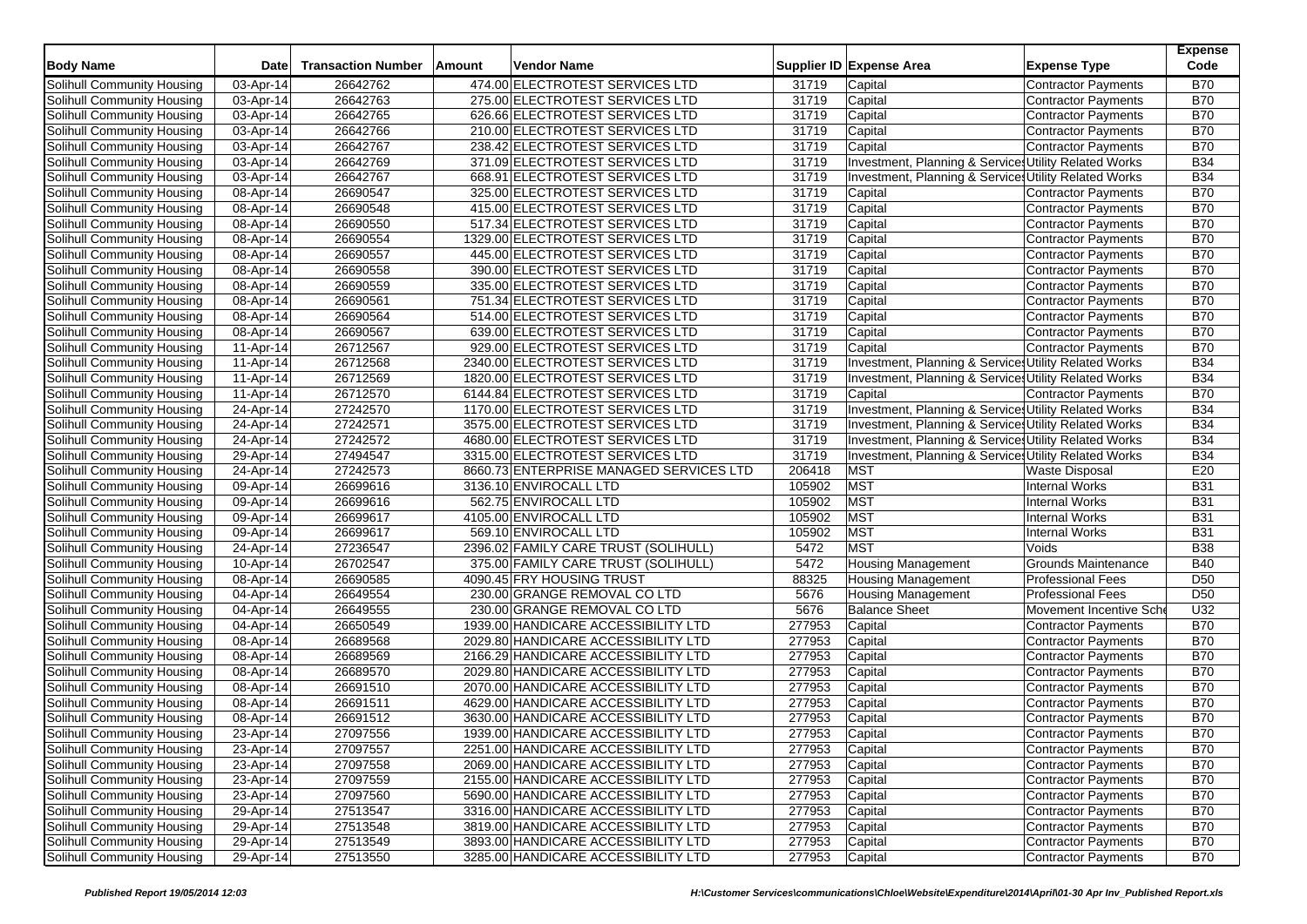| <b>Body Name</b>                                         | Date                   | <b>Transaction Number</b> | Amount       | Vendor Name                               |                  | Supplier ID Expense Area                              | <b>Expense Type</b>                        | <b>Expense</b><br>Code |
|----------------------------------------------------------|------------------------|---------------------------|--------------|-------------------------------------------|------------------|-------------------------------------------------------|--------------------------------------------|------------------------|
| Solihull Community Housing                               | 11-Apr-14              | 26712555                  |              | 14521.31 HARDYMAN GROUP LTD               | 274382           | Capital                                               | <b>Contractor Payments</b>                 | <b>B70</b>             |
| Solihull Community Housing                               | 15-Apr-14              | 26743548                  |              | 295.00 HARVEYS REMOVALS OF SOLIHULL       | 2255708          | Capital                                               | <b>Contractor Payments</b>                 | <b>B70</b>             |
| Solihull Community Housing                               | 01-Apr-14              | 26627618                  |              | 2250.00 HAYS ACCOUNTANCY PERSONNEL        | 5787             | Finance                                               | <b>Agency Staff</b>                        | A60                    |
| Solihull Community Housing                               | 08-Apr-14              | 26690587                  |              | 386.10 HAYS ACCOUNTANCY PERSONNEL         | 5787             | <b>Customer Services</b>                              | <b>Agency Staff</b>                        | A60                    |
| Solihull Community Housing                               | 11-Apr-14              | 26712571                  |              | 2250.00 HAYS ACCOUNTANCY PERSONNEL        | 5787             | Finance                                               | <b>Agency Staff</b>                        | A60                    |
| Solihull Community Housing                               | 24-Apr-14              | 27242574                  |              | 321.75 HAYS ACCOUNTANCY PERSONNEL         | 5787             | <b>Customer Services</b>                              | <b>Agency Staff</b>                        | A60                    |
| Solihull Community Housing                               | 24-Apr-14              | 27242575                  |              | 429.00 HAYS ACCOUNTANCY PERSONNEL         | 5787             | <b>Customer Services</b>                              | Training                                   | A80                    |
| Solihull Community Housing                               | 24-Apr-14              | 27242577                  |              | 750.00 HELEN MASON AND CO                 | 5306686          | <b>Customer Services</b>                              | Training                                   | A80                    |
| Solihull Community Housing                               | 24-Apr-14              | 27242578                  |              | 675.00 HERON PRESS                        | 42709            | Finance                                               | Printing                                   | D80                    |
| Solihull Community Housing                               | 08-Apr-14              | 26690599                  |              | 500.00 HOUSEMARK LTD                      | 103535           | <b>Housing Management</b>                             | <b>Professional Fees</b>                   | D <sub>50</sub>        |
| Solihull Community Housing                               | 09-Apr-14              | 26699620                  |              | 1398.00 HQN LTD                           | 120599           | <b>Customer Services</b>                              | Training                                   | A80                    |
| Solihull Community Housing                               | 01-Apr-14              | 26627620                  | 899.00 IDAPT |                                           | 699596           | Investment, Planning & Service: ICT Software          |                                            | D31                    |
| Solihull Community Housing                               | 09-Apr-14              | 26699622                  |              | 2372.50 ILLUMINATION                      | 232938           | Investment, Planning & Service: Utility Related Works |                                            | <b>B34</b>             |
| Solihull Community Housing                               | 09-Apr-14              | 26699624                  |              | 500.00 INCLUSIVE LEARNING LTD             | 5432688          | <b>Customer Services</b>                              | Training                                   | A80                    |
| Solihull Community Housing                               | 03-Apr-14              | 26642772                  |              | 1011.21 JAMES ANDREWS RECRUITMENT SOLUTIO | 673596           | <b>Housing Management</b>                             | <b>Agency Staff</b>                        | A60                    |
| Solihull Community Housing                               | 03-Apr-14              | 26642773                  |              | 1011.21 JAMES ANDREWS RECRUITMENT SOLUTIO | 673596           | <b>Housing Management</b>                             | <b>Agency Staff</b>                        | A60                    |
| Solihull Community Housing                               | 08-Apr-14              | 26690600                  |              | 1011.21 JAMES ANDREWS RECRUITMENT SOLUTIO | 673596           | <b>Housing Management</b>                             | <b>Agency Staff</b>                        | A60                    |
| Solihull Community Housing                               | 08-Apr-14              | 26690601                  |              | 1011.21 JAMES ANDREWS RECRUITMENT SOLUTIO | 673596           |                                                       |                                            | A60                    |
|                                                          |                        |                           |              | 1011.21 JAMES ANDREWS RECRUITMENT SOLUTIO |                  | <b>Housing Management</b>                             | <b>Agency Staff</b>                        |                        |
| Solihull Community Housing                               | 15-Apr-14<br>15-Apr-14 | 26758547<br>26759547      |              | 851.00 JAMES ANDREWS RECRUITMENT SOLUTIO  | 673596<br>673596 | <b>Housing Management</b>                             | <b>Agency Staff</b><br><b>Agency Staff</b> | A60<br>A60             |
| Solihull Community Housing<br>Solihull Community Housing |                        | 26760547                  |              | 664.97 JAMES ANDREWS RECRUITMENT SOLUTIO  |                  | <b>Housing Management</b>                             |                                            | A60                    |
|                                                          | 15-Apr-14              |                           |              |                                           | 673596           | <b>Housing Management</b>                             | <b>Agency Staff</b>                        |                        |
| Solihull Community Housing                               | 24-Apr-14              | 27242579                  |              | 655.92 JAMES ANDREWS RECRUITMENT SOLUTIO  | 673596           | <b>Housing Management</b>                             | <b>Agency Staff</b>                        | A60                    |
| Solihull Community Housing                               | 24-Apr-14              | 27242580                  |              | 851.00 JAMES ANDREWS RECRUITMENT SOLUTIO  | 673596           | <b>Housing Management</b>                             | <b>Agency Staff</b>                        | A60                    |
| Solihull Community Housing                               | 24-Apr-14              | 27242581                  |              | 345.00 JAMES ANDREWS RECRUITMENT SOLUTIO  | 673596           | <b>Housing Management</b>                             | Agency Staff                               | A60                    |
| Solihull Community Housing                               | 28-Apr-14              | 27429548                  |              | 848.41 JAMES ANDREWS RECRUITMENT SOLUTIO  | 673596           | <b>Housing Management</b>                             | <b>Agency Staff</b>                        | A60                    |
| Solihull Community Housing                               | 28-Apr-14              | 27430547                  |              | 810.75 JAMES ANDREWS RECRUITMENT SOLUTIO  | 673596           | <b>Housing Management</b>                             | <b>Agency Staff</b>                        | A60                    |
| Solihull Community Housing                               | 28-Apr-14              | 27430548                  |              | 515.93 JAMES ANDREWS RECRUITMENT SOLUTIO  | 673596           | <b>Housing Management</b>                             | <b>Agency Staff</b>                        | A60                    |
| Solihull Community Housing                               | 28-Apr-14              | 27430553                  |              | 678.50 JAMES ANDREWS RECRUITMENT SOLUTIO  | 673596           | <b>Housing Management</b>                             | <b>Agency Staff</b>                        | A60                    |
| Solihull Community Housing                               | 09-Apr-14              | 26699587                  |              | 41062.74 JESSUP BROTHERS LTD              | 3190686          | Capital                                               | <b>Contractor Payments</b>                 | <b>B70</b>             |
| Solihull Community Housing                               | 07-Apr-14              | 26670548                  |              | 721.49 JEWSON LTD                         | 6111             | <b>MST</b>                                            | <b>Stocks</b>                              | R <sub>10</sub>        |
| Solihull Community Housing                               | 07-Apr-14              | 26667548                  |              | 380.00 JEWSON LTD                         | 6111             | <b>MST</b>                                            | <b>Stocks</b>                              | R <sub>10</sub>        |
| Solihull Community Housing                               | 07-Apr-14              | 26667553                  |              | 534.53 JEWSON LTD                         | 6111             | <b>MST</b>                                            | <b>Stocks</b>                              | R <sub>10</sub>        |
| Solihull Community Housing                               | 07-Apr-14              | 26667558                  |              | 518.20 JEWSON LTD                         | 6111             | <b>MST</b>                                            | Stocks                                     | R <sub>10</sub>        |
| Solihull Community Housing                               | 07-Apr-14              | 26667568                  |              | 456.90 JEWSON LTD                         | 6111             | <b>MST</b>                                            | <b>Stocks</b>                              | R <sub>10</sub>        |
| Solihull Community Housing                               | 07-Apr-14              | 26667569                  |              | 1296.14 JEWSON LTD                        | 6111             | <b>MST</b>                                            | <b>Stocks</b>                              | R <sub>10</sub>        |
| Solihull Community Housing                               | 07-Apr-14              | 26670549                  |              | 450.60 JEWSON LTD                         | 6111             | <b>MST</b>                                            | <b>Stocks</b>                              | R <sub>10</sub>        |
| Solihull Community Housing                               | 07-Apr-14              | 26673556                  |              | 612.74 JEWSON LTD                         | 6111             | <b>MST</b>                                            | <b>Stocks</b>                              | R <sub>10</sub>        |
| Solihull Community Housing                               | 07-Apr-14              | 26673590                  |              | 240.28 JEWSON LTD                         | 6111             | <b>MST</b>                                            | <b>Stocks</b>                              | R <sub>10</sub>        |
| Solihull Community Housing                               | 07-Apr-14              | 26673604                  |              | 611.47 JEWSON LTD                         | 6111             | <b>MST</b>                                            | <b>Stocks</b>                              | R <sub>10</sub>        |
| Solihull Community Housing                               | 07-Apr-14              | 26673605                  |              | 800.00 JEWSON LTD                         | 6111             | <b>MST</b>                                            | <b>Stocks</b>                              | R <sub>10</sub>        |
| Solihull Community Housing                               | 07-Apr-14              | 26673607                  |              | 1190.99 JEWSON LTD                        | 6111             | <b>MST</b>                                            | <b>Stocks</b>                              | R <sub>10</sub>        |
| Solihull Community Housing                               | 07-Apr-14              | 26673617                  |              | 888.50 JEWSON LTD                         | 6111             | <b>MST</b>                                            | <b>Stocks</b>                              | R <sub>10</sub>        |
| Solihull Community Housing                               | 08-Apr-14              | 26696590                  |              | 243.09 JEWSON LTD                         | 6111             | MST                                                   | <b>Stocks</b>                              | R <sub>10</sub>        |
| Solihull Community Housing                               | 08-Apr-14              | 26696596                  |              | 813.82 JEWSON LTD                         | 6111             | <b>MST</b>                                            | <b>Stocks</b>                              | R <sub>10</sub>        |
| Solihull Community Housing                               | 08-Apr-14              | 26696600                  |              | 234.00 JEWSON LTD                         | 6111             | <b>MST</b>                                            | <b>Stocks</b>                              | R <sub>10</sub>        |
| Solihull Community Housing                               | 08-Apr-14              | 26696606                  |              | 304.24 JEWSON LTD                         | 6111             | <b>MST</b>                                            | <b>Stocks</b>                              | R <sub>10</sub>        |
| Solihull Community Housing                               | 08-Apr-14              | 26696608                  |              | 591.18 JEWSON LTD                         | 6111             | <b>MST</b>                                            | Stocks                                     | R <sub>10</sub>        |
| Solihull Community Housing                               | 08-Apr-14              | 26696609                  |              | 436.65 JEWSON LTD                         | 6111             | <b>MST</b>                                            | <b>Stocks</b>                              | R <sub>10</sub>        |
| Solihull Community Housing                               | 09-Apr-14              | 26698866                  |              | 2031.49 JEWSON LTD                        | 6111             | <b>MST</b>                                            | <b>Stocks</b>                              | R <sub>10</sub>        |
| Solihull Community Housing                               | 09-Apr-14              | 26698870                  |              | 883.30 JEWSON LTD                         | 6111             | <b>MST</b>                                            | <b>Stocks</b>                              | R <sub>10</sub>        |
| Solihull Community Housing                               | 09-Apr-14              | 26698871                  |              | 350.00 JEWSON LTD                         | 6111             | <b>MST</b>                                            | <b>Stocks</b>                              | R <sub>10</sub>        |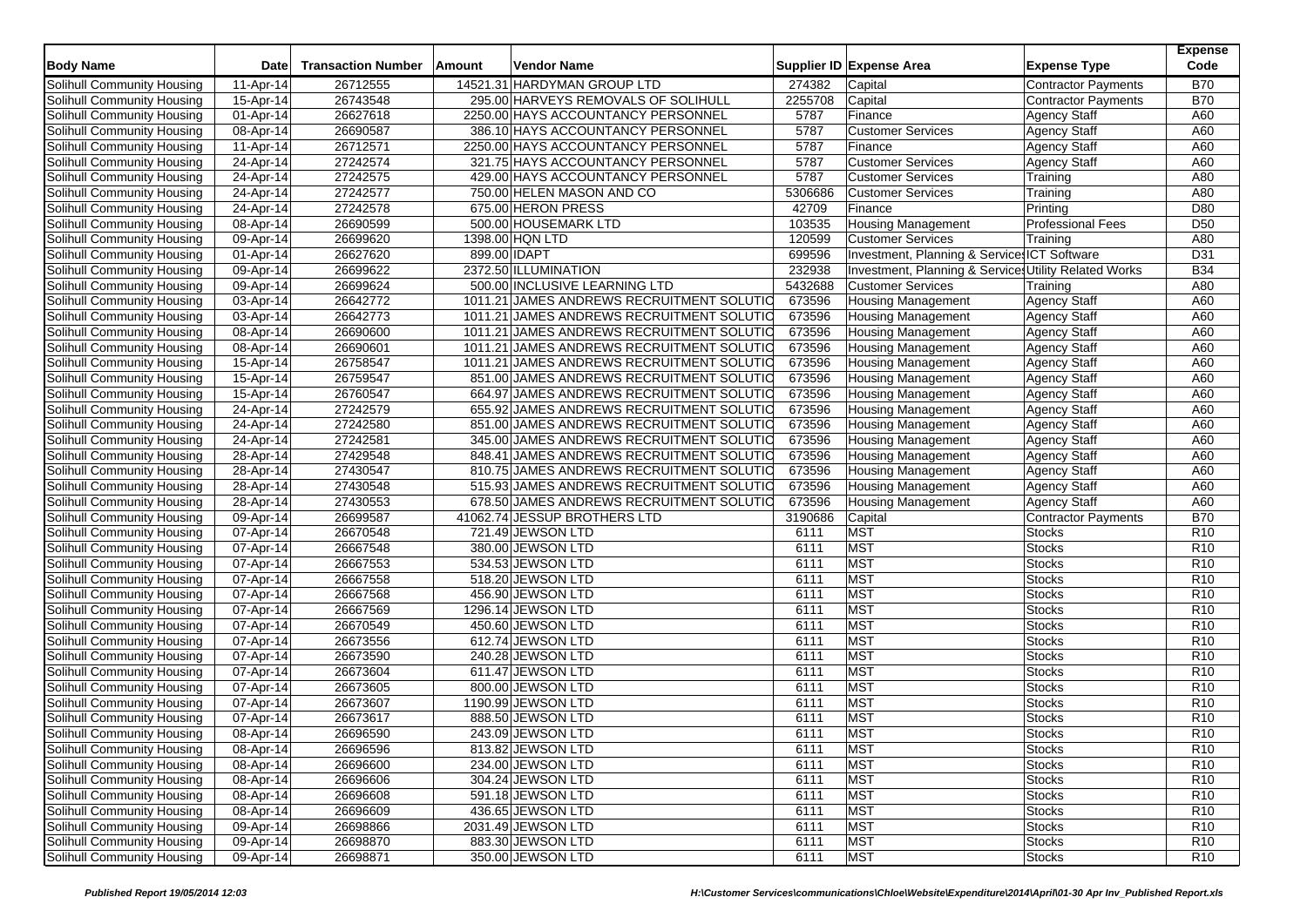| <b>Body Name</b>           | <b>Date</b>             | <b>Transaction Number</b> | Amount | Vendor Name                          |              | Supplier ID Expense Area | <b>Expense Type</b>                                   | <b>Expense</b><br>Code             |
|----------------------------|-------------------------|---------------------------|--------|--------------------------------------|--------------|--------------------------|-------------------------------------------------------|------------------------------------|
|                            |                         |                           |        |                                      |              |                          |                                                       |                                    |
| Solihull Community Housing | 09-Apr-14               | 26698883                  |        | 353.70 JEWSON LTD                    | 6111         | <b>MST</b>               | <b>Stocks</b>                                         | R <sub>10</sub>                    |
| Solihull Community Housing | 09-Apr-14               | 26698885                  |        | 524.30 JEWSON LTD                    | 6111<br>6111 | <b>MST</b><br><b>MST</b> | <b>Stocks</b><br><b>Stocks</b>                        | R <sub>10</sub><br>R <sub>10</sub> |
| Solihull Community Housing | 09-Apr-14               | 26698888                  |        | 244.00 JEWSON LTD                    |              |                          |                                                       |                                    |
| Solihull Community Housing | 10-Apr-14               | 26703601                  |        | 580.16 JEWSON LTD                    | 6111         | <b>MST</b>               | <b>Stocks</b>                                         | R <sub>10</sub>                    |
| Solihull Community Housing | 10-Apr-14               | 26711638                  |        | 293.26 JEWSON LTD                    | 6111         | <b>MST</b>               | <b>Stocks</b>                                         | R <sub>10</sub>                    |
| Solihull Community Housing | 10-Apr-14               | 26711644                  |        | 1128.00 JEWSON LTD                   | 6111         | <b>MST</b>               | <b>Stocks</b>                                         | R <sub>10</sub>                    |
| Solihull Community Housing | 11-Apr-14               | 26712587                  |        | 550.00 JEWSON LTD                    | 6111         | <b>MST</b>               | <b>Stocks</b>                                         | R <sub>10</sub>                    |
| Solihull Community Housing | 11-Apr-14               | 26712597                  |        | 284.73 JEWSON LTD                    | 6111         | <b>MST</b>               | <b>Stocks</b>                                         | R <sub>10</sub>                    |
| Solihull Community Housing | 11-Apr-14               | 26712845                  |        | 2535.40 JEWSON LTD                   | 6111         | <b>MST</b>               | <b>Stocks</b>                                         | R <sub>10</sub>                    |
| Solihull Community Housing | 11-Apr-14               | 26712857                  |        | 546.40 JEWSON LTD                    | 6111         | <b>MST</b>               | <b>Stocks</b>                                         | R <sub>10</sub>                    |
| Solihull Community Housing | 11-Apr-14               | 26712865                  |        | 252.19 JEWSON LTD                    | 6111         | <b>MST</b>               | <b>Stocks</b>                                         | R <sub>10</sub>                    |
| Solihull Community Housing | 11-Apr-14               | 26712872                  |        | 4269.56 JEWSON LTD                   | 6111         | <b>MST</b>               | <b>Stocks</b>                                         | R <sub>10</sub>                    |
| Solihull Community Housing | 11-Apr-14               | 26712880                  |        | 380.00 JEWSON LTD                    | 6111         | <b>MST</b>               | <b>Stocks</b>                                         | R <sub>10</sub>                    |
| Solihull Community Housing | 11-Apr-14               | 26712884                  |        | 605.06 JEWSON LTD                    | 6111         | <b>MST</b>               | <b>Stocks</b>                                         | R <sub>10</sub>                    |
| Solihull Community Housing | 11-Apr-14               | 26712885                  |        | 595.70 JEWSON LTD                    | 6111         | <b>MST</b>               | <b>Stocks</b>                                         | R <sub>10</sub>                    |
| Solihull Community Housing | $\overline{14}$ -Apr-14 | 26725558                  |        | 1458.08 JEWSON LTD                   | 6111         | <b>MST</b>               | <b>Stocks</b>                                         | R <sub>10</sub>                    |
| Solihull Community Housing | $\overline{14}$ -Apr-14 | 26725563                  |        | 609.30 JEWSON LTD                    | 6111         | <b>MST</b>               | <b>Stocks</b>                                         | R <sub>10</sub>                    |
| Solihull Community Housing | 24-Apr-14               | 27224547                  |        | 422.87 JEWSON LTD                    | 6111         | <b>MST</b>               | <b>Stocks</b>                                         | R <sub>10</sub>                    |
| Solihull Community Housing | 24-Apr-14               | 27242553                  |        | 242.69 JEWSON LTD                    | 6111         | <b>MST</b>               | <b>Stocks</b>                                         | R <sub>10</sub>                    |
| Solihull Community Housing | 24-Apr-14               | 27242554                  |        | 2833.03 JEWSON LTD                   | 6111         | <b>MST</b>               | <b>Stocks</b>                                         | R <sub>10</sub>                    |
| Solihull Community Housing | 24-Apr-14               | 27242558                  |        | 548.95 JEWSON LTD                    | 6111         | <b>MST</b>               | <b>Stocks</b>                                         | R <sub>10</sub>                    |
| Solihull Community Housing | 24-Apr-14               | 27242560                  |        | 1190.72 JEWSON LTD                   | 6111         | <b>MST</b>               | <b>Stocks</b>                                         | R <sub>10</sub>                    |
| Solihull Community Housing | 24-Apr-14               | 27242561                  |        | 2594.10 JEWSON LTD                   | 6111         | <b>MST</b>               | <b>Stocks</b>                                         | R <sub>10</sub>                    |
| Solihull Community Housing | 28-Apr-14               | 27375548                  |        | 1004.05 JEWSON LTD                   | 6111         | <b>MST</b>               | <b>Stocks</b>                                         | R <sub>10</sub>                    |
| Solihull Community Housing | 28-Apr-14               | 27376547                  |        | 359.84 JEWSON LTD                    | 6111         | <b>MST</b>               | <b>Stocks</b>                                         | R <sub>10</sub>                    |
| Solihull Community Housing | 28-Apr-14               | 27379547                  |        | 334.40 JEWSON LTD                    | 6111         | <b>MST</b>               | <b>Stocks</b>                                         | R <sub>10</sub>                    |
| Solihull Community Housing | 28-Apr-14               | 27380547                  |        | 481.80 JEWSON LTD                    | 6111         | <b>MST</b>               | <b>Stocks</b>                                         | R <sub>10</sub>                    |
| Solihull Community Housing | 28-Apr-14               | 27447571                  |        | 426.80 JEWSON LTD                    | 6111         | <b>MST</b>               | Stocks                                                | R <sub>10</sub>                    |
| Solihull Community Housing | 28-Apr-14               | 27447575                  |        | 235.30 JEWSON LTD                    | 6111         | <b>MST</b>               | Stocks                                                | R <sub>10</sub>                    |
| Solihull Community Housing | 28-Apr-14               | 27447579                  |        | 1936.28 JEWSON LTD                   | 6111         | <b>MST</b>               | <b>Stocks</b>                                         | R <sub>10</sub>                    |
| Solihull Community Housing | 28-Apr-14               | 27447581                  |        | 916.10 JEWSON LTD                    | 6111         | <b>MST</b>               | Stocks                                                | R <sub>10</sub>                    |
| Solihull Community Housing | 28-Apr-14               | 27447582                  |        | 745.09 JEWSON LTD                    | 6111         | <b>MST</b>               | Stocks                                                | R <sub>10</sub>                    |
| Solihull Community Housing | 28-Apr-14               | 27447587                  |        | 317.50 JEWSON LTD                    | 6111         | <b>MST</b>               | Stocks                                                | R <sub>10</sub>                    |
| Solihull Community Housing | 29-Apr-14               | 27562558                  |        | 867.41 JEWSON LTD                    | 6111         | <b>MST</b>               | <b>Stocks</b>                                         | R <sub>10</sub>                    |
| Solihull Community Housing | 29-Apr-14               | 27562559                  |        | 331.04 JEWSON LTD                    | 6111         | <b>MST</b>               | Stocks                                                | R <sub>10</sub>                    |
| Solihull Community Housing | 29-Apr-14               | 27562566                  |        | 5849.60 JEWSON LTD                   | 6111         | <b>MST</b>               | <b>Stocks</b>                                         | R <sub>10</sub>                    |
| Solihull Community Housing | 24-Apr-14               | 27242584                  |        | 25074.30 JMG ROOFING LTD             | 2076651      | Capital                  | <b>Contractor Payments</b>                            | <b>B70</b>                         |
| Solihull Community Housing | 23-Apr-14               | 27123564                  |        | 10609.60 JMG ROOFING LTD             | 2076651      | Capital                  | <b>Contractor Payments</b>                            | <b>B70</b>                         |
| Solihull Community Housing | $\overline{0}$ 1-Apr-14 | 26627547                  |        | 3000.00 KENTON MANOR LTD             | 6216         | Capital                  | Contractor Payments                                   | <b>B70</b>                         |
| Solihull Community Housing | 24-Apr-14               | 27236548                  |        | 2000.00 KENTON MANOR LTD             | 6216         | Capital                  | <b>Contractor Payments</b>                            | <b>B70</b>                         |
| Solihull Community Housing | 09-Apr-14               | 26699588                  |        | 221895.00 KIER PARTNERSHIP HOMES LTD | 4046686      | Capital                  | <b>Contractor Payments</b>                            | <b>B70</b>                         |
| Solihull Community Housing | 02-Apr-14               | 26634681                  |        | 97043.37 KINGFISHER COMMERCIAL       | 4385687      | Capital                  | Contractor Payments                                   | <b>B70</b>                         |
| Solihull Community Housing | 07-Apr-14               | 26658549                  |        | 3500.00 KINGSHURST SPORTING CLUB FC  | 139498       | Finance                  | Publicity & Promotions                                | D93                                |
| Solihull Community Housing | 24-Apr-14               | 27259547                  |        | 3800.00 LIBERATA UK LIMITED          | 260485       | Housing Management       | Court Fees                                            | D <sub>54</sub>                    |
| Solihull Community Housing | 04-Apr-14               | 26650550                  |        | 975.08 LIFT & ENGINEERING SERVICES   | 1656614      |                          | Investment, Planning & Services Utility Related Works | <b>B34</b>                         |
| Solihull Community Housing | 04-Apr-14               | 26650551                  |        | 975.08 LIFT & ENGINEERING SERVICES   | 1656614      |                          | Investment, Planning & Service: Utility Related Works | <b>B34</b>                         |
| Solihull Community Housing | 04-Apr-14               | 26650552                  |        | 975.08 LIFT & ENGINEERING SERVICES   | 1656614      |                          | Investment, Planning & Services Utility Related Works | <b>B34</b>                         |
| Solihull Community Housing | 04-Apr-14               | 26650553                  |        | 975.08 LIFT & ENGINEERING SERVICES   | 1656614      |                          | Investment, Planning & Service: Utility Related Works | <b>B34</b>                         |
| Solihull Community Housing | 04-Apr-14               | 26650554                  |        | 975.08 LIFT & ENGINEERING SERVICES   | 1656614      |                          | Investment, Planning & Services Utility Related Works | <b>B34</b>                         |
| Solihull Community Housing | 04-Apr-14               | 26650555                  |        | 975.08 LIFT & ENGINEERING SERVICES   | 1656614      |                          | Investment, Planning & Services Utility Related Works | <b>B34</b>                         |
| Solihull Community Housing | 04-Apr-14               | 26650556                  |        | 975.08 LIFT & ENGINEERING SERVICES   | 1656614      |                          | Investment, Planning & Services Utility Related Works | <b>B34</b>                         |
|                            |                         |                           |        |                                      |              |                          |                                                       |                                    |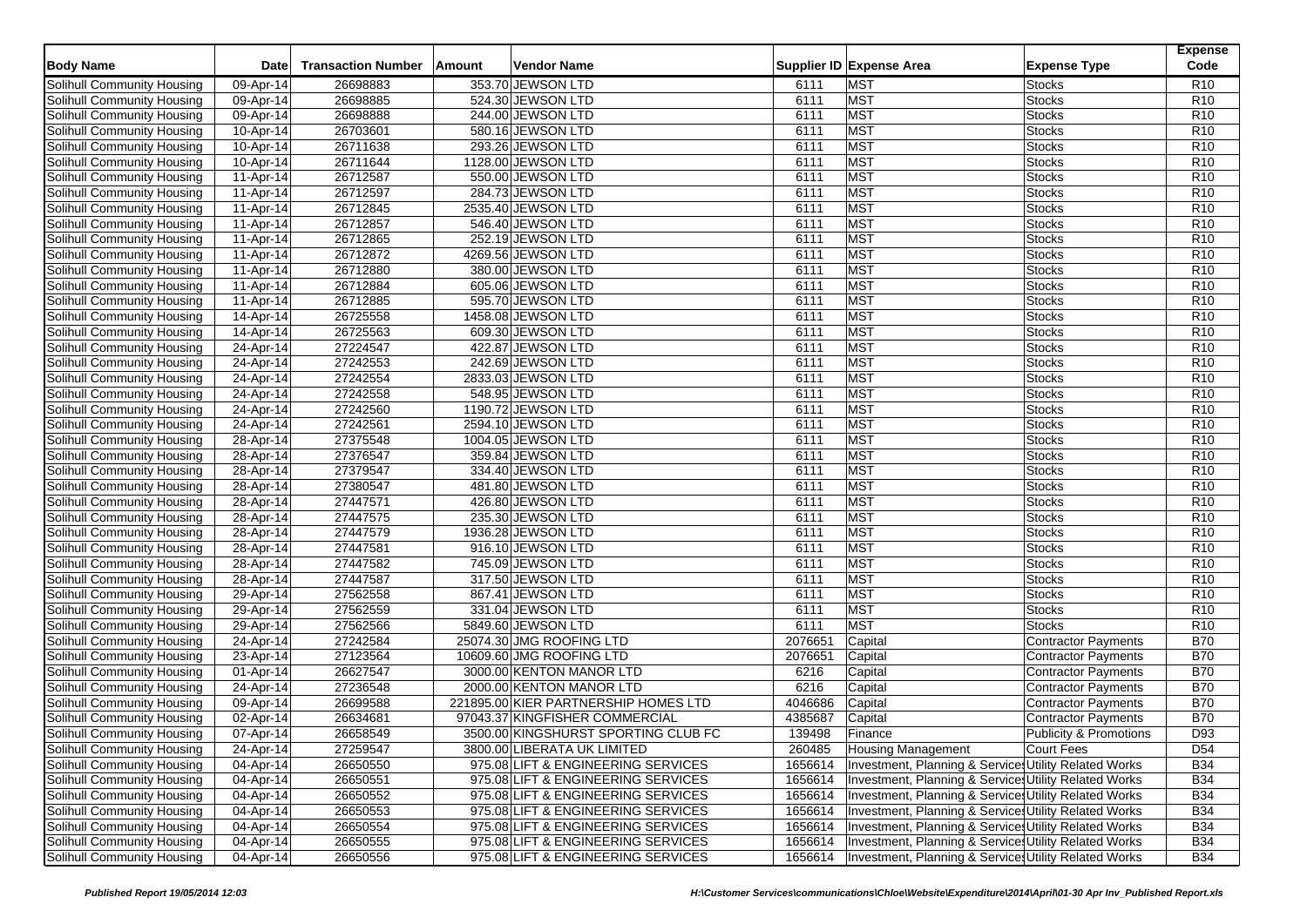| <b>Body Name</b>                  | Date                    | <b>Transaction Number</b> | Amount | <b>Vendor Name</b>                         |         | Supplier ID Expense Area                              | <b>Expense Type</b>          | <b>Expense</b><br>Code |
|-----------------------------------|-------------------------|---------------------------|--------|--------------------------------------------|---------|-------------------------------------------------------|------------------------------|------------------------|
| Solihull Community Housing        | 04-Apr-14               | 26650557                  |        | 975.08 LIFT & ENGINEERING SERVICES         | 1656614 | Investment, Planning & Service: Utility Related Works |                              | <b>B34</b>             |
| Solihull Community Housing        | 04-Apr-14               | 26650558                  |        | 975.08 LIFT & ENGINEERING SERVICES         | 1656614 | Investment, Planning & Service: Utility Related Works |                              | <b>B34</b>             |
| Solihull Community Housing        | 04-Apr-14               | 26650559                  |        | 975.08 LIFT & ENGINEERING SERVICES         | 1656614 | Investment, Planning & Service: Utility Related Works |                              | <b>B34</b>             |
| Solihull Community Housing        | 04-Apr-14               | 26650560                  |        | 2220.00 LIFT & ENGINEERING SERVICES        | 1656614 | Investment, Planning & Service: Utility Related Works |                              | <b>B34</b>             |
| Solihull Community Housing        | 04-Apr-14               | 26650561                  |        | 1299.42 LIFT & ENGINEERING SERVICES        | 1656614 | Investment, Planning & Service: Utility Related Works |                              | <b>B34</b>             |
| Solihull Community Housing        | 04-Apr-14               | 26650562                  |        | 1413.06 LIFT & ENGINEERING SERVICES        | 1656614 | Investment, Planning & Services Utility Related Works |                              | <b>B34</b>             |
| Solihull Community Housing        | 04-Apr-14               | 26650563                  |        | 270.96 LIFT & ENGINEERING SERVICES         | 1656614 | Investment, Planning & Service: Utility Related Works |                              | <b>B34</b>             |
| Solihull Community Housing        | 04-Apr-14               | 26650564                  |        | 887.00 LIFT & ENGINEERING SERVICES         | 1656614 | Investment, Planning & Services Utility Related Works |                              | <b>B34</b>             |
| Solihull Community Housing        | 04-Apr-14               | 26650567                  |        | 446.48 LIFT & ENGINEERING SERVICES         | 1656614 | Investment, Planning & Service: Utility Related Works |                              | <b>B34</b>             |
| Solihull Community Housing        | 04-Apr-14               | 26650568                  |        | 943.60 LIFT & ENGINEERING SERVICES         | 1656614 | Investment, Planning & Service: Utility Related Works |                              | <b>B34</b>             |
| Solihull Community Housing        | 08-Apr-14               | 26690602                  |        | 3801.24 LIFT & ENGINEERING SERVICES        | 1656614 | Investment, Planning & Services Utility Related Works |                              | <b>B34</b>             |
| Solihull Community Housing        | 24-Apr-14               | 27222646                  |        | 615.84 LIFT & ENGINEERING SERVICES         | 1656614 | Investment, Planning & Service: Utility Related Works |                              | <b>B34</b>             |
| Solihull Community Housing        | 24-Apr-14               | 27222647                  |        | 615.84 LIFT & ENGINEERING SERVICES         | 1656614 | Investment, Planning & Service: Utility Related Works |                              | <b>B34</b>             |
| Solihull Community Housing        | 24-Apr-14               | 27222648                  |        | 615.84 LIFT & ENGINEERING SERVICES         | 1656614 | Investment, Planning & Services Utility Related Works |                              | <b>B34</b>             |
| Solihull Community Housing        | 24-Apr-14               | 27222649                  |        | 615.84 LIFT & ENGINEERING SERVICES         | 1656614 | Investment, Planning & Services Utility Related Works |                              | <b>B34</b>             |
| Solihull Community Housing        | 24-Apr-14               | 27222650                  |        | 615.84 LIFT & ENGINEERING SERVICES         | 1656614 | Investment, Planning & Services Utility Related Works |                              | <b>B34</b>             |
| Solihull Community Housing        | 24-Apr-14               | 27222651                  |        | 615.84 LIFT & ENGINEERING SERVICES         | 1656614 | Investment, Planning & Service: Utility Related Works |                              | <b>B34</b>             |
| Solihull Community Housing        | 24-Apr-14               | 27222652                  |        | 615.84 LIFT & ENGINEERING SERVICES         | 1656614 | Investment, Planning & Services Utility Related Works |                              | <b>B34</b>             |
| Solihull Community Housing        | 24-Apr-14               | 27222653                  |        | 615.84 LIFT & ENGINEERING SERVICES         | 1656614 | Investment, Planning & Service: Utility Related Works |                              | <b>B34</b>             |
| Solihull Community Housing        | 09-Apr-14               | 26699626                  |        | 354.64 LLOYDS TSB AUTOLEASE LTD            | 101345  | <b>MST</b>                                            | Vehicle Hire                 | C <sub>30</sub>        |
| Solihull Community Housing        | 09-Apr-14               | 26699627                  |        | 539.84 LLOYDS TSB AUTOLEASE LTD            | 101345  | <b>MST</b>                                            | Vehicle Hire                 | C <sub>30</sub>        |
| Solihull Community Housing        | 09-Apr-14               | 26699628                  |        | 882.70 LLOYDS TSB AUTOLEASE LTD            | 101345  | <b>MST</b>                                            | Vehicle Hire                 | C <sub>30</sub>        |
| Solihull Community Housing        | 15-Apr-14               | 26767547                  |        | 539.84 LLOYDS TSB AUTOLEASE LTD            | 101345  | <b>MST</b>                                            | Vehicle Hire                 | C <sub>30</sub>        |
| Solihull Community Housing        | 15-Apr-14               | 26771547                  |        | 6423.28 LLOYDS TSB AUTOLEASE LTD           | 101345  | <b>MST</b>                                            | <b>Vehicle Hire</b>          | C <sub>30</sub>        |
| Solihull Community Housing        | 16-Apr-14               | 26833552                  |        | 4354.79 LLOYDS TSB AUTOLEASE LTD           | 101345  | <b>MST</b>                                            | Vehicle Hire                 | C30                    |
| Solihull Community Housing        | 16-Apr-14               | 26833552                  |        | 487.00 LLOYDS TSB AUTOLEASE LTD            | 101345  | <b>MST</b>                                            | <b>Other Transport Costs</b> | C90                    |
| Solihull Community Housing        | 16-Apr-14               | 26833552                  |        | 136.82 LLOYDS TSB AUTOLEASE LTD            | 101345  | <b>MST</b>                                            | Vehicle Hire                 | C30                    |
| Solihull Community Housing        | 16-Apr-14               | 26833557                  |        | 8482.43 LLOYDS TSB AUTOLEASE LTD           | 101345  | <b>MST</b>                                            | Vehicle Hire                 | C30                    |
| Solihull Community Housing        | 16-Apr-14               | 26833557                  |        | 50.00 LLOYDS TSB AUTOLEASE LTD             | 101345  | <b>MST</b>                                            | Vehicle Hire                 | C30                    |
| Solihull Community Housing        | 15-Apr-14               | 26771547                  |        | 280.17 LLOYDS TSB AUTOLEASE LTD            | 101345  | <b>MST</b>                                            | Vehicle service and repai    | C60                    |
| Solihull Community Housing        | 16-Apr-14               | 26833552                  |        | 980.02 LLOYDS TSB AUTOLEASE LTD            | 101345  | <b>MST</b>                                            | Vehicle service and repai    | C60                    |
| Solihull Community Housing        | 16-Apr-14               | 26833557                  |        | 305.59 LLOYDS TSB AUTOLEASE LTD            | 101345  | <b>MST</b>                                            | Vehicle service and repai    | C60                    |
| Solihull Community Housing        | 09-Apr-14               | 26699630                  |        | 349.33 LYRECO UK LTD                       | 74691   | Finance                                               | Stationery                   | D <sub>25</sub>        |
| Solihull Community Housing        | 09-Apr-14               | 26699633                  |        | 1247.53 LYRECO UK LTD                      | 74691   | Finance                                               | Stationery                   | D <sub>25</sub>        |
| Solihull Community Housing        | 10-Apr-14               | 26702553                  |        | 17240.43 MAN COMMERCIAL PROTECTION LTD     | 946596  | <b>Housing Management</b>                             | Security                     | <b>B43</b>             |
| Solihull Community Housing        | 04-Apr-14               | 26643733                  |        | 233.31 MATT HOUSING LTD T/A NORFOLK HOTEL  | 3686690 | <b>Housing Management</b>                             | <b>B&amp;B Accommodation</b> | <b>B23</b>             |
| Solihull Community Housing        | 04-Apr-14               | 26643734                  |        | 233.31 MATT HOUSING LTD T/A NORFOLK HOTEL  | 3686690 | Housing Management                                    | <b>B&amp;B Accommodation</b> | <b>B23</b>             |
| Solihull Community Housing        | 04-Apr-14               | 26643735                  |        | 233.31 MATT HOUSING LTD T/A NORFOLK HOTEL  | 3686690 | <b>Housing Management</b>                             | <b>B&amp;B Accommodation</b> | <b>B23</b>             |
| Solihull Community Housing        | 10-Apr-14               | 26703581                  |        | 233.31 MATT HOUSING LTD T/A NORFOLK HOTEL  | 3686690 | <b>Housing Management</b>                             | <b>B&amp;B Accommodation</b> | <b>B23</b>             |
| Solihull Community Housing        | 10-Apr-14               | 26703585                  |        | 233.31 MATT HOUSING LTD T/A NORFOLK HOTEL  | 3686690 | Housing Management                                    | <b>B&amp;B Accommodation</b> | <b>B23</b>             |
| Solihull Community Housing        | 10-Apr-14               | 26703594                  |        | 250.00 MATT HOUSING LTD T/A NORFOLK HOTEL  | 3686690 | <b>Housing Management</b>                             | <b>B&amp;B Accommodation</b> | <b>B23</b>             |
| Solihull Community Housing        | 28-Apr-14               | 27430554                  |        | 2350.00 MICHAEL HARRISON                   | 3939687 | <b>MST</b>                                            | <b>External Structures</b>   | <b>B33</b>             |
| Solihull Community Housing        | 22-Apr-14               | 27053548                  |        | 2084.15 REDACTED PERSONAL DATA             | 225978  | <b>Balance Sheet</b>                                  | Movement Incentive Sche      | U32                    |
| Solihull Community Housing        | 01-Apr-14               | 26627647                  |        | 137.10 MOSSVALE MAINTENANCE & SEALING SER  | 48908   | MST                                                   | Other Building costs         | <b>B39</b>             |
| Solihull Community Housing        | 01-Apr-14               | 26627646                  |        | 1479.31 MOSSVALE MAINTENANCE & SEALING SER | 48908   | <b>MST</b>                                            | Voids                        | <b>B38</b>             |
| Solihull Community Housing        | 01-Apr-14               | 26627646                  |        | 2973.16 MOSSVALE MAINTENANCE & SEALING SER | 48908   | <b>MST</b>                                            | Voids                        | <b>B38</b>             |
| Solihull Community Housing        | 01-Apr-14               | 26627647                  |        | 548.40 MOSSVALE MAINTENANCE & SEALING SER  | 48908   | <b>MST</b>                                            | Other Building costs         | <b>B39</b>             |
| Solihull Community Housing        | 01-Apr-14               | 26627650                  |        | 3371.74 MOSSVALE MAINTENANCE & SEALING SER | 48908   | Investment, Planning & Services Utility Related Works |                              | <b>B34</b>             |
| Solihull Community Housing        | $\overline{02}$ -Apr-14 | 26633650                  |        | 402.38 MOSSVALE MAINTENANCE & SEALING SER  | 48908   | Investment, Planning & Services Utility Related Works |                              | <b>B34</b>             |
| <b>Solihull Community Housing</b> | 02-Apr-14               | 26633651                  |        | 239.10 MOSSVALE MAINTENANCE & SEALING SER  | 48908   | Investment, Planning & Service: Utility Related Works |                              | <b>B34</b>             |
| Solihull Community Housing        | 02-Apr-14               | 26633624                  |        | 223.39 MOSSVALE MAINTENANCE & SEALING SER  | 48908   | Investment, Planning & Services Utility Related Works |                              | <b>B34</b>             |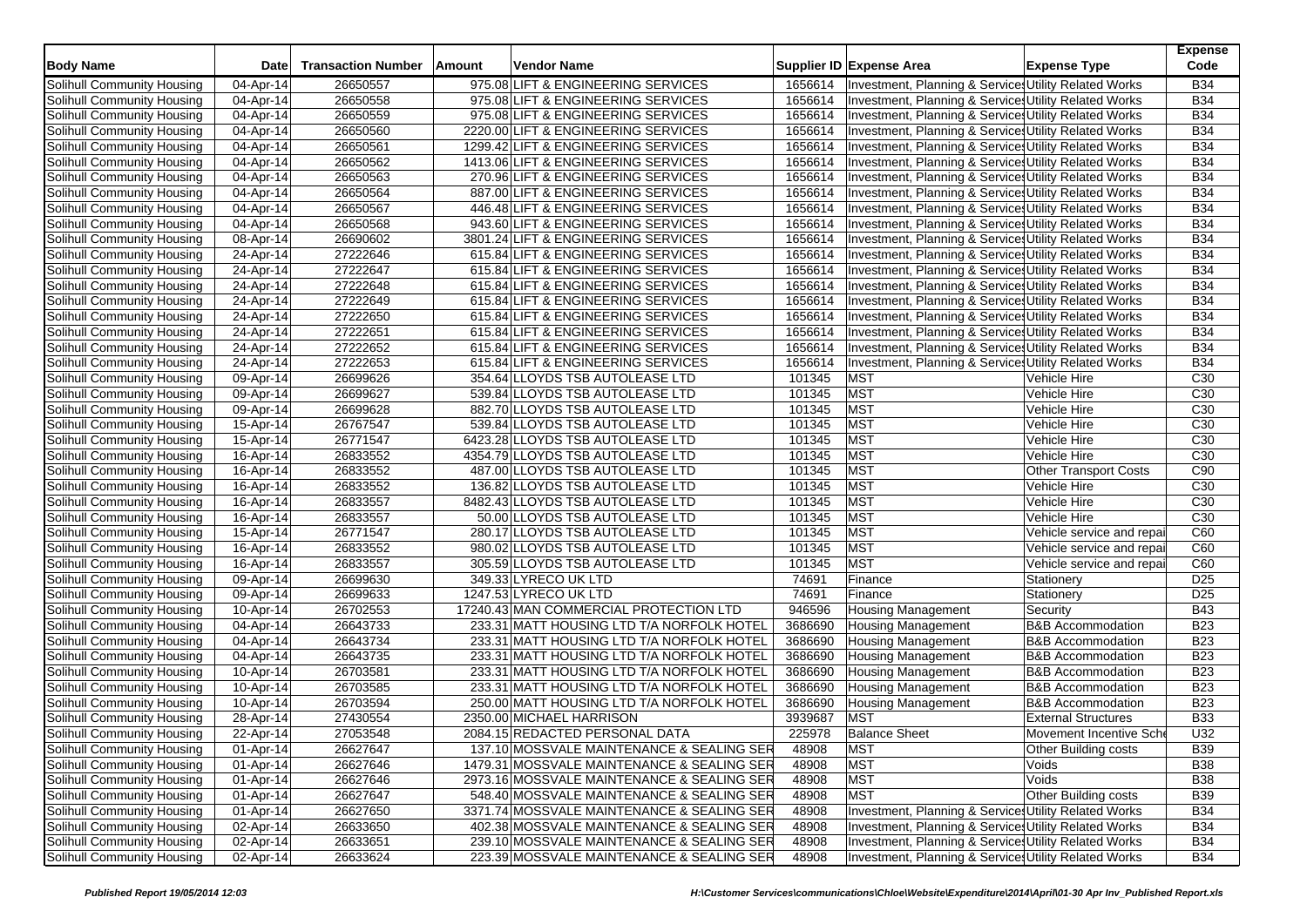| <b>Body Name</b>           | <b>Date</b>             | <b>Transaction Number</b> | Amount | Vendor Name                                 |       | Supplier ID Expense Area                                        | <b>Expense Type</b>           | <b>Expense</b><br>Code |
|----------------------------|-------------------------|---------------------------|--------|---------------------------------------------|-------|-----------------------------------------------------------------|-------------------------------|------------------------|
| Solihull Community Housing | 02-Apr-14               | 26633625                  |        | 668.34 MOSSVALE MAINTENANCE & SEALING SER   | 48908 | Investment, Planning & Service: Utility Related Works           |                               | <b>B34</b>             |
| Solihull Community Housing | 02-Apr-14               | 26633627                  |        | 249.74 MOSSVALE MAINTENANCE & SEALING SER   | 48908 | Investment, Planning & Service: Utility Related Works           |                               | <b>B34</b>             |
| Solihull Community Housing | 02-Apr-14               | 26633630                  |        | 261.64 MOSSVALE MAINTENANCE & SEALING SER   | 48908 | Investment, Planning & Service: Utility Related Works           |                               | <b>B34</b>             |
| Solihull Community Housing | 02-Apr-14               | 26633655                  |        | 474.46 MOSSVALE MAINTENANCE & SEALING SER   | 48908 | <b>MST</b>                                                      | <b>Internal Works</b>         | <b>B31</b>             |
| Solihull Community Housing | 02-Apr-14               | 26633656                  |        | 453.92 MOSSVALE MAINTENANCE & SEALING SER   | 48908 | <b>MST</b>                                                      | <b>Internal Works</b>         | <b>B31</b>             |
| Solihull Community Housing | 02-Apr-14               | 26633657                  |        | 643.79 MOSSVALE MAINTENANCE & SEALING SER   | 48908 | <b>MST</b>                                                      | <b>Internal Works</b>         | <b>B31</b>             |
| Solihull Community Housing | 02-Apr-14               | 26633635                  |        | 422.34 MOSSVALE MAINTENANCE & SEALING SER   | 48908 | Investment, Planning & Service: Utility Related Works           |                               | <b>B34</b>             |
| Solihull Community Housing | 02-Apr-14               | 26633646                  |        | 2113.09 MOSSVALE MAINTENANCE & SEALING SER  | 48908 | <b>MST</b>                                                      | <b>Internal Works</b>         | <b>B31</b>             |
| Solihull Community Housing | 02-Apr-14               | 26634684                  |        | 3543.18 MOSSVALE MAINTENANCE & SEALING SER  | 48908 | Investment, Planning & Services Utility Related Works           |                               | <b>B34</b>             |
| Solihull Community Housing | 03-Apr-14               | 26638561                  |        | 457.34 MOSSVALE MAINTENANCE & SEALING SER   | 48908 | <b>MST</b>                                                      | <b>Internal Works</b>         | <b>B31</b>             |
| Solihull Community Housing | 03-Apr-14               | 26638562                  |        | 397.94 MOSSVALE MAINTENANCE & SEALING SER   | 48908 | <b>MST</b>                                                      | <b>Internal Works</b>         | <b>B31</b>             |
| Solihull Community Housing | 02-Apr-14               | 26634683                  |        | 15205.73 MOSSVALE MAINTENANCE & SEALING SER | 48908 | Capital                                                         | <b>Contractor Payments</b>    | <b>B70</b>             |
| Solihull Community Housing | $\overline{0}$ 4-Apr-14 | 26650638                  |        | 217.10 MOSSVALE MAINTENANCE & SEALING SER   | 48908 | Investment, Planning & Services Utility Related Works           |                               | <b>B34</b>             |
| Solihull Community Housing | 08-Apr-14               | 26688555                  |        | 589.12 MOSSVALE MAINTENANCE & SEALING SER   | 48908 | <b>MST</b>                                                      | <b>Internal Works</b>         | <b>B31</b>             |
| Solihull Community Housing | 08-Apr-14               | 26690603                  |        | 479.85 MOSSVALE MAINTENANCE & SEALING SER   | 48908 | <b>MST</b>                                                      | <b>Internal Works</b>         | <b>B31</b>             |
| Solihull Community Housing | 08-Apr-14               | 26690603                  |        | 274.20 MOSSVALE MAINTENANCE & SEALING SER   | 48908 | <b>MST</b>                                                      | <b>Internal Works</b>         | <b>B31</b>             |
| Solihull Community Housing | 08-Apr-14               | 26691513                  |        | 1702.70 MOSSVALE MAINTENANCE & SEALING SER  | 48908 | Finance                                                         | <b>General Building Costs</b> | <b>B30</b>             |
| Solihull Community Housing | 09-Apr-14               | 26698731                  |        | 453.92 MOSSVALE MAINTENANCE & SEALING SER   | 48908 | <b>MST</b>                                                      | <b>Internal Works</b>         | <b>B31</b>             |
| Solihull Community Housing | 09-Apr-14               | 26698732                  |        | 464.19 MOSSVALE MAINTENANCE & SEALING SER   | 48908 | <b>MST</b>                                                      | <b>Internal Works</b>         | <b>B31</b>             |
| Solihull Community Housing | 09-Apr-14               | 26699643                  |        | 515.20 MOSSVALE MAINTENANCE & SEALING SER   | 48908 | <b>MST</b>                                                      | <b>Other Building costs</b>   | <b>B39</b>             |
| Solihull Community Housing | 09-Apr-14               | 26699643                  |        | 181.15 MOSSVALE MAINTENANCE & SEALING SER   | 48908 | <b>MST</b>                                                      | <b>Other Building costs</b>   | <b>B39</b>             |
| Solihull Community Housing | 09-Apr-14               | 26699643                  |        | 513.05 MOSSVALE MAINTENANCE & SEALING SER   | 48908 | <b>MST</b>                                                      | <b>Internal Works</b>         | <b>B31</b>             |
| Solihull Community Housing | 09-Apr-14               | 26699643                  |        | 915.65 MOSSVALE MAINTENANCE & SEALING SER   | 48908 | <b>MST</b>                                                      | <b>Internal Works</b>         | <b>B31</b>             |
| Solihull Community Housing | 11-Apr-14               | 26713592                  |        | 3066.49 MOSSVALE MAINTENANCE & SEALING SER  | 48908 | <b>MST</b>                                                      | Voids                         | <b>B38</b>             |
| Solihull Community Housing | 11-Apr-14               | 26713594                  |        | 3063.03 MOSSVALE MAINTENANCE & SEALING SER  | 48908 | <b>MST</b>                                                      | <b>Internal Works</b>         | <b>B31</b>             |
| Solihull Community Housing | 11-Apr-14               | 26713595                  |        | 3776.39 MOSSVALE MAINTENANCE & SEALING SER  | 48908 | <b>MST</b>                                                      | <b>Internal Works</b>         | <b>B31</b>             |
| Solihull Community Housing | 11-Apr-14               | 26713596                  |        | 2459.79 MOSSVALE MAINTENANCE & SEALING SER  | 48908 | <b>MST</b>                                                      | <b>Internal Works</b>         | <b>B31</b>             |
| Solihull Community Housing | 11-Apr-14               | 26713598                  |        | 426.91 MOSSVALE MAINTENANCE & SEALING SER   | 48908 | <b>MST</b>                                                      | <b>Internal Works</b>         | <b>B31</b>             |
| Solihull Community Housing | 11-Apr-14               | 26713591                  |        | 693.81 MOSSVALE MAINTENANCE & SEALING SER   | 48908 | Investment, Planning & Services Utility Related Works           |                               | <b>B34</b>             |
| Solihull Community Housing | 23-Apr-14               | 27097590                  |        | 391.70 MOSSVALE MAINTENANCE & SEALING SER   | 48908 | <b>Investment, Planning &amp; Service Utility Related Works</b> |                               | <b>B34</b>             |
|                            |                         |                           |        |                                             |       |                                                                 |                               | <b>B34</b>             |
| Solihull Community Housing | 23-Apr-14               | 27097595                  |        | 483.78 MOSSVALE MAINTENANCE & SEALING SER   | 48908 | Investment, Planning & Services Utility Related Works           |                               | <b>B34</b>             |
| Solihull Community Housing | 23-Apr-14               | 27097597                  |        | 223.39 MOSSVALE MAINTENANCE & SEALING SER   | 48908 | Investment, Planning & Services Utility Related Works           |                               |                        |
| Solihull Community Housing | 23-Apr-14               | 27097602                  |        | 247.87 MOSSVALE MAINTENANCE & SEALING SER   | 48908 | Investment, Planning & Service: Utility Related Works           |                               | <b>B34</b>             |
| Solihull Community Housing | 23-Apr-14               | 27097603                  |        | 1120.53 MOSSVALE MAINTENANCE & SEALING SER  | 48908 | Investment, Planning & Services Utility Related Works           |                               | <b>B34</b>             |
| Solihull Community Housing | 23-Apr-14               | 27097604                  |        | 461.74 MOSSVALE MAINTENANCE & SEALING SER   | 48908 | Investment, Planning & Services Utility Related Works           |                               | <b>B34</b>             |
| Solihull Community Housing | 23-Apr-14               | 27097605                  |        | 2418.95 MOSSVALE MAINTENANCE & SEALING SER  | 48908 | <b>Investment, Planning &amp; Service Utility Related Works</b> |                               | <b>B34</b>             |
| Solihull Community Housing | 23-Apr-14               | 27097609                  |        | 313.90 MOSSVALE MAINTENANCE & SEALING SER   | 48908 | Investment, Planning & Services Utility Related Works           |                               | <b>B34</b>             |
| Solihull Community Housing | 23-Apr-14               | 27097613                  |        | 408.21 MOSSVALE MAINTENANCE & SEALING SER   | 48908 | <b>MST</b>                                                      | <b>Internal Works</b>         | <b>B31</b>             |
| Solihull Community Housing | 23-Apr-14               | 27097615                  |        | 435.70 MOSSVALE MAINTENANCE & SEALING SER   | 48908 | Investment, Planning & Services Utility Related Works           |                               | <b>B34</b>             |
| Solihull Community Housing | 23-Apr-14               | 27097623                  |        | 228.83 MOSSVALE MAINTENANCE & SEALING SER   | 48908 | Investment, Planning & Service Utility Related Works            |                               | <b>B34</b>             |
| Solihull Community Housing | 23-Apr-14               | 27097624                  |        | 408.21 MOSSVALE MAINTENANCE & SEALING SER   | 48908 | <b>MST</b>                                                      | <b>Internal Works</b>         | <b>B31</b>             |
| Solihull Community Housing | 23-Apr-14               | 27097625                  |        | 397.94 MOSSVALE MAINTENANCE & SEALING SER   | 48908 | <b>MST</b>                                                      | <b>Internal Works</b>         | <b>B31</b>             |
| Solihull Community Housing | 24-Apr-14               | 27242590                  |        | 3929.80 MOSSVALE MAINTENANCE & SEALING SER  | 48908 | Investment, Planning & Services Utility Related Works           |                               | <b>B34</b>             |
| Solihull Community Housing | 24-Apr-14               | 27242592                  |        | 2876.37 MOSSVALE MAINTENANCE & SEALING SER  | 48908 | Investment, Planning & Service: Utility Related Works           |                               | <b>B34</b>             |
| Solihull Community Housing | 24-Apr-14               | 27242593                  |        | 7208.09 MOSSVALE MAINTENANCE & SEALING SER  | 48908 | <b>MST</b>                                                      | Voids                         | <b>B38</b>             |
| Solihull Community Housing | 24-Apr-14               | 27242593                  |        | 454.61 MOSSVALE MAINTENANCE & SEALING SER   | 48908 | <b>MST</b>                                                      | Voids                         | <b>B38</b>             |
| Solihull Community Housing | 24-Apr-14               | 27242597                  |        | 3640.00 MOSSVALE MAINTENANCE & SEALING SER  | 48908 | MST                                                             | Voids                         | <b>B38</b>             |
| Solihull Community Housing | $24-Apr-14$             | 27242597                  |        | 440.15 MOSSVALE MAINTENANCE & SEALING SER   | 48908 | <b>MST</b>                                                      | Voids                         | <b>B38</b>             |
| Solihull Community Housing | 24-Apr-14               | 27242598                  |        | 162.59 MOSSVALE MAINTENANCE & SEALING SER   | 48908 | <b>MST</b>                                                      | Voids                         | <b>B38</b>             |
| Solihull Community Housing | 24-Apr-14               | 27242598                  |        | 116.29 MOSSVALE MAINTENANCE & SEALING SER   | 48908 | <b>MST</b>                                                      | Voids                         | <b>B38</b>             |
| Solihull Community Housing | 25-Apr-14               | 27266549                  |        | 841.41 MOSSVALE MAINTENANCE & SEALING SER   | 48908 | <b>MST</b>                                                      | Internal Works                | <b>B31</b>             |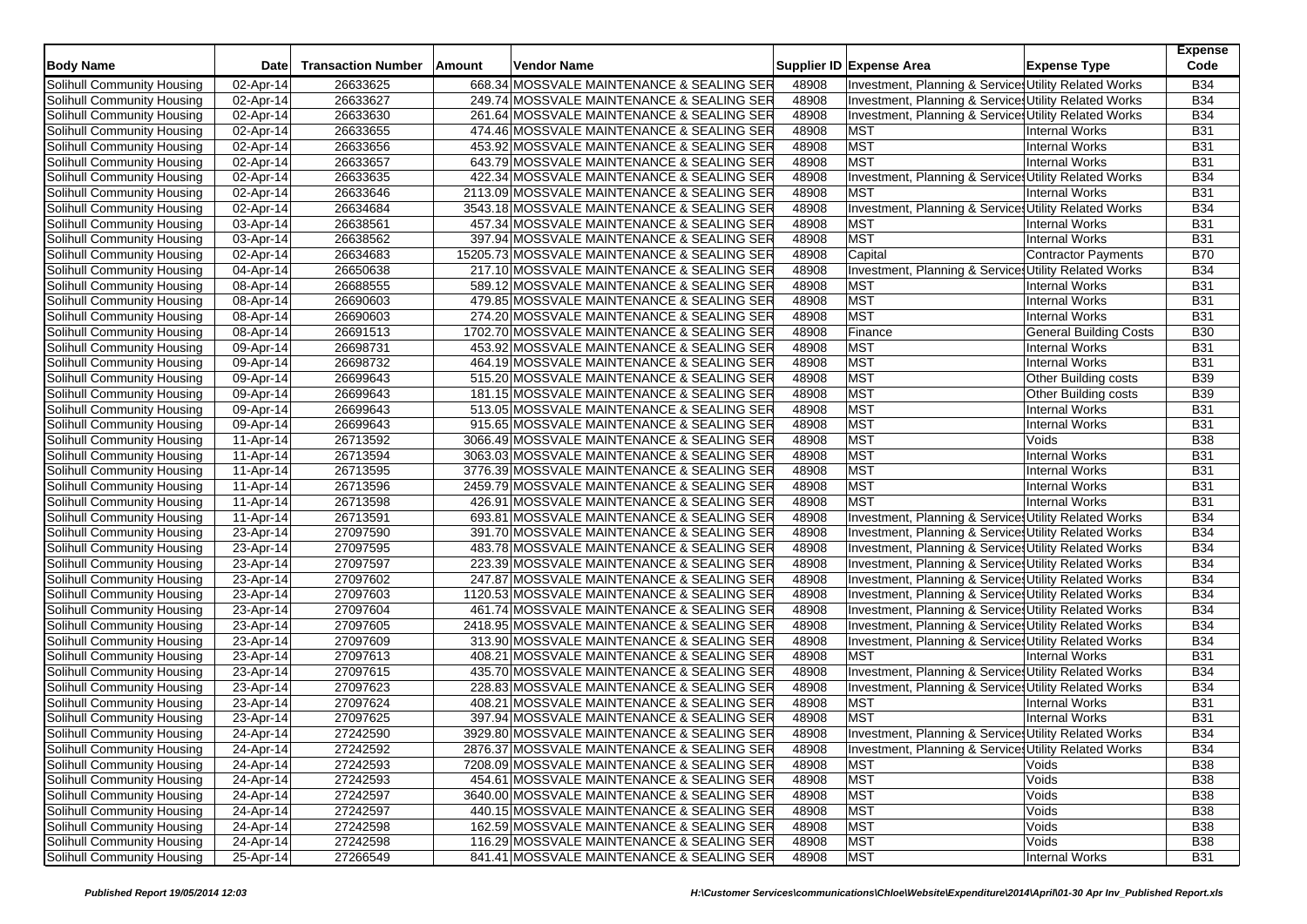| <b>Body Name</b>                                         | <b>Date</b>             | <b>Transaction Number</b> | <b>Amount</b> | Vendor Name                                                        |                            | Supplier ID Expense Area                               | <b>Expense Type</b>         | <b>Expense</b><br>Code |
|----------------------------------------------------------|-------------------------|---------------------------|---------------|--------------------------------------------------------------------|----------------------------|--------------------------------------------------------|-----------------------------|------------------------|
| Solihull Community Housing                               | 25-Apr-14               | 27266550                  |               | 453.92 MOSSVALE MAINTENANCE & SEALING SER                          | 48908                      | <b>MST</b>                                             | <b>Internal Works</b>       | <b>B31</b>             |
| Solihull Community Housing                               | 22-Apr-14               | 26917547                  |               | 287.18 MOSSVALE MAINTENANCE & SEALING SER                          | 48908                      | Finance                                                | <b>Other Premises Costs</b> | <b>B90</b>             |
| Solihull Community Housing                               | 29-Apr-14               | 27457615                  |               | 315.65 MOSSVALE MAINTENANCE & SEALING SER                          | 48908                      | Investment, Planning & Service Utility Related Works   |                             | <b>B34</b>             |
| Solihull Community Housing                               | 29-Apr-14               | 27457572                  |               | 228.83 MOSSVALE MAINTENANCE & SEALING SER                          | 48908                      | Investment, Planning & Services Utility Related Works  |                             | <b>B34</b>             |
| Solihull Community Housing                               | 29-Apr-14               | 27457589                  |               | 223.46 MOSSVALE MAINTENANCE & SEALING SER                          | 48908                      | Investment, Planning & Services Utility Related Works  |                             | <b>B34</b>             |
| Solihull Community Housing                               | 29-Apr-14               | 27457594                  |               | 219.16 MOSSVALE MAINTENANCE & SEALING SER                          | 48908                      | Investment, Planning & Services Utility Related Works  |                             | <b>B34</b>             |
| Solihull Community Housing                               | $29 - Apr - 14$         | 27457596                  |               | 219.16 MOSSVALE MAINTENANCE & SEALING SER                          | 48908                      | Investment, Planning & Service Utility Related Works   |                             | <b>B34</b>             |
| Solihull Community Housing                               | 29-Apr-14               | 27457600                  |               | 219.16 MOSSVALE MAINTENANCE & SEALING SER                          | 48908                      | Investment, Planning & Services Utility Related Works  |                             | <b>B34</b>             |
| Solihull Community Housing                               | 29-Apr-14               | 27457607                  |               | 219.16 MOSSVALE MAINTENANCE & SEALING SER                          | 48908                      | Investment, Planning & Services Utility Related Works  |                             | <b>B34</b>             |
| Solihull Community Housing                               | 29-Apr-14               | 27497547                  |               | 1207.10 MOSSVALE MAINTENANCE & SEALING SER                         | 48908                      | <b>MST</b>                                             | <b>Internal Works</b>       | <b>B31</b>             |
| Solihull Community Housing                               | 29-Apr-14               | 27497547                  |               | 284.10 MOSSVALE MAINTENANCE & SEALING SER                          | 48908                      | <b>MST</b>                                             | <b>Internal Works</b>       | <b>B31</b>             |
| Solihull Community Housing                               | 11-Apr-14               | 26712548                  |               | 24536.92 REDACTED PERSONAL DATA                                    | 5236686                    | Capital                                                | <b>Contractor Payments</b>  | <b>B70</b>             |
| Solihull Community Housing                               | 14-Apr-14               | 26726547                  |               | 1540.55 REDACTED PERSONAL DATA                                     | 25862                      | <b>Balance Sheet</b>                                   | Movement Incentive Sch      | U32                    |
| Solihull Community Housing                               | 11-Apr-14               | 26712549                  |               | 12125.00 REDACTED PERSONAL DATA                                    | 2424754                    | Capital                                                | <b>Contractor Payments</b>  | <b>B70</b>             |
| Solihull Community Housing                               | 02-Apr-14               | 26633585                  |               | 367.32 MTD SCAFFOLDING LTD                                         | 233945                     | <b>MST</b>                                             | <b>External Structures</b>  | <b>B33</b>             |
| Solihull Community Housing                               | 02-Apr-14               | 26633586                  |               | 390.84 MTD SCAFFOLDING LTD                                         | 233945                     | <b>MST</b>                                             | <b>External Structures</b>  | <b>B33</b>             |
| Solihull Community Housing                               | 02-Apr-14               | 26633587                  |               | 550.46 MTD SCAFFOLDING LTD                                         | 233945                     | <b>MST</b>                                             | <b>External Structures</b>  | <b>B33</b>             |
| Solihull Community Housing                               | 09-Apr-14               | 26698725                  |               | 367.32 MTD SCAFFOLDING LTD                                         | 233945                     | <b>MST</b>                                             | <b>External Structures</b>  | <b>B33</b>             |
| Solihull Community Housing                               | $\overline{09}$ -Apr-14 | 26698726                  |               | 390.84 MTD SCAFFOLDING LTD                                         | 233945                     | <b>MST</b>                                             | <b>External Structures</b>  | <b>B33</b>             |
| Solihull Community Housing                               | 09-Apr-14               | 26698727                  |               | 367.32 MTD SCAFFOLDING LTD                                         | 233945                     | <b>MST</b>                                             | <b>External Structures</b>  | <b>B33</b>             |
| Solihull Community Housing                               | 09-Apr-14               | 26698728                  |               | 733.61 MTD SCAFFOLDING LTD                                         | 233945                     | MST                                                    | <b>External Structures</b>  | <b>B33</b>             |
| Solihull Community Housing                               | 09-Apr-14               | 26698729                  |               | 734.64 MTD SCAFFOLDING LTD                                         | 233945                     | <b>MST</b>                                             | <b>External Structures</b>  | <b>B33</b>             |
| Solihull Community Housing                               | 09-Apr-14               | 26698730                  |               | 367.32 MTD SCAFFOLDING LTD                                         | 233945                     | <b>MST</b>                                             | <b>External Structures</b>  | <b>B33</b>             |
| Solihull Community Housing                               | 15-Apr-14               | 26772547                  |               | 275.00 MULTIBRAND SERVICES LTD                                     | 169538                     | <b>Housing Management</b>                              | Furniture                   | D <sub>11</sub>        |
| Solihull Community Housing                               | 14-Apr-14               | 26725565                  |               | 326.36 NATIONAL PLASTICS                                           | 206818                     | <b>MST</b>                                             | <b>Stocks</b>               | R <sub>10</sub>        |
| Solihull Community Housing                               | 28-Apr-14               | 27447590                  |               | 326.80 NATIONAL PLASTICS                                           | 206818                     | <b>MST</b>                                             | Stocks                      | R <sub>10</sub>        |
| Solihull Community Housing                               | 16-Apr-14               | 26827547                  |               | 11900.00 NEOPOST LTD                                               | 6967                       | Finance                                                | Postages                    | D <sub>21</sub>        |
| Solihull Community Housing                               | 24-Apr-14               | 27242599                  |               | 430.94 NEOPOST LTD                                                 | 6967                       | Finance                                                | Postages                    | D <sub>21</sub>        |
| Solihull Community Housing                               | 24-Apr-14               | 27242565                  |               | 222.79 NICHOLLS & CLARKE BUILDING PRODUCTS                         | 176278                     | <b>MST</b>                                             | <b>Stocks</b>               | R <sub>10</sub>        |
| Solihull Community Housing                               | 24-Apr-14               | 27242566                  |               | 2798.39 NICHOLLS & CLARKE BUILDING PRODUCTS                        | 176278                     | <b>MST</b>                                             | <b>Stocks</b>               | R <sub>10</sub>        |
| Solihull Community Housing                               | 24-Apr-14               | 27242567                  |               | 233.65 NICHOLLS & CLARKE BUILDING PRODUCTS                         | 176278                     | <b>MST</b>                                             | Stocks                      | R <sub>10</sub>        |
| Solihull Community Housing                               | 28-Apr-14               | 27447592                  |               | 249.96 NICHOLLS & CLARKE BUILDING PRODUCTS                         | 176278                     | <b>MST</b>                                             | <b>Stocks</b>               | R <sub>10</sub>        |
| Solihull Community Housing                               | 04-Apr-14               | 26643719                  |               | 876.00 NIYAA PEOPLE                                                | 1651616                    | Investment, Planning & Service: Agency Staff           |                             | A60                    |
| Solihull Community Housing                               | 09-Apr-14               | 26699646                  |               | 710.50 NIYAA PEOPLE                                                | 1651616                    | <b>MST</b>                                             | <b>Agency Staff</b>         | A60                    |
| Solihull Community Housing                               | 09-Apr-14               | 26699647                  |               | 558.25 NIYAA PEOPLE                                                | 1651616                    | <b>MST</b>                                             | <b>Agency Staff</b>         | A60                    |
| Solihull Community Housing                               | 15-Apr-14               | 26772548                  |               | 936.00 NIYAA PEOPLE                                                | 1651616                    | Investment, Planning & Service: Agency Staff           |                             | A60                    |
| Solihull Community Housing                               | 24-Apr-14               | 27242600                  |               | 944.10 NIYAA PEOPLE                                                | 1651616                    | Investment, Planning & Service: Agency Staff           |                             | A60                    |
| Solihull Community Housing                               | 04-Apr-14               | 26652548                  |               | 22051.50 NORTH WARWICKSHIRE BOROUGH COUNG                          | 131422                     | Investment, Planning & Service: NNDR                   |                             | <b>B20</b>             |
| Solihull Community Housing                               | 29-Apr-14               | 27488547                  |               | 346.01 NORTH WARWICKSHIRE BOROUGH COUNG                            | 131422                     | Investment, Planning & Service: General Building Costs |                             | <b>B30</b>             |
| Solihull Community Housing                               | 02-Apr-14               | 26633668                  |               | 581.44 NOVUS PROPERTY SOLUTIONS                                    | 3522686                    | <b>MST</b>                                             | Voids                       | <b>B38</b>             |
| Solihull Community Housing                               | 02-Apr-14               | 26633672                  |               | 1033.80 NOVUS PROPERTY SOLUTIONS                                   | 3522686                    | <b>MST</b>                                             | Voids                       | <b>B38</b>             |
| Solihull Community Housing                               | 02-Apr-14               | 26633674                  |               | 238.20 NOVUS PROPERTY SOLUTIONS                                    | 3522686                    | <b>MST</b>                                             | <b>Internal Works</b>       | <b>B31</b>             |
| Solihull Community Housing                               | 02-Apr-14               | 26633669                  |               | 285.84 NOVUS PROPERTY SOLUTIONS                                    | 3522686                    | <b>MST</b>                                             | <b>Internal Works</b>       | <b>B31</b>             |
|                                                          |                         |                           |               |                                                                    |                            |                                                        | Voids                       | <b>B38</b>             |
| Solihull Community Housing                               | 02-Apr-14               | 26633680                  |               | 626.40 NOVUS PROPERTY SOLUTIONS<br>377.16 NOVUS PROPERTY SOLUTIONS | 3522686 MST<br>3522686 MST |                                                        |                             | <b>B31</b>             |
| Solihull Community Housing<br>Solihull Community Housing | 02-Apr-14               | 26633683                  |               |                                                                    |                            |                                                        | <b>Internal Works</b>       |                        |
|                                                          | 02-Apr-14               | 26633685                  |               | 431.85 NOVUS PROPERTY SOLUTIONS                                    | 3522686                    | <b>MST</b>                                             | <b>Internal Works</b>       | <b>B31</b>             |
| Solihull Community Housing<br>Solihull Community Housing | 08-Apr-14<br>09-Apr-14  | 26691516<br>26698733      |               | 296.00 NOVUS PROPERTY SOLUTIONS                                    | 3522686                    | <b>MST</b>                                             | <b>Internal Works</b>       | <b>B31</b>             |
|                                                          |                         |                           |               | 1129.68 NOVUS PROPERTY SOLUTIONS                                   | 3522686                    | <b>MST</b>                                             | <b>Internal Works</b>       | <b>B31</b>             |
| Solihull Community Housing                               | 09-Apr-14               | 26698734                  |               | 476.40 NOVUS PROPERTY SOLUTIONS                                    | 3522686                    | <b>MST</b>                                             | <b>Internal Works</b>       | <b>B31</b>             |
| Solihull Community Housing                               | 11-Apr-14               | 26713605                  |               | 1035.88 NOVUS PROPERTY SOLUTIONS                                   | 3522686                    | <b>MST</b>                                             | Voids                       | <b>B38</b>             |
| Solihull Community Housing                               | 11-Apr-14               | 26713606                  |               | 1318.73 NOVUS PROPERTY SOLUTIONS                                   | 3522686                    | <b>MST</b>                                             | Voids                       | <b>B38</b>             |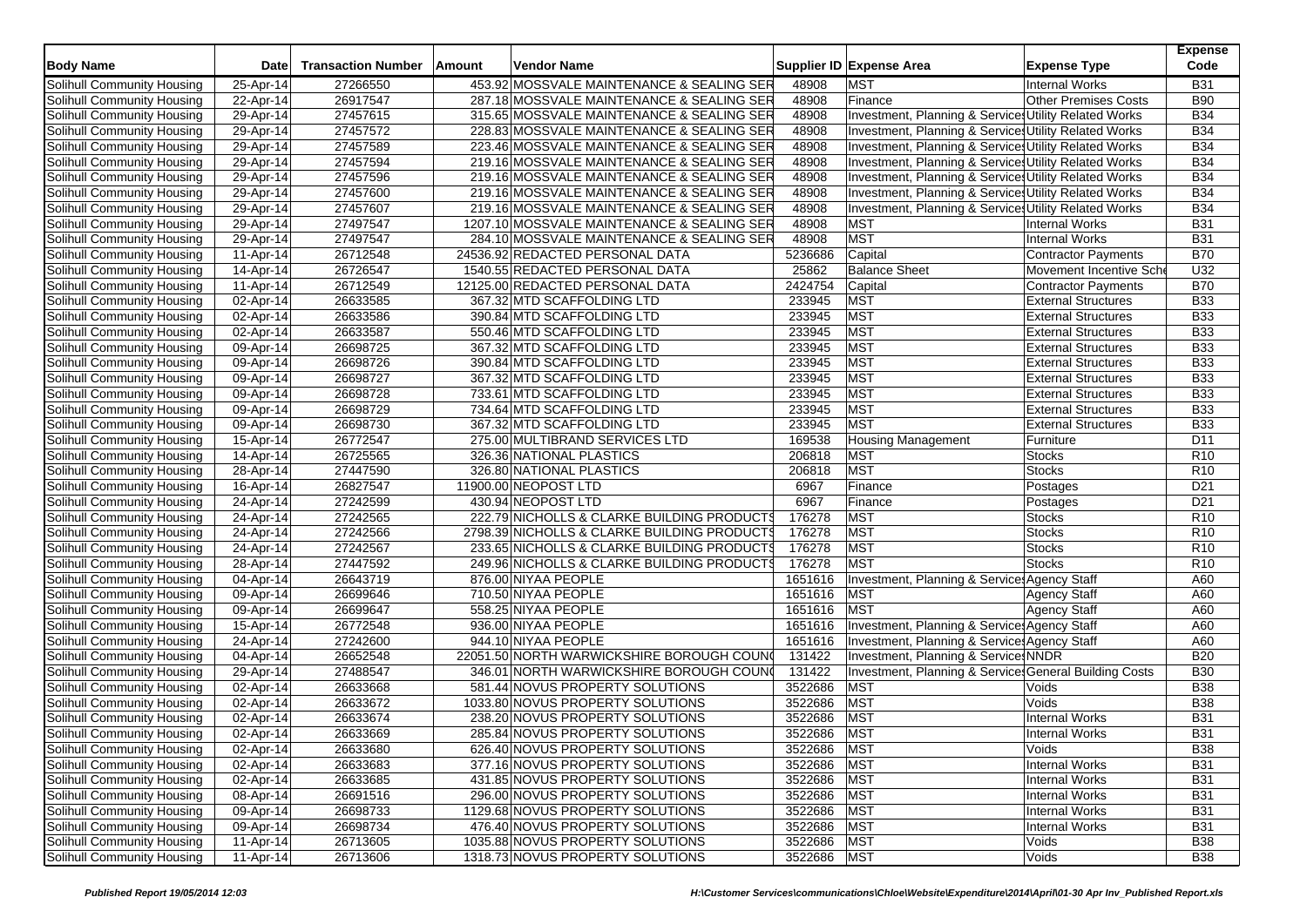| <b>Body Name</b>                  | Date      | <b>Transaction Number</b> | Amount | Vendor Name                                 |                    | Supplier ID Expense Area<br><b>Expense Type</b>       |                            | <b>Expense</b><br>Code |
|-----------------------------------|-----------|---------------------------|--------|---------------------------------------------|--------------------|-------------------------------------------------------|----------------------------|------------------------|
| Solihull Community Housing        | 11-Apr-14 | 26713608                  |        | 1793.36 NOVUS PROPERTY SOLUTIONS            | 3522686            | <b>MST</b><br>Voids                                   |                            | <b>B38</b>             |
| Solihull Community Housing        | 11-Apr-14 | 26713609                  |        | 1164.40 NOVUS PROPERTY SOLUTIONS            | 3522686            | <b>MST</b><br>Voids                                   |                            | <b>B38</b>             |
| Solihull Community Housing        | 11-Apr-14 | 26713610                  |        | 1001.44 NOVUS PROPERTY SOLUTIONS            | 3522686            | <b>MST</b><br>Voids                                   |                            | <b>B38</b>             |
| Solihull Community Housing        | 11-Apr-14 | 26713611                  |        | 1855.44 NOVUS PROPERTY SOLUTIONS            | 3522686            | <b>MST</b><br>Voids                                   |                            | <b>B38</b>             |
| Solihull Community Housing        | 11-Apr-14 | 26713613                  |        | 239.66 NOVUS PROPERTY SOLUTIONS             | 3522686            | <b>MST</b><br><b>Internal Works</b>                   |                            | <b>B31</b>             |
| Solihull Community Housing        | 23-Apr-14 | 27097626                  |        | 317.60 NOVUS PROPERTY SOLUTIONS             | 3522686            | <b>MST</b><br>Voids                                   |                            | <b>B38</b>             |
| Solihull Community Housing        | 23-Apr-14 | 27097627                  |        | 1444.80 NOVUS PROPERTY SOLUTIONS            | 3522686            | <b>MST</b><br>Voids                                   |                            | <b>B38</b>             |
| Solihull Community Housing        | 23-Apr-14 | 27097634                  |        | 219.99 NOVUS PROPERTY SOLUTIONS             | 3522686            | <b>MST</b><br><b>Other Works</b>                      |                            | <b>B32</b>             |
| Solihull Community Housing        | 23-Apr-14 | 27097652                  |        | 412.07 NOVUS PROPERTY SOLUTIONS             | 3522686            | <b>MST</b><br><b>Other Works</b>                      |                            | <b>B32</b>             |
| Solihull Community Housing        | 23-Apr-14 | 27097656                  |        | 338.51 NOVUS PROPERTY SOLUTIONS             | 3522686            | <b>MST</b><br><b>External Structures</b>              |                            | <b>B33</b>             |
| Solihull Community Housing        | 23-Apr-14 | 27097660                  |        | 646.12 NOVUS PROPERTY SOLUTIONS             | 3522686            | <b>MST</b><br>Voids                                   |                            | <b>B38</b>             |
| Solihull Community Housing        | 23-Apr-14 | 27097661                  |        | 1535.40 NOVUS PROPERTY SOLUTIONS            | 3522686            | <b>MST</b><br>Voids                                   |                            | <b>B38</b>             |
|                                   |           | 27097664                  |        | 317.60 NOVUS PROPERTY SOLUTIONS             | 3522686            | <b>MST</b><br><b>Internal Works</b>                   |                            | <b>B31</b>             |
| Solihull Community Housing        | 23-Apr-14 | 27097665                  |        |                                             |                    | <b>MST</b>                                            |                            | <b>B38</b>             |
| Solihull Community Housing        | 23-Apr-14 | 27097668                  |        | 654.12 NOVUS PROPERTY SOLUTIONS             | 3522686<br>3522686 | Voids<br><b>MST</b>                                   |                            |                        |
| Solihull Community Housing        | 23-Apr-14 |                           |        | 1256.00 NOVUS PROPERTY SOLUTIONS            |                    | <b>Internal Works</b>                                 |                            | <b>B31</b>             |
| Solihull Community Housing        | 23-Apr-14 | 27123557                  |        | 960.00 NOVUS PROPERTY SOLUTIONS             | 3522686            | <b>MST</b><br><b>Internal Works</b>                   |                            | <b>B31</b>             |
| Solihull Community Housing        | 24-Apr-14 | 27222670                  |        | 612.59 NOVUS PROPERTY SOLUTIONS             | 3522686            | <b>MST</b><br>Voids                                   |                            | <b>B38</b>             |
| Solihull Community Housing        | 29-Apr-14 | 27457619                  |        | 2538.80 NOVUS PROPERTY SOLUTIONS            | 3522686            | <b>MST</b><br><b>Internal Works</b>                   |                            | <b>B31</b>             |
| Solihull Community Housing        | 29-Apr-14 | 27457621                  |        | 254.08 NOVUS PROPERTY SOLUTIONS             | 3522686            | <b>MST</b><br><b>Internal Works</b>                   |                            | <b>B31</b>             |
| Solihull Community Housing        | 29-Apr-14 | 27457623                  |        | 256.08 NOVUS PROPERTY SOLUTIONS             | 3522686            | <b>MST</b><br><b>Internal Works</b>                   |                            | B31                    |
| Solihull Community Housing        | 29-Apr-14 | 27457625                  |        | 258.08 NOVUS PROPERTY SOLUTIONS             | 3522686            | <b>MST</b><br><b>Internal Works</b>                   |                            | <b>B31</b>             |
| Solihull Community Housing        | 08-Apr-14 | 26690609                  |        | 1850.00 NOWMEDICAL                          | 123622             | <b>Housing Management</b><br><b>Tenant Medicals</b>   |                            | D63                    |
| Solihull Community Housing        | 15-Apr-14 | 26779547                  |        | 330.00 NOWMEDICAL                           | 123622             | <b>Tenant Medicals</b><br><b>Housing Management</b>   |                            | D63                    |
| Solihull Community Housing        | 08-Apr-14 | 26688575                  |        | 309.17 NPOWER                               | 40119              | <b>Housing Management</b><br>Electricity              |                            | <b>B11</b>             |
| Solihull Community Housing        | 01-Apr-14 | 26627652                  |        | 154.16 NPOWER BUSINESS & SOCIAL HOUSING LT  | 2846690            | <b>MST</b><br>Voids                                   |                            | <b>B38</b>             |
| Solihull Community Housing        | 01-Apr-14 | 26627652                  |        | 249.70 NPOWER BUSINESS & SOCIAL HOUSING LT  | 2846690            | <b>MST</b><br>Voids                                   |                            | <b>B38</b>             |
| Solihull Community Housing        | 02-Apr-14 | 26633660                  |        | 470.49 NPOWER BUSINESS & SOCIAL HOUSING LT  | 2846690            | Investment, Planning & Services Utility Related Works |                            | <b>B34</b>             |
| Solihull Community Housing        | 02-Apr-14 | 26633664                  |        | 1569.29 NPOWER BUSINESS & SOCIAL HOUSING L' | 2846690            | <b>MST</b><br>Vandalism                               |                            | <b>B35</b>             |
| Solihull Community Housing        | 02-Apr-14 | 26633662                  |        | 3670.70 NPOWER BUSINESS & SOCIAL HOUSING LT | 2846690            | <b>MST</b><br><b>Internal Works</b>                   |                            | <b>B31</b>             |
| Solihull Community Housing        | 02-Apr-14 | 26633663                  |        | 3111.95 NPOWER BUSINESS & SOCIAL HOUSING LT | 2846690            | <b>MST</b><br><b>Internal Works</b>                   |                            | <b>B31</b>             |
| Solihull Community Housing        | 02-Apr-14 | 26633665                  |        | 3168.24 NPOWER BUSINESS & SOCIAL HOUSING LT | 2846690            | <b>MST</b><br>Internal Works                          |                            | <b>B31</b>             |
| Solihull Community Housing        | 09-Apr-14 | 26699648                  |        | 419.64 NPOWER BUSINESS & SOCIAL HOUSING LT  | 2846690            | <b>MST</b><br>Voids                                   |                            | <b>B38</b>             |
| Solihull Community Housing        | 09-Apr-14 | 26699648                  |        | 96.84 NPOWER BUSINESS & SOCIAL HOUSING LT   | 2846690            | <b>MST</b><br>Voids                                   |                            | <b>B38</b>             |
| Solihull Community Housing        | 09-Apr-14 | 26699649                  |        | 2414.20 NPOWER BUSINESS & SOCIAL HOUSING LT | 2846690            | Investment, Planning & Service: Utility Related Works |                            | <b>B34</b>             |
| Solihull Community Housing        | 09-Apr-14 | 26699651                  |        | 3999.74 NPOWER BUSINESS & SOCIAL HOUSING L' | 2846690            | Investment, Planning & Services Utility Related Works |                            | <b>B34</b>             |
| Solihull Community Housing        | 09-Apr-14 | 26699653                  |        | 5371.38 NPOWER BUSINESS & SOCIAL HOUSING LT | 2846690            | Investment, Planning & Services Utility Related Works |                            | <b>B34</b>             |
| Solihull Community Housing        | 11-Apr-14 | 26713603                  |        | 280.25 NPOWER BUSINESS & SOCIAL HOUSING LT  | 2846690            | Investment, Planning & Services Utility Related Works |                            | <b>B34</b>             |
| Solihull Community Housing        | 24-Apr-14 | 27246550                  |        | 8262.74 NPOWER BUSINESS & SOCIAL HOUSING LT | 2846690            | Investment, Planning & Service: Utility Related Works |                            | <b>B34</b>             |
| Solihull Community Housing        | 24-Apr-14 | 27247547                  |        | 3310.18 NPOWER BUSINESS & SOCIAL HOUSING LT | 2846690            | Investment, Planning & Services Utility Related Works |                            | <b>B34</b>             |
| Solihull Community Housing        | 24-Apr-14 | 27249548                  |        | 216.23 NPOWER BUSINESS & SOCIAL HOUSING LT  | 2846690            | Investment, Planning & Services Utility Related Works |                            | <b>B34</b>             |
| Solihull Community Housing        | 24-Apr-14 | 27249548                  |        | 380.59 NPOWER BUSINESS & SOCIAL HOUSING L'  | 2846690            | Investment, Planning & Services Utility Related Works |                            | <b>B34</b>             |
| Solihull Community Housing        | 24-Apr-14 | 27249549                  |        | 2607.16 NPOWER BUSINESS & SOCIAL HOUSING LT | 2846690            | Investment, Planning & Services Utility Related Works |                            | <b>B34</b>             |
| Solihull Community Housing        | 24-Apr-14 | 27249550                  |        | 2622.44 NPOWER BUSINESS & SOCIAL HOUSING LT | 2846690            | Investment, Planning & Services Utility Related Works |                            | <b>B34</b>             |
| Solihull Community Housing        | 24-Apr-14 | 27249552                  |        | 227.36 NPOWER BUSINESS & SOCIAL HOUSING LT  | 2846690            | Investment, Planning & Service Utility Related Works  |                            | <b>B34</b>             |
| Solihull Community Housing        | 24-Apr-14 | 27249555                  |        | 245.40 NPOWER BUSINESS & SOCIAL HOUSING LT  | 2846690            | Investment, Planning & Services Utility Related Works |                            | <b>B34</b>             |
| Solihull Community Housing        | 24-Apr-14 | 27249563                  |        | 364.09 NPOWER BUSINESS & SOCIAL HOUSING LT  | 2846690            | <b>MST</b><br>Voids                                   |                            | <b>B38</b>             |
| Solihull Community Housing        | 24-Apr-14 | 27249563                  |        | 165.29 NPOWER BUSINESS & SOCIAL HOUSING LT  | 2846690            | <b>MST</b><br>Voids                                   |                            | <b>B38</b>             |
| Solihull Community Housing        | 29-Apr-14 | 27457616                  |        | 569.69 NPOWER BUSINESS & SOCIAL HOUSING LT  | 2846690            | Investment, Planning & Services Utility Related Works |                            | <b>B34</b>             |
| Solihull Community Housing        | 08-Apr-14 |                           |        | 3688.17 OAKLEAF COMMERCIAL SERVICES LTD     |                    |                                                       | <b>Contractor Payments</b> | <b>B70</b>             |
| <b>Solihull Community Housing</b> | 08-Apr-14 | 26691518<br>26691517      |        | 4773.34 OAKLEAF COMMERCIAL SERVICES LTD     | 5136686<br>5136686 | Capital<br>Capital                                    | Contractor Payments        | <b>B70</b>             |
| Solihull Community Housing        | 08-Apr-14 | 26691522                  |        | 6299.26 OAKLEAF COMMERCIAL SERVICES LTD     | 5136686            |                                                       | Contractor Payments        | <b>B70</b>             |
|                                   |           |                           |        |                                             |                    | Capital                                               |                            |                        |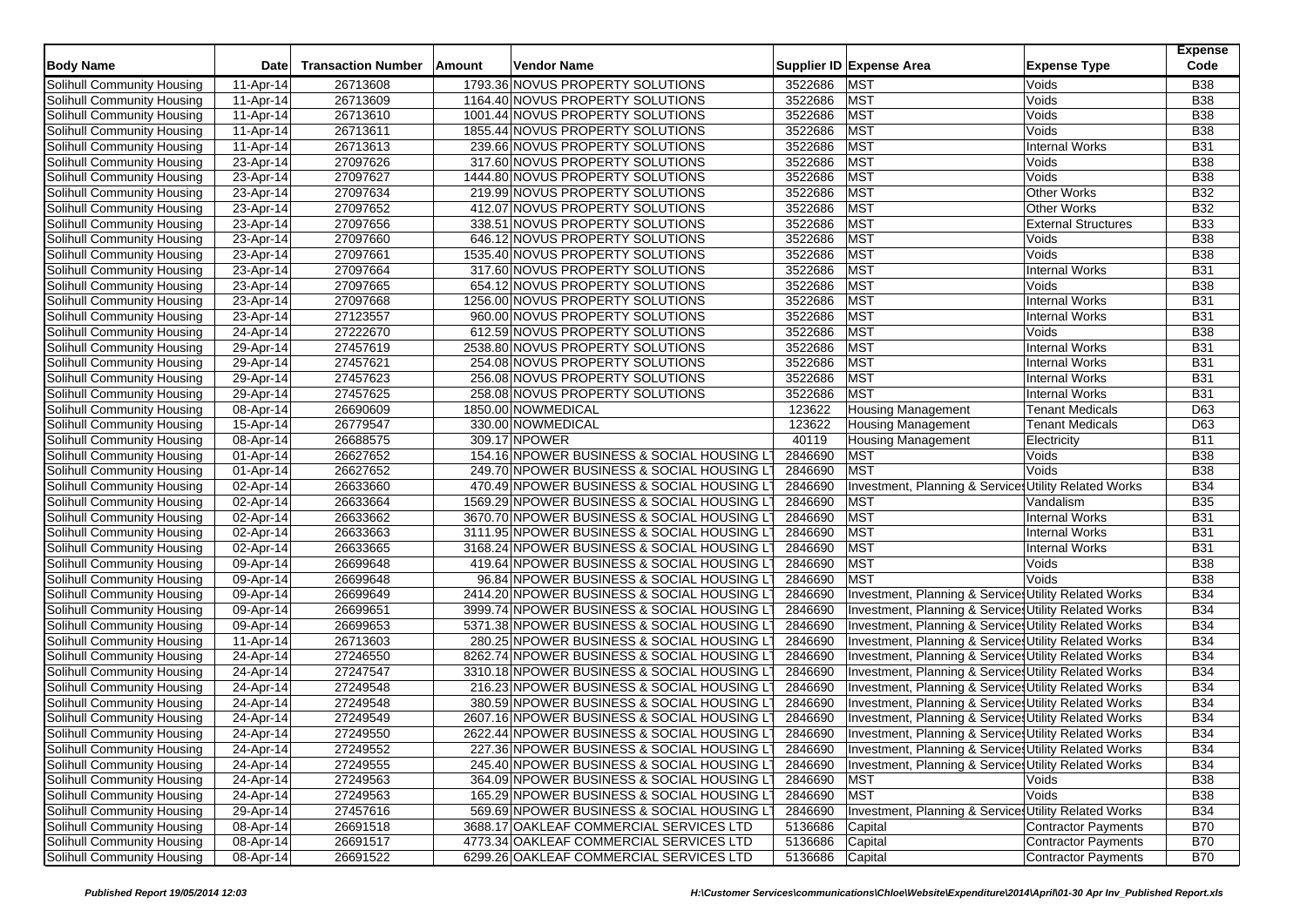| 2822.74 OAKLEAF COMMERCIAL SERVICES LTD<br>Solihull Community Housing<br>27123556<br><b>Contractor Payments</b><br><b>B70</b><br>23-Apr-14<br>5136686<br>Capital<br>27513551<br>3279.42 OAKLEAF COMMERCIAL SERVICES LTD<br>5136686<br>Capital<br><b>B70</b><br>Solihull Community Housing<br>29-Apr-14<br><b>Contractor Payments</b><br>27513552<br>3277.61 OAKLEAF COMMERCIAL SERVICES LTD<br>5136686<br><b>B70</b><br>Solihull Community Housing<br>29-Apr-14<br>Capital<br>Contractor Payments<br>27515547<br>2553.17 OAKLEAF COMMERCIAL SERVICES LTD<br>5136686<br>Capital<br><b>B70</b><br>29-Apr-14<br><b>Contractor Payments</b><br>26699641<br>Solihull Community Housing<br>295.91 OFFICESCAPE BUSINESS PRODUCTS LTD<br>5344690<br>Finance<br>D <sub>21</sub><br>09-Apr-14<br>Postages<br>26699567<br><b>ICT Software</b><br>3500.00 OMFAX SYSTEMS LTD<br>97459<br><b>Customer Services</b><br>D31<br>Solihull Community Housing<br>09-Apr-14<br>Solihull Community Housing<br>26633619<br>250.13 OPENVIEW SECURITY SOLUTIONS LTD<br>2385686<br>Investment, Planning & Services Utility Related Works<br><b>B34</b><br>02-Apr-14<br>26650588<br>318.45 OPENVIEW SECURITY SOLUTIONS LTD<br>2385686<br>Investment, Planning & Services Utility Related Works<br><b>B34</b><br>Solihull Community Housing<br>04-Apr-14<br>26688556<br>493.06 OPENVIEW SECURITY SOLUTIONS LTD<br>2385686<br><b>B70</b><br>Solihull Community Housing<br>08-Apr-14<br>Capital<br>Contractor Payments<br>Solihull Community Housing<br>26713565<br>345.52 OPENVIEW SECURITY SOLUTIONS LTD<br>2385686<br>Investment, Planning & Services Utility Related Works<br><b>B34</b><br>11-Apr-14<br>27222658<br>318.45 OPENVIEW SECURITY SOLUTIONS LTD<br>2385686<br><b>B34</b><br>Solihull Community Housing<br>24-Apr-14<br>Investment, Planning & Services Utility Related Works<br>26783547<br>780.40 PENNINGTON CHOICE LTD<br>227134<br>D <sub>59</sub><br>15-Apr-14<br>Investment, Planning & Service Other Fees and Charges<br>26643736<br>9103.21 PINNACLE HOUSING LTD<br>280244<br><b>Balance Sheet</b><br><b>S08</b><br>Solihull Community Housing<br>04-Apr-14<br>Creditors<br><b>S08</b><br>26643738<br>57464.02 PINNACLE HOUSING LTD<br>280244<br><b>Balance Sheet</b><br>04-Apr-14<br>Creditors<br>26703602<br>280244<br><b>Balance Sheet</b><br>Creditors<br>S08<br>10-Apr-14<br>7300.14 PINNACLE HOUSING LTD<br>26786557<br>57464.02 PINNACLE HOUSING LTD<br>280244<br><b>Balance Sheet</b><br>S08<br>Solihull Community Housing<br>$15$ -Apr-14<br>Creditors<br>Solihull Community Housing<br>26786560<br>10442.45 PINNACLE HOUSING LTD<br>280244<br><b>MST</b><br>Voids<br><b>B38</b><br>15-Apr-14<br><b>MST</b><br>26786560<br>13224.42 PINNACLE HOUSING LTD<br>280244<br>Voids<br><b>B38</b><br>Solihull Community Housing<br>15-Apr-14<br>26786560<br><b>MST</b><br>1529.10 PINNACLE HOUSING LTD<br>280244<br>Voids<br><b>B38</b><br>Solihull Community Housing<br>15-Apr-14<br>27249569<br>291.77 PINNACLE HOUSING LTD<br>280244<br><b>Internal Works</b><br>Solihull Community Housing<br>24-Apr-14<br><b>Housing Management</b><br><b>B31</b><br><b>MST</b><br>27266548<br>475.00 PINNACLE HOUSING LTD<br>280244<br><b>Internal Works</b><br><b>B31</b><br>Solihull Community Housing<br>25-Apr-14<br>26786558<br>280244<br><b>B50</b><br>Solihull Community Housing<br>15-Apr-14<br>4493.34 PINNACLE HOUSING LTD<br>Finance<br>Cleaning<br>26689583<br>800.00 R J EVANS KNOWLES & PARTNERS<br>7412<br>Capital<br><b>Contractor Payments</b><br><b>B70</b><br>Solihull Community Housing<br>08-Apr-14<br>Solihull Community Housing<br>08-Apr-14<br>26689586<br>925.00 R J EVANS KNOWLES & PARTNERS<br>7412<br>Capital<br><b>B70</b><br><b>Contractor Payments</b><br>26689588<br>258.00 R J EVANS KNOWLES & PARTNERS<br>7412<br><b>B70</b><br>Solihull Community Housing<br>08-Apr-14<br>Capital<br>Contractor Payments<br>7412<br>26689589<br><b>B70</b><br>Solihull Community Housing<br>08-Apr-14<br>317.00 R J EVANS KNOWLES & PARTNERS<br>Capital<br><b>Contractor Payments</b><br>26689590<br>7412<br>Capital<br><b>B70</b><br>Solihull Community Housing<br>08-Apr-14<br>292.00 R J EVANS KNOWLES & PARTNERS<br><b>Contractor Payments</b><br>26689591<br>367.00 R J EVANS KNOWLES & PARTNERS<br>7412<br><b>B70</b><br>Solihull Community Housing<br>08-Apr-14<br>Capital<br>Contractor Payments<br>26689592<br>7412<br>Capital<br><b>B70</b><br>Solihull Community Housing<br>08-Apr-14<br>217.00 R J EVANS KNOWLES & PARTNERS<br>Contractor Payments<br>7412<br>Solihull Community Housing<br>08-Apr-14<br>26689593<br>350.00 R J EVANS KNOWLES & PARTNERS<br>Capital<br><b>B70</b><br><b>Contractor Payments</b><br>Solihull Community Housing<br>26689597<br>317.00 R J EVANS KNOWLES & PARTNERS<br>7412<br><b>B70</b><br>08-Apr-14<br>Capital<br>Contractor Payments<br>27097669<br>7412<br>Capital<br><b>B70</b><br>Solihull Community Housing<br>23-Apr-14<br>2984.50 R J EVANS KNOWLES & PARTNERS<br>Contractor Payments<br>7412<br>29-Apr-14<br>27517550<br>500.00 R J EVANS KNOWLES & PARTNERS<br>Capital<br><b>B70</b><br>Solihull Community Housing<br><b>Contractor Payments</b><br>26627689<br>5438686<br><b>B70</b><br>Solihull Community Housing<br>01-Apr-14<br>6308.49 R J HARTWELL LTD<br>Capital<br>Contractor Payments<br>26627673<br>4981.99 R J HARTWELL LTD<br>5438686<br>Capital<br><b>B70</b><br>Solihull Community Housing<br>01-Apr-14<br>Contractor Payments<br>26627675<br>3597.26 R J HARTWELL LTD<br>5438686<br><b>B70</b><br>Solihull Community Housing<br>01-Apr-14<br>Capital<br><b>Contractor Payments</b><br>26627679<br>5438686<br><b>B70</b><br>Solihull Community Housing<br>01-Apr-14<br>4146.58 R J HARTWELL LTD<br>Capital<br><b>Contractor Payments</b><br>26627687<br>3029.36 R J HARTWELL LTD<br>Capital<br><b>B70</b><br>01-Apr-14<br>5438686<br><b>Contractor Payments</b><br>26627692<br>3629.04 R J HARTWELL LTD<br>5438686<br><b>B70</b><br>Solihull Community Housing<br>01-Apr-14<br>Capital<br><b>Contractor Payments</b><br>26627693<br>5438686<br><b>B70</b><br>Solihull Community Housing<br>01-Apr-14<br>729.75 R J HARTWELL LTD<br>Capital<br><b>Contractor Payments</b><br>26627695<br>1014.48 R J HARTWELL LTD<br>5438686<br><b>B70</b><br>Solihull Community Housing<br>01-Apr-14<br>Capital<br>Contractor Payments<br>26627696<br>5438686<br><b>B70</b><br>892.35 R J HARTWELL LTD<br>Capital<br>Solihull Community Housing<br>01-Apr-14<br><b>Contractor Payments</b><br>26627698<br>5438686<br><b>B70</b><br>Solihull Community Housing<br>01-Apr-14<br>841.25 R J HARTWELL LTD<br>Capital<br>Contractor Payments<br>Solihull Community Housing<br>6009.61 R J HARTWELL LTD<br>5438686 Capital<br>Contractor Payments<br><b>B70</b><br>01-Apr-14<br>26627700<br>Solihull Community Housing<br>01-Apr-14<br>26627704<br>2852.90 R J HARTWELL LTD<br>5438686<br>Contractor Payments<br><b>B70</b><br>Capital<br>Solihull Community Housing<br>01-Apr-14<br>26627705<br>3487.85 R J HARTWELL LTD<br>5438686<br>Capital<br><b>Contractor Payments</b><br><b>B70</b><br>26627706<br>Solihull Community Housing<br>01-Apr-14<br>3312.47 R J HARTWELL LTD<br>5438686<br>Capital<br><b>B70</b><br><b>Contractor Payments</b><br>Solihull Community Housing<br>01-Apr-14<br>26627707<br>5199.85 R J HARTWELL LTD<br><b>Contractor Payments</b><br><b>B70</b><br>5438686<br>Capital<br>Solihull Community Housing<br>01-Apr-14<br>Capital<br>Contractor Payments<br><b>B70</b><br>26627708<br>1880.48 R J HARTWELL LTD<br>5438686<br>Solihull Community Housing<br>26627709<br>668.02 R J HARTWELL LTD<br>5438686<br><b>B70</b><br>01-Apr-14<br>Capital<br>Contractor Payments<br>690.25 R J HARTWELL LTD<br>Capital | <b>Body Name</b>           | <b>Date</b> | <b>Transaction Number</b> | Amount | Vendor Name |         | Supplier ID Expense Area | <b>Expense Type</b> | <b>Expense</b><br>Code |
|----------------------------------------------------------------------------------------------------------------------------------------------------------------------------------------------------------------------------------------------------------------------------------------------------------------------------------------------------------------------------------------------------------------------------------------------------------------------------------------------------------------------------------------------------------------------------------------------------------------------------------------------------------------------------------------------------------------------------------------------------------------------------------------------------------------------------------------------------------------------------------------------------------------------------------------------------------------------------------------------------------------------------------------------------------------------------------------------------------------------------------------------------------------------------------------------------------------------------------------------------------------------------------------------------------------------------------------------------------------------------------------------------------------------------------------------------------------------------------------------------------------------------------------------------------------------------------------------------------------------------------------------------------------------------------------------------------------------------------------------------------------------------------------------------------------------------------------------------------------------------------------------------------------------------------------------------------------------------------------------------------------------------------------------------------------------------------------------------------------------------------------------------------------------------------------------------------------------------------------------------------------------------------------------------------------------------------------------------------------------------------------------------------------------------------------------------------------------------------------------------------------------------------------------------------------------------------------------------------------------------------------------------------------------------------------------------------------------------------------------------------------------------------------------------------------------------------------------------------------------------------------------------------------------------------------------------------------------------------------------------------------------------------------------------------------------------------------------------------------------------------------------------------------------------------------------------------------------------------------------------------------------------------------------------------------------------------------------------------------------------------------------------------------------------------------------------------------------------------------------------------------------------------------------------------------------------------------------------------------------------------------------------------------------------------------------------------------------------------------------------------------------------------------------------------------------------------------------------------------------------------------------------------------------------------------------------------------------------------------------------------------------------------------------------------------------------------------------------------------------------------------------------------------------------------------------------------------------------------------------------------------------------------------------------------------------------------------------------------------------------------------------------------------------------------------------------------------------------------------------------------------------------------------------------------------------------------------------------------------------------------------------------------------------------------------------------------------------------------------------------------------------------------------------------------------------------------------------------------------------------------------------------------------------------------------------------------------------------------------------------------------------------------------------------------------------------------------------------------------------------------------------------------------------------------------------------------------------------------------------------------------------------------------------------------------------------------------------------------------------------------------------------------------------------------------------------------------------------------------------------------------------------------------------------------------------------------------------------------------------------------------------------------------------------------------------------------------------------------------------------------------------------------------------------------------------------------------------------------------------------------------------------------------------------------------------------------------------------------------------------------------------------------------------------------------------------------------------------------------------------------------------------------------------------------------------------------------------------------------------------------------------------------------------------------------------------------------------------------------------------------------------------------------------------------------------------------------------------------------------------------------------------------------------------------------------------------------------------------------------------------------------------------------------------------------------------------------------------------------------------------------------------------------------------------------------------------------------------------------------------------------------------------------------------------------------------------------------------------------------------------------------------------------------------------------------------------------------------------------------------------------------------------------------------------------------------------------------------------------------------------------------------------------------------------------------------------------------------------------------------------------------------------------------------------------------------------------------------------------------------------------------------------------------------------------------------------------------------------------------------------------------------------------------------------------------------------------------------------------------------------------------------------------|----------------------------|-------------|---------------------------|--------|-------------|---------|--------------------------|---------------------|------------------------|
|                                                                                                                                                                                                                                                                                                                                                                                                                                                                                                                                                                                                                                                                                                                                                                                                                                                                                                                                                                                                                                                                                                                                                                                                                                                                                                                                                                                                                                                                                                                                                                                                                                                                                                                                                                                                                                                                                                                                                                                                                                                                                                                                                                                                                                                                                                                                                                                                                                                                                                                                                                                                                                                                                                                                                                                                                                                                                                                                                                                                                                                                                                                                                                                                                                                                                                                                                                                                                                                                                                                                                                                                                                                                                                                                                                                                                                                                                                                                                                                                                                                                                                                                                                                                                                                                                                                                                                                                                                                                                                                                                                                                                                                                                                                                                                                                                                                                                                                                                                                                                                                                                                                                                                                                                                                                                                                                                                                                                                                                                                                                                                                                                                                                                                                                                                                                                                                                                                                                                                                                                                                                                                                                                                                                                                                                                                                                                                                                                                                                                                                                                                                                                                                                                                                                                                                                                                                                                                                                                                                                                                                                                                                                                                                                                                                                                                                                                                                                                                                                                                                                                                                                                                                                                                                                                                                        |                            |             |                           |        |             |         |                          |                     |                        |
|                                                                                                                                                                                                                                                                                                                                                                                                                                                                                                                                                                                                                                                                                                                                                                                                                                                                                                                                                                                                                                                                                                                                                                                                                                                                                                                                                                                                                                                                                                                                                                                                                                                                                                                                                                                                                                                                                                                                                                                                                                                                                                                                                                                                                                                                                                                                                                                                                                                                                                                                                                                                                                                                                                                                                                                                                                                                                                                                                                                                                                                                                                                                                                                                                                                                                                                                                                                                                                                                                                                                                                                                                                                                                                                                                                                                                                                                                                                                                                                                                                                                                                                                                                                                                                                                                                                                                                                                                                                                                                                                                                                                                                                                                                                                                                                                                                                                                                                                                                                                                                                                                                                                                                                                                                                                                                                                                                                                                                                                                                                                                                                                                                                                                                                                                                                                                                                                                                                                                                                                                                                                                                                                                                                                                                                                                                                                                                                                                                                                                                                                                                                                                                                                                                                                                                                                                                                                                                                                                                                                                                                                                                                                                                                                                                                                                                                                                                                                                                                                                                                                                                                                                                                                                                                                                                                        |                            |             |                           |        |             |         |                          |                     |                        |
|                                                                                                                                                                                                                                                                                                                                                                                                                                                                                                                                                                                                                                                                                                                                                                                                                                                                                                                                                                                                                                                                                                                                                                                                                                                                                                                                                                                                                                                                                                                                                                                                                                                                                                                                                                                                                                                                                                                                                                                                                                                                                                                                                                                                                                                                                                                                                                                                                                                                                                                                                                                                                                                                                                                                                                                                                                                                                                                                                                                                                                                                                                                                                                                                                                                                                                                                                                                                                                                                                                                                                                                                                                                                                                                                                                                                                                                                                                                                                                                                                                                                                                                                                                                                                                                                                                                                                                                                                                                                                                                                                                                                                                                                                                                                                                                                                                                                                                                                                                                                                                                                                                                                                                                                                                                                                                                                                                                                                                                                                                                                                                                                                                                                                                                                                                                                                                                                                                                                                                                                                                                                                                                                                                                                                                                                                                                                                                                                                                                                                                                                                                                                                                                                                                                                                                                                                                                                                                                                                                                                                                                                                                                                                                                                                                                                                                                                                                                                                                                                                                                                                                                                                                                                                                                                                                                        |                            |             |                           |        |             |         |                          |                     |                        |
|                                                                                                                                                                                                                                                                                                                                                                                                                                                                                                                                                                                                                                                                                                                                                                                                                                                                                                                                                                                                                                                                                                                                                                                                                                                                                                                                                                                                                                                                                                                                                                                                                                                                                                                                                                                                                                                                                                                                                                                                                                                                                                                                                                                                                                                                                                                                                                                                                                                                                                                                                                                                                                                                                                                                                                                                                                                                                                                                                                                                                                                                                                                                                                                                                                                                                                                                                                                                                                                                                                                                                                                                                                                                                                                                                                                                                                                                                                                                                                                                                                                                                                                                                                                                                                                                                                                                                                                                                                                                                                                                                                                                                                                                                                                                                                                                                                                                                                                                                                                                                                                                                                                                                                                                                                                                                                                                                                                                                                                                                                                                                                                                                                                                                                                                                                                                                                                                                                                                                                                                                                                                                                                                                                                                                                                                                                                                                                                                                                                                                                                                                                                                                                                                                                                                                                                                                                                                                                                                                                                                                                                                                                                                                                                                                                                                                                                                                                                                                                                                                                                                                                                                                                                                                                                                                                                        | Solihull Community Housing |             |                           |        |             |         |                          |                     |                        |
|                                                                                                                                                                                                                                                                                                                                                                                                                                                                                                                                                                                                                                                                                                                                                                                                                                                                                                                                                                                                                                                                                                                                                                                                                                                                                                                                                                                                                                                                                                                                                                                                                                                                                                                                                                                                                                                                                                                                                                                                                                                                                                                                                                                                                                                                                                                                                                                                                                                                                                                                                                                                                                                                                                                                                                                                                                                                                                                                                                                                                                                                                                                                                                                                                                                                                                                                                                                                                                                                                                                                                                                                                                                                                                                                                                                                                                                                                                                                                                                                                                                                                                                                                                                                                                                                                                                                                                                                                                                                                                                                                                                                                                                                                                                                                                                                                                                                                                                                                                                                                                                                                                                                                                                                                                                                                                                                                                                                                                                                                                                                                                                                                                                                                                                                                                                                                                                                                                                                                                                                                                                                                                                                                                                                                                                                                                                                                                                                                                                                                                                                                                                                                                                                                                                                                                                                                                                                                                                                                                                                                                                                                                                                                                                                                                                                                                                                                                                                                                                                                                                                                                                                                                                                                                                                                                                        |                            |             |                           |        |             |         |                          |                     |                        |
|                                                                                                                                                                                                                                                                                                                                                                                                                                                                                                                                                                                                                                                                                                                                                                                                                                                                                                                                                                                                                                                                                                                                                                                                                                                                                                                                                                                                                                                                                                                                                                                                                                                                                                                                                                                                                                                                                                                                                                                                                                                                                                                                                                                                                                                                                                                                                                                                                                                                                                                                                                                                                                                                                                                                                                                                                                                                                                                                                                                                                                                                                                                                                                                                                                                                                                                                                                                                                                                                                                                                                                                                                                                                                                                                                                                                                                                                                                                                                                                                                                                                                                                                                                                                                                                                                                                                                                                                                                                                                                                                                                                                                                                                                                                                                                                                                                                                                                                                                                                                                                                                                                                                                                                                                                                                                                                                                                                                                                                                                                                                                                                                                                                                                                                                                                                                                                                                                                                                                                                                                                                                                                                                                                                                                                                                                                                                                                                                                                                                                                                                                                                                                                                                                                                                                                                                                                                                                                                                                                                                                                                                                                                                                                                                                                                                                                                                                                                                                                                                                                                                                                                                                                                                                                                                                                                        |                            |             |                           |        |             |         |                          |                     |                        |
|                                                                                                                                                                                                                                                                                                                                                                                                                                                                                                                                                                                                                                                                                                                                                                                                                                                                                                                                                                                                                                                                                                                                                                                                                                                                                                                                                                                                                                                                                                                                                                                                                                                                                                                                                                                                                                                                                                                                                                                                                                                                                                                                                                                                                                                                                                                                                                                                                                                                                                                                                                                                                                                                                                                                                                                                                                                                                                                                                                                                                                                                                                                                                                                                                                                                                                                                                                                                                                                                                                                                                                                                                                                                                                                                                                                                                                                                                                                                                                                                                                                                                                                                                                                                                                                                                                                                                                                                                                                                                                                                                                                                                                                                                                                                                                                                                                                                                                                                                                                                                                                                                                                                                                                                                                                                                                                                                                                                                                                                                                                                                                                                                                                                                                                                                                                                                                                                                                                                                                                                                                                                                                                                                                                                                                                                                                                                                                                                                                                                                                                                                                                                                                                                                                                                                                                                                                                                                                                                                                                                                                                                                                                                                                                                                                                                                                                                                                                                                                                                                                                                                                                                                                                                                                                                                                                        |                            |             |                           |        |             |         |                          |                     |                        |
|                                                                                                                                                                                                                                                                                                                                                                                                                                                                                                                                                                                                                                                                                                                                                                                                                                                                                                                                                                                                                                                                                                                                                                                                                                                                                                                                                                                                                                                                                                                                                                                                                                                                                                                                                                                                                                                                                                                                                                                                                                                                                                                                                                                                                                                                                                                                                                                                                                                                                                                                                                                                                                                                                                                                                                                                                                                                                                                                                                                                                                                                                                                                                                                                                                                                                                                                                                                                                                                                                                                                                                                                                                                                                                                                                                                                                                                                                                                                                                                                                                                                                                                                                                                                                                                                                                                                                                                                                                                                                                                                                                                                                                                                                                                                                                                                                                                                                                                                                                                                                                                                                                                                                                                                                                                                                                                                                                                                                                                                                                                                                                                                                                                                                                                                                                                                                                                                                                                                                                                                                                                                                                                                                                                                                                                                                                                                                                                                                                                                                                                                                                                                                                                                                                                                                                                                                                                                                                                                                                                                                                                                                                                                                                                                                                                                                                                                                                                                                                                                                                                                                                                                                                                                                                                                                                                        |                            |             |                           |        |             |         |                          |                     |                        |
|                                                                                                                                                                                                                                                                                                                                                                                                                                                                                                                                                                                                                                                                                                                                                                                                                                                                                                                                                                                                                                                                                                                                                                                                                                                                                                                                                                                                                                                                                                                                                                                                                                                                                                                                                                                                                                                                                                                                                                                                                                                                                                                                                                                                                                                                                                                                                                                                                                                                                                                                                                                                                                                                                                                                                                                                                                                                                                                                                                                                                                                                                                                                                                                                                                                                                                                                                                                                                                                                                                                                                                                                                                                                                                                                                                                                                                                                                                                                                                                                                                                                                                                                                                                                                                                                                                                                                                                                                                                                                                                                                                                                                                                                                                                                                                                                                                                                                                                                                                                                                                                                                                                                                                                                                                                                                                                                                                                                                                                                                                                                                                                                                                                                                                                                                                                                                                                                                                                                                                                                                                                                                                                                                                                                                                                                                                                                                                                                                                                                                                                                                                                                                                                                                                                                                                                                                                                                                                                                                                                                                                                                                                                                                                                                                                                                                                                                                                                                                                                                                                                                                                                                                                                                                                                                                                                        |                            |             |                           |        |             |         |                          |                     |                        |
|                                                                                                                                                                                                                                                                                                                                                                                                                                                                                                                                                                                                                                                                                                                                                                                                                                                                                                                                                                                                                                                                                                                                                                                                                                                                                                                                                                                                                                                                                                                                                                                                                                                                                                                                                                                                                                                                                                                                                                                                                                                                                                                                                                                                                                                                                                                                                                                                                                                                                                                                                                                                                                                                                                                                                                                                                                                                                                                                                                                                                                                                                                                                                                                                                                                                                                                                                                                                                                                                                                                                                                                                                                                                                                                                                                                                                                                                                                                                                                                                                                                                                                                                                                                                                                                                                                                                                                                                                                                                                                                                                                                                                                                                                                                                                                                                                                                                                                                                                                                                                                                                                                                                                                                                                                                                                                                                                                                                                                                                                                                                                                                                                                                                                                                                                                                                                                                                                                                                                                                                                                                                                                                                                                                                                                                                                                                                                                                                                                                                                                                                                                                                                                                                                                                                                                                                                                                                                                                                                                                                                                                                                                                                                                                                                                                                                                                                                                                                                                                                                                                                                                                                                                                                                                                                                                                        |                            |             |                           |        |             |         |                          |                     |                        |
|                                                                                                                                                                                                                                                                                                                                                                                                                                                                                                                                                                                                                                                                                                                                                                                                                                                                                                                                                                                                                                                                                                                                                                                                                                                                                                                                                                                                                                                                                                                                                                                                                                                                                                                                                                                                                                                                                                                                                                                                                                                                                                                                                                                                                                                                                                                                                                                                                                                                                                                                                                                                                                                                                                                                                                                                                                                                                                                                                                                                                                                                                                                                                                                                                                                                                                                                                                                                                                                                                                                                                                                                                                                                                                                                                                                                                                                                                                                                                                                                                                                                                                                                                                                                                                                                                                                                                                                                                                                                                                                                                                                                                                                                                                                                                                                                                                                                                                                                                                                                                                                                                                                                                                                                                                                                                                                                                                                                                                                                                                                                                                                                                                                                                                                                                                                                                                                                                                                                                                                                                                                                                                                                                                                                                                                                                                                                                                                                                                                                                                                                                                                                                                                                                                                                                                                                                                                                                                                                                                                                                                                                                                                                                                                                                                                                                                                                                                                                                                                                                                                                                                                                                                                                                                                                                                                        |                            |             |                           |        |             |         |                          |                     |                        |
|                                                                                                                                                                                                                                                                                                                                                                                                                                                                                                                                                                                                                                                                                                                                                                                                                                                                                                                                                                                                                                                                                                                                                                                                                                                                                                                                                                                                                                                                                                                                                                                                                                                                                                                                                                                                                                                                                                                                                                                                                                                                                                                                                                                                                                                                                                                                                                                                                                                                                                                                                                                                                                                                                                                                                                                                                                                                                                                                                                                                                                                                                                                                                                                                                                                                                                                                                                                                                                                                                                                                                                                                                                                                                                                                                                                                                                                                                                                                                                                                                                                                                                                                                                                                                                                                                                                                                                                                                                                                                                                                                                                                                                                                                                                                                                                                                                                                                                                                                                                                                                                                                                                                                                                                                                                                                                                                                                                                                                                                                                                                                                                                                                                                                                                                                                                                                                                                                                                                                                                                                                                                                                                                                                                                                                                                                                                                                                                                                                                                                                                                                                                                                                                                                                                                                                                                                                                                                                                                                                                                                                                                                                                                                                                                                                                                                                                                                                                                                                                                                                                                                                                                                                                                                                                                                                                        | Solihull Community Housing |             |                           |        |             |         |                          |                     |                        |
|                                                                                                                                                                                                                                                                                                                                                                                                                                                                                                                                                                                                                                                                                                                                                                                                                                                                                                                                                                                                                                                                                                                                                                                                                                                                                                                                                                                                                                                                                                                                                                                                                                                                                                                                                                                                                                                                                                                                                                                                                                                                                                                                                                                                                                                                                                                                                                                                                                                                                                                                                                                                                                                                                                                                                                                                                                                                                                                                                                                                                                                                                                                                                                                                                                                                                                                                                                                                                                                                                                                                                                                                                                                                                                                                                                                                                                                                                                                                                                                                                                                                                                                                                                                                                                                                                                                                                                                                                                                                                                                                                                                                                                                                                                                                                                                                                                                                                                                                                                                                                                                                                                                                                                                                                                                                                                                                                                                                                                                                                                                                                                                                                                                                                                                                                                                                                                                                                                                                                                                                                                                                                                                                                                                                                                                                                                                                                                                                                                                                                                                                                                                                                                                                                                                                                                                                                                                                                                                                                                                                                                                                                                                                                                                                                                                                                                                                                                                                                                                                                                                                                                                                                                                                                                                                                                                        |                            |             |                           |        |             |         |                          |                     |                        |
|                                                                                                                                                                                                                                                                                                                                                                                                                                                                                                                                                                                                                                                                                                                                                                                                                                                                                                                                                                                                                                                                                                                                                                                                                                                                                                                                                                                                                                                                                                                                                                                                                                                                                                                                                                                                                                                                                                                                                                                                                                                                                                                                                                                                                                                                                                                                                                                                                                                                                                                                                                                                                                                                                                                                                                                                                                                                                                                                                                                                                                                                                                                                                                                                                                                                                                                                                                                                                                                                                                                                                                                                                                                                                                                                                                                                                                                                                                                                                                                                                                                                                                                                                                                                                                                                                                                                                                                                                                                                                                                                                                                                                                                                                                                                                                                                                                                                                                                                                                                                                                                                                                                                                                                                                                                                                                                                                                                                                                                                                                                                                                                                                                                                                                                                                                                                                                                                                                                                                                                                                                                                                                                                                                                                                                                                                                                                                                                                                                                                                                                                                                                                                                                                                                                                                                                                                                                                                                                                                                                                                                                                                                                                                                                                                                                                                                                                                                                                                                                                                                                                                                                                                                                                                                                                                                                        | Solihull Community Housing |             |                           |        |             |         |                          |                     |                        |
|                                                                                                                                                                                                                                                                                                                                                                                                                                                                                                                                                                                                                                                                                                                                                                                                                                                                                                                                                                                                                                                                                                                                                                                                                                                                                                                                                                                                                                                                                                                                                                                                                                                                                                                                                                                                                                                                                                                                                                                                                                                                                                                                                                                                                                                                                                                                                                                                                                                                                                                                                                                                                                                                                                                                                                                                                                                                                                                                                                                                                                                                                                                                                                                                                                                                                                                                                                                                                                                                                                                                                                                                                                                                                                                                                                                                                                                                                                                                                                                                                                                                                                                                                                                                                                                                                                                                                                                                                                                                                                                                                                                                                                                                                                                                                                                                                                                                                                                                                                                                                                                                                                                                                                                                                                                                                                                                                                                                                                                                                                                                                                                                                                                                                                                                                                                                                                                                                                                                                                                                                                                                                                                                                                                                                                                                                                                                                                                                                                                                                                                                                                                                                                                                                                                                                                                                                                                                                                                                                                                                                                                                                                                                                                                                                                                                                                                                                                                                                                                                                                                                                                                                                                                                                                                                                                                        | Solihull Community Housing |             |                           |        |             |         |                          |                     |                        |
|                                                                                                                                                                                                                                                                                                                                                                                                                                                                                                                                                                                                                                                                                                                                                                                                                                                                                                                                                                                                                                                                                                                                                                                                                                                                                                                                                                                                                                                                                                                                                                                                                                                                                                                                                                                                                                                                                                                                                                                                                                                                                                                                                                                                                                                                                                                                                                                                                                                                                                                                                                                                                                                                                                                                                                                                                                                                                                                                                                                                                                                                                                                                                                                                                                                                                                                                                                                                                                                                                                                                                                                                                                                                                                                                                                                                                                                                                                                                                                                                                                                                                                                                                                                                                                                                                                                                                                                                                                                                                                                                                                                                                                                                                                                                                                                                                                                                                                                                                                                                                                                                                                                                                                                                                                                                                                                                                                                                                                                                                                                                                                                                                                                                                                                                                                                                                                                                                                                                                                                                                                                                                                                                                                                                                                                                                                                                                                                                                                                                                                                                                                                                                                                                                                                                                                                                                                                                                                                                                                                                                                                                                                                                                                                                                                                                                                                                                                                                                                                                                                                                                                                                                                                                                                                                                                                        |                            |             |                           |        |             |         |                          |                     |                        |
|                                                                                                                                                                                                                                                                                                                                                                                                                                                                                                                                                                                                                                                                                                                                                                                                                                                                                                                                                                                                                                                                                                                                                                                                                                                                                                                                                                                                                                                                                                                                                                                                                                                                                                                                                                                                                                                                                                                                                                                                                                                                                                                                                                                                                                                                                                                                                                                                                                                                                                                                                                                                                                                                                                                                                                                                                                                                                                                                                                                                                                                                                                                                                                                                                                                                                                                                                                                                                                                                                                                                                                                                                                                                                                                                                                                                                                                                                                                                                                                                                                                                                                                                                                                                                                                                                                                                                                                                                                                                                                                                                                                                                                                                                                                                                                                                                                                                                                                                                                                                                                                                                                                                                                                                                                                                                                                                                                                                                                                                                                                                                                                                                                                                                                                                                                                                                                                                                                                                                                                                                                                                                                                                                                                                                                                                                                                                                                                                                                                                                                                                                                                                                                                                                                                                                                                                                                                                                                                                                                                                                                                                                                                                                                                                                                                                                                                                                                                                                                                                                                                                                                                                                                                                                                                                                                                        |                            |             |                           |        |             |         |                          |                     |                        |
|                                                                                                                                                                                                                                                                                                                                                                                                                                                                                                                                                                                                                                                                                                                                                                                                                                                                                                                                                                                                                                                                                                                                                                                                                                                                                                                                                                                                                                                                                                                                                                                                                                                                                                                                                                                                                                                                                                                                                                                                                                                                                                                                                                                                                                                                                                                                                                                                                                                                                                                                                                                                                                                                                                                                                                                                                                                                                                                                                                                                                                                                                                                                                                                                                                                                                                                                                                                                                                                                                                                                                                                                                                                                                                                                                                                                                                                                                                                                                                                                                                                                                                                                                                                                                                                                                                                                                                                                                                                                                                                                                                                                                                                                                                                                                                                                                                                                                                                                                                                                                                                                                                                                                                                                                                                                                                                                                                                                                                                                                                                                                                                                                                                                                                                                                                                                                                                                                                                                                                                                                                                                                                                                                                                                                                                                                                                                                                                                                                                                                                                                                                                                                                                                                                                                                                                                                                                                                                                                                                                                                                                                                                                                                                                                                                                                                                                                                                                                                                                                                                                                                                                                                                                                                                                                                                                        |                            |             |                           |        |             |         |                          |                     |                        |
|                                                                                                                                                                                                                                                                                                                                                                                                                                                                                                                                                                                                                                                                                                                                                                                                                                                                                                                                                                                                                                                                                                                                                                                                                                                                                                                                                                                                                                                                                                                                                                                                                                                                                                                                                                                                                                                                                                                                                                                                                                                                                                                                                                                                                                                                                                                                                                                                                                                                                                                                                                                                                                                                                                                                                                                                                                                                                                                                                                                                                                                                                                                                                                                                                                                                                                                                                                                                                                                                                                                                                                                                                                                                                                                                                                                                                                                                                                                                                                                                                                                                                                                                                                                                                                                                                                                                                                                                                                                                                                                                                                                                                                                                                                                                                                                                                                                                                                                                                                                                                                                                                                                                                                                                                                                                                                                                                                                                                                                                                                                                                                                                                                                                                                                                                                                                                                                                                                                                                                                                                                                                                                                                                                                                                                                                                                                                                                                                                                                                                                                                                                                                                                                                                                                                                                                                                                                                                                                                                                                                                                                                                                                                                                                                                                                                                                                                                                                                                                                                                                                                                                                                                                                                                                                                                                                        |                            |             |                           |        |             |         |                          |                     |                        |
|                                                                                                                                                                                                                                                                                                                                                                                                                                                                                                                                                                                                                                                                                                                                                                                                                                                                                                                                                                                                                                                                                                                                                                                                                                                                                                                                                                                                                                                                                                                                                                                                                                                                                                                                                                                                                                                                                                                                                                                                                                                                                                                                                                                                                                                                                                                                                                                                                                                                                                                                                                                                                                                                                                                                                                                                                                                                                                                                                                                                                                                                                                                                                                                                                                                                                                                                                                                                                                                                                                                                                                                                                                                                                                                                                                                                                                                                                                                                                                                                                                                                                                                                                                                                                                                                                                                                                                                                                                                                                                                                                                                                                                                                                                                                                                                                                                                                                                                                                                                                                                                                                                                                                                                                                                                                                                                                                                                                                                                                                                                                                                                                                                                                                                                                                                                                                                                                                                                                                                                                                                                                                                                                                                                                                                                                                                                                                                                                                                                                                                                                                                                                                                                                                                                                                                                                                                                                                                                                                                                                                                                                                                                                                                                                                                                                                                                                                                                                                                                                                                                                                                                                                                                                                                                                                                                        |                            |             |                           |        |             |         |                          |                     |                        |
|                                                                                                                                                                                                                                                                                                                                                                                                                                                                                                                                                                                                                                                                                                                                                                                                                                                                                                                                                                                                                                                                                                                                                                                                                                                                                                                                                                                                                                                                                                                                                                                                                                                                                                                                                                                                                                                                                                                                                                                                                                                                                                                                                                                                                                                                                                                                                                                                                                                                                                                                                                                                                                                                                                                                                                                                                                                                                                                                                                                                                                                                                                                                                                                                                                                                                                                                                                                                                                                                                                                                                                                                                                                                                                                                                                                                                                                                                                                                                                                                                                                                                                                                                                                                                                                                                                                                                                                                                                                                                                                                                                                                                                                                                                                                                                                                                                                                                                                                                                                                                                                                                                                                                                                                                                                                                                                                                                                                                                                                                                                                                                                                                                                                                                                                                                                                                                                                                                                                                                                                                                                                                                                                                                                                                                                                                                                                                                                                                                                                                                                                                                                                                                                                                                                                                                                                                                                                                                                                                                                                                                                                                                                                                                                                                                                                                                                                                                                                                                                                                                                                                                                                                                                                                                                                                                                        |                            |             |                           |        |             |         |                          |                     |                        |
|                                                                                                                                                                                                                                                                                                                                                                                                                                                                                                                                                                                                                                                                                                                                                                                                                                                                                                                                                                                                                                                                                                                                                                                                                                                                                                                                                                                                                                                                                                                                                                                                                                                                                                                                                                                                                                                                                                                                                                                                                                                                                                                                                                                                                                                                                                                                                                                                                                                                                                                                                                                                                                                                                                                                                                                                                                                                                                                                                                                                                                                                                                                                                                                                                                                                                                                                                                                                                                                                                                                                                                                                                                                                                                                                                                                                                                                                                                                                                                                                                                                                                                                                                                                                                                                                                                                                                                                                                                                                                                                                                                                                                                                                                                                                                                                                                                                                                                                                                                                                                                                                                                                                                                                                                                                                                                                                                                                                                                                                                                                                                                                                                                                                                                                                                                                                                                                                                                                                                                                                                                                                                                                                                                                                                                                                                                                                                                                                                                                                                                                                                                                                                                                                                                                                                                                                                                                                                                                                                                                                                                                                                                                                                                                                                                                                                                                                                                                                                                                                                                                                                                                                                                                                                                                                                                                        |                            |             |                           |        |             |         |                          |                     |                        |
|                                                                                                                                                                                                                                                                                                                                                                                                                                                                                                                                                                                                                                                                                                                                                                                                                                                                                                                                                                                                                                                                                                                                                                                                                                                                                                                                                                                                                                                                                                                                                                                                                                                                                                                                                                                                                                                                                                                                                                                                                                                                                                                                                                                                                                                                                                                                                                                                                                                                                                                                                                                                                                                                                                                                                                                                                                                                                                                                                                                                                                                                                                                                                                                                                                                                                                                                                                                                                                                                                                                                                                                                                                                                                                                                                                                                                                                                                                                                                                                                                                                                                                                                                                                                                                                                                                                                                                                                                                                                                                                                                                                                                                                                                                                                                                                                                                                                                                                                                                                                                                                                                                                                                                                                                                                                                                                                                                                                                                                                                                                                                                                                                                                                                                                                                                                                                                                                                                                                                                                                                                                                                                                                                                                                                                                                                                                                                                                                                                                                                                                                                                                                                                                                                                                                                                                                                                                                                                                                                                                                                                                                                                                                                                                                                                                                                                                                                                                                                                                                                                                                                                                                                                                                                                                                                                                        |                            |             |                           |        |             |         |                          |                     |                        |
|                                                                                                                                                                                                                                                                                                                                                                                                                                                                                                                                                                                                                                                                                                                                                                                                                                                                                                                                                                                                                                                                                                                                                                                                                                                                                                                                                                                                                                                                                                                                                                                                                                                                                                                                                                                                                                                                                                                                                                                                                                                                                                                                                                                                                                                                                                                                                                                                                                                                                                                                                                                                                                                                                                                                                                                                                                                                                                                                                                                                                                                                                                                                                                                                                                                                                                                                                                                                                                                                                                                                                                                                                                                                                                                                                                                                                                                                                                                                                                                                                                                                                                                                                                                                                                                                                                                                                                                                                                                                                                                                                                                                                                                                                                                                                                                                                                                                                                                                                                                                                                                                                                                                                                                                                                                                                                                                                                                                                                                                                                                                                                                                                                                                                                                                                                                                                                                                                                                                                                                                                                                                                                                                                                                                                                                                                                                                                                                                                                                                                                                                                                                                                                                                                                                                                                                                                                                                                                                                                                                                                                                                                                                                                                                                                                                                                                                                                                                                                                                                                                                                                                                                                                                                                                                                                                                        |                            |             |                           |        |             |         |                          |                     |                        |
|                                                                                                                                                                                                                                                                                                                                                                                                                                                                                                                                                                                                                                                                                                                                                                                                                                                                                                                                                                                                                                                                                                                                                                                                                                                                                                                                                                                                                                                                                                                                                                                                                                                                                                                                                                                                                                                                                                                                                                                                                                                                                                                                                                                                                                                                                                                                                                                                                                                                                                                                                                                                                                                                                                                                                                                                                                                                                                                                                                                                                                                                                                                                                                                                                                                                                                                                                                                                                                                                                                                                                                                                                                                                                                                                                                                                                                                                                                                                                                                                                                                                                                                                                                                                                                                                                                                                                                                                                                                                                                                                                                                                                                                                                                                                                                                                                                                                                                                                                                                                                                                                                                                                                                                                                                                                                                                                                                                                                                                                                                                                                                                                                                                                                                                                                                                                                                                                                                                                                                                                                                                                                                                                                                                                                                                                                                                                                                                                                                                                                                                                                                                                                                                                                                                                                                                                                                                                                                                                                                                                                                                                                                                                                                                                                                                                                                                                                                                                                                                                                                                                                                                                                                                                                                                                                                                        |                            |             |                           |        |             |         |                          |                     |                        |
|                                                                                                                                                                                                                                                                                                                                                                                                                                                                                                                                                                                                                                                                                                                                                                                                                                                                                                                                                                                                                                                                                                                                                                                                                                                                                                                                                                                                                                                                                                                                                                                                                                                                                                                                                                                                                                                                                                                                                                                                                                                                                                                                                                                                                                                                                                                                                                                                                                                                                                                                                                                                                                                                                                                                                                                                                                                                                                                                                                                                                                                                                                                                                                                                                                                                                                                                                                                                                                                                                                                                                                                                                                                                                                                                                                                                                                                                                                                                                                                                                                                                                                                                                                                                                                                                                                                                                                                                                                                                                                                                                                                                                                                                                                                                                                                                                                                                                                                                                                                                                                                                                                                                                                                                                                                                                                                                                                                                                                                                                                                                                                                                                                                                                                                                                                                                                                                                                                                                                                                                                                                                                                                                                                                                                                                                                                                                                                                                                                                                                                                                                                                                                                                                                                                                                                                                                                                                                                                                                                                                                                                                                                                                                                                                                                                                                                                                                                                                                                                                                                                                                                                                                                                                                                                                                                                        |                            |             |                           |        |             |         |                          |                     |                        |
|                                                                                                                                                                                                                                                                                                                                                                                                                                                                                                                                                                                                                                                                                                                                                                                                                                                                                                                                                                                                                                                                                                                                                                                                                                                                                                                                                                                                                                                                                                                                                                                                                                                                                                                                                                                                                                                                                                                                                                                                                                                                                                                                                                                                                                                                                                                                                                                                                                                                                                                                                                                                                                                                                                                                                                                                                                                                                                                                                                                                                                                                                                                                                                                                                                                                                                                                                                                                                                                                                                                                                                                                                                                                                                                                                                                                                                                                                                                                                                                                                                                                                                                                                                                                                                                                                                                                                                                                                                                                                                                                                                                                                                                                                                                                                                                                                                                                                                                                                                                                                                                                                                                                                                                                                                                                                                                                                                                                                                                                                                                                                                                                                                                                                                                                                                                                                                                                                                                                                                                                                                                                                                                                                                                                                                                                                                                                                                                                                                                                                                                                                                                                                                                                                                                                                                                                                                                                                                                                                                                                                                                                                                                                                                                                                                                                                                                                                                                                                                                                                                                                                                                                                                                                                                                                                                                        |                            |             |                           |        |             |         |                          |                     |                        |
|                                                                                                                                                                                                                                                                                                                                                                                                                                                                                                                                                                                                                                                                                                                                                                                                                                                                                                                                                                                                                                                                                                                                                                                                                                                                                                                                                                                                                                                                                                                                                                                                                                                                                                                                                                                                                                                                                                                                                                                                                                                                                                                                                                                                                                                                                                                                                                                                                                                                                                                                                                                                                                                                                                                                                                                                                                                                                                                                                                                                                                                                                                                                                                                                                                                                                                                                                                                                                                                                                                                                                                                                                                                                                                                                                                                                                                                                                                                                                                                                                                                                                                                                                                                                                                                                                                                                                                                                                                                                                                                                                                                                                                                                                                                                                                                                                                                                                                                                                                                                                                                                                                                                                                                                                                                                                                                                                                                                                                                                                                                                                                                                                                                                                                                                                                                                                                                                                                                                                                                                                                                                                                                                                                                                                                                                                                                                                                                                                                                                                                                                                                                                                                                                                                                                                                                                                                                                                                                                                                                                                                                                                                                                                                                                                                                                                                                                                                                                                                                                                                                                                                                                                                                                                                                                                                                        |                            |             |                           |        |             |         |                          |                     |                        |
|                                                                                                                                                                                                                                                                                                                                                                                                                                                                                                                                                                                                                                                                                                                                                                                                                                                                                                                                                                                                                                                                                                                                                                                                                                                                                                                                                                                                                                                                                                                                                                                                                                                                                                                                                                                                                                                                                                                                                                                                                                                                                                                                                                                                                                                                                                                                                                                                                                                                                                                                                                                                                                                                                                                                                                                                                                                                                                                                                                                                                                                                                                                                                                                                                                                                                                                                                                                                                                                                                                                                                                                                                                                                                                                                                                                                                                                                                                                                                                                                                                                                                                                                                                                                                                                                                                                                                                                                                                                                                                                                                                                                                                                                                                                                                                                                                                                                                                                                                                                                                                                                                                                                                                                                                                                                                                                                                                                                                                                                                                                                                                                                                                                                                                                                                                                                                                                                                                                                                                                                                                                                                                                                                                                                                                                                                                                                                                                                                                                                                                                                                                                                                                                                                                                                                                                                                                                                                                                                                                                                                                                                                                                                                                                                                                                                                                                                                                                                                                                                                                                                                                                                                                                                                                                                                                                        |                            |             |                           |        |             |         |                          |                     |                        |
|                                                                                                                                                                                                                                                                                                                                                                                                                                                                                                                                                                                                                                                                                                                                                                                                                                                                                                                                                                                                                                                                                                                                                                                                                                                                                                                                                                                                                                                                                                                                                                                                                                                                                                                                                                                                                                                                                                                                                                                                                                                                                                                                                                                                                                                                                                                                                                                                                                                                                                                                                                                                                                                                                                                                                                                                                                                                                                                                                                                                                                                                                                                                                                                                                                                                                                                                                                                                                                                                                                                                                                                                                                                                                                                                                                                                                                                                                                                                                                                                                                                                                                                                                                                                                                                                                                                                                                                                                                                                                                                                                                                                                                                                                                                                                                                                                                                                                                                                                                                                                                                                                                                                                                                                                                                                                                                                                                                                                                                                                                                                                                                                                                                                                                                                                                                                                                                                                                                                                                                                                                                                                                                                                                                                                                                                                                                                                                                                                                                                                                                                                                                                                                                                                                                                                                                                                                                                                                                                                                                                                                                                                                                                                                                                                                                                                                                                                                                                                                                                                                                                                                                                                                                                                                                                                                                        |                            |             |                           |        |             |         |                          |                     |                        |
|                                                                                                                                                                                                                                                                                                                                                                                                                                                                                                                                                                                                                                                                                                                                                                                                                                                                                                                                                                                                                                                                                                                                                                                                                                                                                                                                                                                                                                                                                                                                                                                                                                                                                                                                                                                                                                                                                                                                                                                                                                                                                                                                                                                                                                                                                                                                                                                                                                                                                                                                                                                                                                                                                                                                                                                                                                                                                                                                                                                                                                                                                                                                                                                                                                                                                                                                                                                                                                                                                                                                                                                                                                                                                                                                                                                                                                                                                                                                                                                                                                                                                                                                                                                                                                                                                                                                                                                                                                                                                                                                                                                                                                                                                                                                                                                                                                                                                                                                                                                                                                                                                                                                                                                                                                                                                                                                                                                                                                                                                                                                                                                                                                                                                                                                                                                                                                                                                                                                                                                                                                                                                                                                                                                                                                                                                                                                                                                                                                                                                                                                                                                                                                                                                                                                                                                                                                                                                                                                                                                                                                                                                                                                                                                                                                                                                                                                                                                                                                                                                                                                                                                                                                                                                                                                                                                        |                            |             |                           |        |             |         |                          |                     |                        |
|                                                                                                                                                                                                                                                                                                                                                                                                                                                                                                                                                                                                                                                                                                                                                                                                                                                                                                                                                                                                                                                                                                                                                                                                                                                                                                                                                                                                                                                                                                                                                                                                                                                                                                                                                                                                                                                                                                                                                                                                                                                                                                                                                                                                                                                                                                                                                                                                                                                                                                                                                                                                                                                                                                                                                                                                                                                                                                                                                                                                                                                                                                                                                                                                                                                                                                                                                                                                                                                                                                                                                                                                                                                                                                                                                                                                                                                                                                                                                                                                                                                                                                                                                                                                                                                                                                                                                                                                                                                                                                                                                                                                                                                                                                                                                                                                                                                                                                                                                                                                                                                                                                                                                                                                                                                                                                                                                                                                                                                                                                                                                                                                                                                                                                                                                                                                                                                                                                                                                                                                                                                                                                                                                                                                                                                                                                                                                                                                                                                                                                                                                                                                                                                                                                                                                                                                                                                                                                                                                                                                                                                                                                                                                                                                                                                                                                                                                                                                                                                                                                                                                                                                                                                                                                                                                                                        |                            |             |                           |        |             |         |                          |                     |                        |
|                                                                                                                                                                                                                                                                                                                                                                                                                                                                                                                                                                                                                                                                                                                                                                                                                                                                                                                                                                                                                                                                                                                                                                                                                                                                                                                                                                                                                                                                                                                                                                                                                                                                                                                                                                                                                                                                                                                                                                                                                                                                                                                                                                                                                                                                                                                                                                                                                                                                                                                                                                                                                                                                                                                                                                                                                                                                                                                                                                                                                                                                                                                                                                                                                                                                                                                                                                                                                                                                                                                                                                                                                                                                                                                                                                                                                                                                                                                                                                                                                                                                                                                                                                                                                                                                                                                                                                                                                                                                                                                                                                                                                                                                                                                                                                                                                                                                                                                                                                                                                                                                                                                                                                                                                                                                                                                                                                                                                                                                                                                                                                                                                                                                                                                                                                                                                                                                                                                                                                                                                                                                                                                                                                                                                                                                                                                                                                                                                                                                                                                                                                                                                                                                                                                                                                                                                                                                                                                                                                                                                                                                                                                                                                                                                                                                                                                                                                                                                                                                                                                                                                                                                                                                                                                                                                                        |                            |             |                           |        |             |         |                          |                     |                        |
|                                                                                                                                                                                                                                                                                                                                                                                                                                                                                                                                                                                                                                                                                                                                                                                                                                                                                                                                                                                                                                                                                                                                                                                                                                                                                                                                                                                                                                                                                                                                                                                                                                                                                                                                                                                                                                                                                                                                                                                                                                                                                                                                                                                                                                                                                                                                                                                                                                                                                                                                                                                                                                                                                                                                                                                                                                                                                                                                                                                                                                                                                                                                                                                                                                                                                                                                                                                                                                                                                                                                                                                                                                                                                                                                                                                                                                                                                                                                                                                                                                                                                                                                                                                                                                                                                                                                                                                                                                                                                                                                                                                                                                                                                                                                                                                                                                                                                                                                                                                                                                                                                                                                                                                                                                                                                                                                                                                                                                                                                                                                                                                                                                                                                                                                                                                                                                                                                                                                                                                                                                                                                                                                                                                                                                                                                                                                                                                                                                                                                                                                                                                                                                                                                                                                                                                                                                                                                                                                                                                                                                                                                                                                                                                                                                                                                                                                                                                                                                                                                                                                                                                                                                                                                                                                                                                        |                            |             |                           |        |             |         |                          |                     |                        |
|                                                                                                                                                                                                                                                                                                                                                                                                                                                                                                                                                                                                                                                                                                                                                                                                                                                                                                                                                                                                                                                                                                                                                                                                                                                                                                                                                                                                                                                                                                                                                                                                                                                                                                                                                                                                                                                                                                                                                                                                                                                                                                                                                                                                                                                                                                                                                                                                                                                                                                                                                                                                                                                                                                                                                                                                                                                                                                                                                                                                                                                                                                                                                                                                                                                                                                                                                                                                                                                                                                                                                                                                                                                                                                                                                                                                                                                                                                                                                                                                                                                                                                                                                                                                                                                                                                                                                                                                                                                                                                                                                                                                                                                                                                                                                                                                                                                                                                                                                                                                                                                                                                                                                                                                                                                                                                                                                                                                                                                                                                                                                                                                                                                                                                                                                                                                                                                                                                                                                                                                                                                                                                                                                                                                                                                                                                                                                                                                                                                                                                                                                                                                                                                                                                                                                                                                                                                                                                                                                                                                                                                                                                                                                                                                                                                                                                                                                                                                                                                                                                                                                                                                                                                                                                                                                                                        |                            |             |                           |        |             |         |                          |                     |                        |
|                                                                                                                                                                                                                                                                                                                                                                                                                                                                                                                                                                                                                                                                                                                                                                                                                                                                                                                                                                                                                                                                                                                                                                                                                                                                                                                                                                                                                                                                                                                                                                                                                                                                                                                                                                                                                                                                                                                                                                                                                                                                                                                                                                                                                                                                                                                                                                                                                                                                                                                                                                                                                                                                                                                                                                                                                                                                                                                                                                                                                                                                                                                                                                                                                                                                                                                                                                                                                                                                                                                                                                                                                                                                                                                                                                                                                                                                                                                                                                                                                                                                                                                                                                                                                                                                                                                                                                                                                                                                                                                                                                                                                                                                                                                                                                                                                                                                                                                                                                                                                                                                                                                                                                                                                                                                                                                                                                                                                                                                                                                                                                                                                                                                                                                                                                                                                                                                                                                                                                                                                                                                                                                                                                                                                                                                                                                                                                                                                                                                                                                                                                                                                                                                                                                                                                                                                                                                                                                                                                                                                                                                                                                                                                                                                                                                                                                                                                                                                                                                                                                                                                                                                                                                                                                                                                                        |                            |             |                           |        |             |         |                          |                     |                        |
|                                                                                                                                                                                                                                                                                                                                                                                                                                                                                                                                                                                                                                                                                                                                                                                                                                                                                                                                                                                                                                                                                                                                                                                                                                                                                                                                                                                                                                                                                                                                                                                                                                                                                                                                                                                                                                                                                                                                                                                                                                                                                                                                                                                                                                                                                                                                                                                                                                                                                                                                                                                                                                                                                                                                                                                                                                                                                                                                                                                                                                                                                                                                                                                                                                                                                                                                                                                                                                                                                                                                                                                                                                                                                                                                                                                                                                                                                                                                                                                                                                                                                                                                                                                                                                                                                                                                                                                                                                                                                                                                                                                                                                                                                                                                                                                                                                                                                                                                                                                                                                                                                                                                                                                                                                                                                                                                                                                                                                                                                                                                                                                                                                                                                                                                                                                                                                                                                                                                                                                                                                                                                                                                                                                                                                                                                                                                                                                                                                                                                                                                                                                                                                                                                                                                                                                                                                                                                                                                                                                                                                                                                                                                                                                                                                                                                                                                                                                                                                                                                                                                                                                                                                                                                                                                                                                        |                            |             |                           |        |             |         |                          |                     |                        |
|                                                                                                                                                                                                                                                                                                                                                                                                                                                                                                                                                                                                                                                                                                                                                                                                                                                                                                                                                                                                                                                                                                                                                                                                                                                                                                                                                                                                                                                                                                                                                                                                                                                                                                                                                                                                                                                                                                                                                                                                                                                                                                                                                                                                                                                                                                                                                                                                                                                                                                                                                                                                                                                                                                                                                                                                                                                                                                                                                                                                                                                                                                                                                                                                                                                                                                                                                                                                                                                                                                                                                                                                                                                                                                                                                                                                                                                                                                                                                                                                                                                                                                                                                                                                                                                                                                                                                                                                                                                                                                                                                                                                                                                                                                                                                                                                                                                                                                                                                                                                                                                                                                                                                                                                                                                                                                                                                                                                                                                                                                                                                                                                                                                                                                                                                                                                                                                                                                                                                                                                                                                                                                                                                                                                                                                                                                                                                                                                                                                                                                                                                                                                                                                                                                                                                                                                                                                                                                                                                                                                                                                                                                                                                                                                                                                                                                                                                                                                                                                                                                                                                                                                                                                                                                                                                                                        | Solihull Community Housing |             |                           |        |             |         |                          |                     |                        |
|                                                                                                                                                                                                                                                                                                                                                                                                                                                                                                                                                                                                                                                                                                                                                                                                                                                                                                                                                                                                                                                                                                                                                                                                                                                                                                                                                                                                                                                                                                                                                                                                                                                                                                                                                                                                                                                                                                                                                                                                                                                                                                                                                                                                                                                                                                                                                                                                                                                                                                                                                                                                                                                                                                                                                                                                                                                                                                                                                                                                                                                                                                                                                                                                                                                                                                                                                                                                                                                                                                                                                                                                                                                                                                                                                                                                                                                                                                                                                                                                                                                                                                                                                                                                                                                                                                                                                                                                                                                                                                                                                                                                                                                                                                                                                                                                                                                                                                                                                                                                                                                                                                                                                                                                                                                                                                                                                                                                                                                                                                                                                                                                                                                                                                                                                                                                                                                                                                                                                                                                                                                                                                                                                                                                                                                                                                                                                                                                                                                                                                                                                                                                                                                                                                                                                                                                                                                                                                                                                                                                                                                                                                                                                                                                                                                                                                                                                                                                                                                                                                                                                                                                                                                                                                                                                                                        |                            |             |                           |        |             |         |                          |                     |                        |
|                                                                                                                                                                                                                                                                                                                                                                                                                                                                                                                                                                                                                                                                                                                                                                                                                                                                                                                                                                                                                                                                                                                                                                                                                                                                                                                                                                                                                                                                                                                                                                                                                                                                                                                                                                                                                                                                                                                                                                                                                                                                                                                                                                                                                                                                                                                                                                                                                                                                                                                                                                                                                                                                                                                                                                                                                                                                                                                                                                                                                                                                                                                                                                                                                                                                                                                                                                                                                                                                                                                                                                                                                                                                                                                                                                                                                                                                                                                                                                                                                                                                                                                                                                                                                                                                                                                                                                                                                                                                                                                                                                                                                                                                                                                                                                                                                                                                                                                                                                                                                                                                                                                                                                                                                                                                                                                                                                                                                                                                                                                                                                                                                                                                                                                                                                                                                                                                                                                                                                                                                                                                                                                                                                                                                                                                                                                                                                                                                                                                                                                                                                                                                                                                                                                                                                                                                                                                                                                                                                                                                                                                                                                                                                                                                                                                                                                                                                                                                                                                                                                                                                                                                                                                                                                                                                                        |                            |             |                           |        |             |         |                          |                     |                        |
|                                                                                                                                                                                                                                                                                                                                                                                                                                                                                                                                                                                                                                                                                                                                                                                                                                                                                                                                                                                                                                                                                                                                                                                                                                                                                                                                                                                                                                                                                                                                                                                                                                                                                                                                                                                                                                                                                                                                                                                                                                                                                                                                                                                                                                                                                                                                                                                                                                                                                                                                                                                                                                                                                                                                                                                                                                                                                                                                                                                                                                                                                                                                                                                                                                                                                                                                                                                                                                                                                                                                                                                                                                                                                                                                                                                                                                                                                                                                                                                                                                                                                                                                                                                                                                                                                                                                                                                                                                                                                                                                                                                                                                                                                                                                                                                                                                                                                                                                                                                                                                                                                                                                                                                                                                                                                                                                                                                                                                                                                                                                                                                                                                                                                                                                                                                                                                                                                                                                                                                                                                                                                                                                                                                                                                                                                                                                                                                                                                                                                                                                                                                                                                                                                                                                                                                                                                                                                                                                                                                                                                                                                                                                                                                                                                                                                                                                                                                                                                                                                                                                                                                                                                                                                                                                                                                        |                            |             |                           |        |             |         |                          |                     |                        |
|                                                                                                                                                                                                                                                                                                                                                                                                                                                                                                                                                                                                                                                                                                                                                                                                                                                                                                                                                                                                                                                                                                                                                                                                                                                                                                                                                                                                                                                                                                                                                                                                                                                                                                                                                                                                                                                                                                                                                                                                                                                                                                                                                                                                                                                                                                                                                                                                                                                                                                                                                                                                                                                                                                                                                                                                                                                                                                                                                                                                                                                                                                                                                                                                                                                                                                                                                                                                                                                                                                                                                                                                                                                                                                                                                                                                                                                                                                                                                                                                                                                                                                                                                                                                                                                                                                                                                                                                                                                                                                                                                                                                                                                                                                                                                                                                                                                                                                                                                                                                                                                                                                                                                                                                                                                                                                                                                                                                                                                                                                                                                                                                                                                                                                                                                                                                                                                                                                                                                                                                                                                                                                                                                                                                                                                                                                                                                                                                                                                                                                                                                                                                                                                                                                                                                                                                                                                                                                                                                                                                                                                                                                                                                                                                                                                                                                                                                                                                                                                                                                                                                                                                                                                                                                                                                                                        |                            |             |                           |        |             |         |                          |                     |                        |
|                                                                                                                                                                                                                                                                                                                                                                                                                                                                                                                                                                                                                                                                                                                                                                                                                                                                                                                                                                                                                                                                                                                                                                                                                                                                                                                                                                                                                                                                                                                                                                                                                                                                                                                                                                                                                                                                                                                                                                                                                                                                                                                                                                                                                                                                                                                                                                                                                                                                                                                                                                                                                                                                                                                                                                                                                                                                                                                                                                                                                                                                                                                                                                                                                                                                                                                                                                                                                                                                                                                                                                                                                                                                                                                                                                                                                                                                                                                                                                                                                                                                                                                                                                                                                                                                                                                                                                                                                                                                                                                                                                                                                                                                                                                                                                                                                                                                                                                                                                                                                                                                                                                                                                                                                                                                                                                                                                                                                                                                                                                                                                                                                                                                                                                                                                                                                                                                                                                                                                                                                                                                                                                                                                                                                                                                                                                                                                                                                                                                                                                                                                                                                                                                                                                                                                                                                                                                                                                                                                                                                                                                                                                                                                                                                                                                                                                                                                                                                                                                                                                                                                                                                                                                                                                                                                                        |                            |             |                           |        |             |         |                          |                     |                        |
|                                                                                                                                                                                                                                                                                                                                                                                                                                                                                                                                                                                                                                                                                                                                                                                                                                                                                                                                                                                                                                                                                                                                                                                                                                                                                                                                                                                                                                                                                                                                                                                                                                                                                                                                                                                                                                                                                                                                                                                                                                                                                                                                                                                                                                                                                                                                                                                                                                                                                                                                                                                                                                                                                                                                                                                                                                                                                                                                                                                                                                                                                                                                                                                                                                                                                                                                                                                                                                                                                                                                                                                                                                                                                                                                                                                                                                                                                                                                                                                                                                                                                                                                                                                                                                                                                                                                                                                                                                                                                                                                                                                                                                                                                                                                                                                                                                                                                                                                                                                                                                                                                                                                                                                                                                                                                                                                                                                                                                                                                                                                                                                                                                                                                                                                                                                                                                                                                                                                                                                                                                                                                                                                                                                                                                                                                                                                                                                                                                                                                                                                                                                                                                                                                                                                                                                                                                                                                                                                                                                                                                                                                                                                                                                                                                                                                                                                                                                                                                                                                                                                                                                                                                                                                                                                                                                        |                            |             |                           |        |             |         |                          |                     |                        |
|                                                                                                                                                                                                                                                                                                                                                                                                                                                                                                                                                                                                                                                                                                                                                                                                                                                                                                                                                                                                                                                                                                                                                                                                                                                                                                                                                                                                                                                                                                                                                                                                                                                                                                                                                                                                                                                                                                                                                                                                                                                                                                                                                                                                                                                                                                                                                                                                                                                                                                                                                                                                                                                                                                                                                                                                                                                                                                                                                                                                                                                                                                                                                                                                                                                                                                                                                                                                                                                                                                                                                                                                                                                                                                                                                                                                                                                                                                                                                                                                                                                                                                                                                                                                                                                                                                                                                                                                                                                                                                                                                                                                                                                                                                                                                                                                                                                                                                                                                                                                                                                                                                                                                                                                                                                                                                                                                                                                                                                                                                                                                                                                                                                                                                                                                                                                                                                                                                                                                                                                                                                                                                                                                                                                                                                                                                                                                                                                                                                                                                                                                                                                                                                                                                                                                                                                                                                                                                                                                                                                                                                                                                                                                                                                                                                                                                                                                                                                                                                                                                                                                                                                                                                                                                                                                                                        |                            |             |                           |        |             |         |                          |                     |                        |
|                                                                                                                                                                                                                                                                                                                                                                                                                                                                                                                                                                                                                                                                                                                                                                                                                                                                                                                                                                                                                                                                                                                                                                                                                                                                                                                                                                                                                                                                                                                                                                                                                                                                                                                                                                                                                                                                                                                                                                                                                                                                                                                                                                                                                                                                                                                                                                                                                                                                                                                                                                                                                                                                                                                                                                                                                                                                                                                                                                                                                                                                                                                                                                                                                                                                                                                                                                                                                                                                                                                                                                                                                                                                                                                                                                                                                                                                                                                                                                                                                                                                                                                                                                                                                                                                                                                                                                                                                                                                                                                                                                                                                                                                                                                                                                                                                                                                                                                                                                                                                                                                                                                                                                                                                                                                                                                                                                                                                                                                                                                                                                                                                                                                                                                                                                                                                                                                                                                                                                                                                                                                                                                                                                                                                                                                                                                                                                                                                                                                                                                                                                                                                                                                                                                                                                                                                                                                                                                                                                                                                                                                                                                                                                                                                                                                                                                                                                                                                                                                                                                                                                                                                                                                                                                                                                                        |                            |             |                           |        |             |         |                          |                     |                        |
|                                                                                                                                                                                                                                                                                                                                                                                                                                                                                                                                                                                                                                                                                                                                                                                                                                                                                                                                                                                                                                                                                                                                                                                                                                                                                                                                                                                                                                                                                                                                                                                                                                                                                                                                                                                                                                                                                                                                                                                                                                                                                                                                                                                                                                                                                                                                                                                                                                                                                                                                                                                                                                                                                                                                                                                                                                                                                                                                                                                                                                                                                                                                                                                                                                                                                                                                                                                                                                                                                                                                                                                                                                                                                                                                                                                                                                                                                                                                                                                                                                                                                                                                                                                                                                                                                                                                                                                                                                                                                                                                                                                                                                                                                                                                                                                                                                                                                                                                                                                                                                                                                                                                                                                                                                                                                                                                                                                                                                                                                                                                                                                                                                                                                                                                                                                                                                                                                                                                                                                                                                                                                                                                                                                                                                                                                                                                                                                                                                                                                                                                                                                                                                                                                                                                                                                                                                                                                                                                                                                                                                                                                                                                                                                                                                                                                                                                                                                                                                                                                                                                                                                                                                                                                                                                                                                        |                            |             |                           |        |             |         |                          |                     |                        |
|                                                                                                                                                                                                                                                                                                                                                                                                                                                                                                                                                                                                                                                                                                                                                                                                                                                                                                                                                                                                                                                                                                                                                                                                                                                                                                                                                                                                                                                                                                                                                                                                                                                                                                                                                                                                                                                                                                                                                                                                                                                                                                                                                                                                                                                                                                                                                                                                                                                                                                                                                                                                                                                                                                                                                                                                                                                                                                                                                                                                                                                                                                                                                                                                                                                                                                                                                                                                                                                                                                                                                                                                                                                                                                                                                                                                                                                                                                                                                                                                                                                                                                                                                                                                                                                                                                                                                                                                                                                                                                                                                                                                                                                                                                                                                                                                                                                                                                                                                                                                                                                                                                                                                                                                                                                                                                                                                                                                                                                                                                                                                                                                                                                                                                                                                                                                                                                                                                                                                                                                                                                                                                                                                                                                                                                                                                                                                                                                                                                                                                                                                                                                                                                                                                                                                                                                                                                                                                                                                                                                                                                                                                                                                                                                                                                                                                                                                                                                                                                                                                                                                                                                                                                                                                                                                                                        |                            |             |                           |        |             |         |                          |                     |                        |
|                                                                                                                                                                                                                                                                                                                                                                                                                                                                                                                                                                                                                                                                                                                                                                                                                                                                                                                                                                                                                                                                                                                                                                                                                                                                                                                                                                                                                                                                                                                                                                                                                                                                                                                                                                                                                                                                                                                                                                                                                                                                                                                                                                                                                                                                                                                                                                                                                                                                                                                                                                                                                                                                                                                                                                                                                                                                                                                                                                                                                                                                                                                                                                                                                                                                                                                                                                                                                                                                                                                                                                                                                                                                                                                                                                                                                                                                                                                                                                                                                                                                                                                                                                                                                                                                                                                                                                                                                                                                                                                                                                                                                                                                                                                                                                                                                                                                                                                                                                                                                                                                                                                                                                                                                                                                                                                                                                                                                                                                                                                                                                                                                                                                                                                                                                                                                                                                                                                                                                                                                                                                                                                                                                                                                                                                                                                                                                                                                                                                                                                                                                                                                                                                                                                                                                                                                                                                                                                                                                                                                                                                                                                                                                                                                                                                                                                                                                                                                                                                                                                                                                                                                                                                                                                                                                                        |                            |             |                           |        |             |         |                          |                     |                        |
|                                                                                                                                                                                                                                                                                                                                                                                                                                                                                                                                                                                                                                                                                                                                                                                                                                                                                                                                                                                                                                                                                                                                                                                                                                                                                                                                                                                                                                                                                                                                                                                                                                                                                                                                                                                                                                                                                                                                                                                                                                                                                                                                                                                                                                                                                                                                                                                                                                                                                                                                                                                                                                                                                                                                                                                                                                                                                                                                                                                                                                                                                                                                                                                                                                                                                                                                                                                                                                                                                                                                                                                                                                                                                                                                                                                                                                                                                                                                                                                                                                                                                                                                                                                                                                                                                                                                                                                                                                                                                                                                                                                                                                                                                                                                                                                                                                                                                                                                                                                                                                                                                                                                                                                                                                                                                                                                                                                                                                                                                                                                                                                                                                                                                                                                                                                                                                                                                                                                                                                                                                                                                                                                                                                                                                                                                                                                                                                                                                                                                                                                                                                                                                                                                                                                                                                                                                                                                                                                                                                                                                                                                                                                                                                                                                                                                                                                                                                                                                                                                                                                                                                                                                                                                                                                                                                        |                            |             |                           |        |             |         |                          |                     |                        |
|                                                                                                                                                                                                                                                                                                                                                                                                                                                                                                                                                                                                                                                                                                                                                                                                                                                                                                                                                                                                                                                                                                                                                                                                                                                                                                                                                                                                                                                                                                                                                                                                                                                                                                                                                                                                                                                                                                                                                                                                                                                                                                                                                                                                                                                                                                                                                                                                                                                                                                                                                                                                                                                                                                                                                                                                                                                                                                                                                                                                                                                                                                                                                                                                                                                                                                                                                                                                                                                                                                                                                                                                                                                                                                                                                                                                                                                                                                                                                                                                                                                                                                                                                                                                                                                                                                                                                                                                                                                                                                                                                                                                                                                                                                                                                                                                                                                                                                                                                                                                                                                                                                                                                                                                                                                                                                                                                                                                                                                                                                                                                                                                                                                                                                                                                                                                                                                                                                                                                                                                                                                                                                                                                                                                                                                                                                                                                                                                                                                                                                                                                                                                                                                                                                                                                                                                                                                                                                                                                                                                                                                                                                                                                                                                                                                                                                                                                                                                                                                                                                                                                                                                                                                                                                                                                                                        | Solihull Community Housing | 01-Apr-14   | 26627715                  |        |             | 5438686 |                          | Contractor Payments | <b>B70</b>             |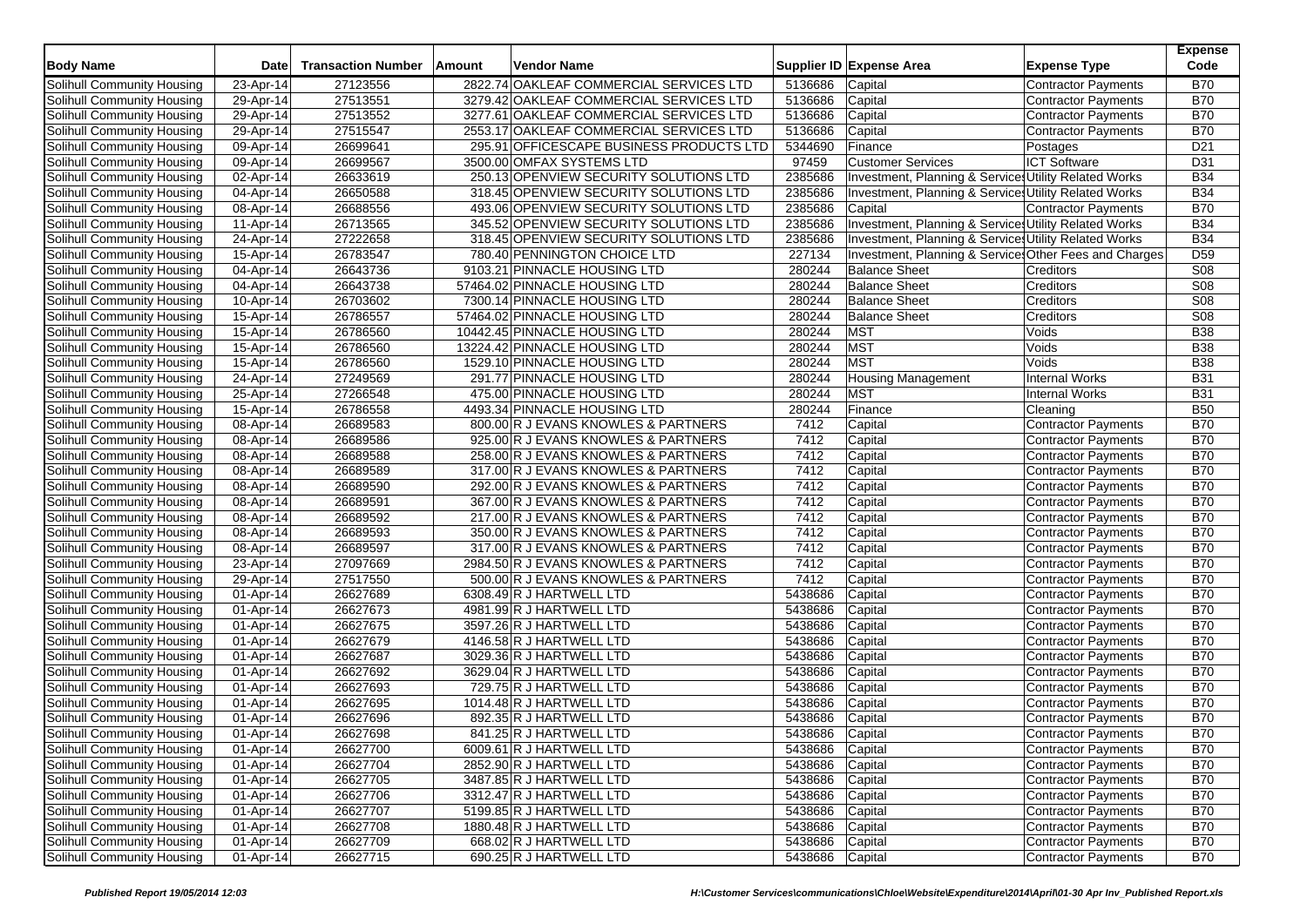| <b>Body Name</b>                  | Date         | <b>Transaction Number</b> | Amount      | <b>Vendor Name</b>                        |                | Supplier ID Expense Area                                                           | <b>Expense Type</b>         | <b>Expense</b><br>Code |
|-----------------------------------|--------------|---------------------------|-------------|-------------------------------------------|----------------|------------------------------------------------------------------------------------|-----------------------------|------------------------|
| Solihull Community Housing        | 01-Apr-14    | 26627716                  |             | 3910.72 R J HARTWELL LTD                  | 5438686        | Capital                                                                            | <b>Contractor Payments</b>  | <b>B70</b>             |
| Solihull Community Housing        | 01-Apr-14    | 26627717                  |             | 4335.96 R J HARTWELL LTD                  | 5438686        | Capital                                                                            | <b>Contractor Payments</b>  | <b>B70</b>             |
| Solihull Community Housing        | 01-Apr-14    | 26627718                  |             | 3664.81 R J HARTWELL LTD                  | 5438686        | Capital                                                                            | Contractor Payments         | <b>B70</b>             |
| Solihull Community Housing        | 01-Apr-14    | 26627719                  |             | 14289.65 R J HARTWELL LTD                 | 5438686        | Capital                                                                            | <b>Contractor Payments</b>  | <b>B70</b>             |
| Solihull Community Housing        | 01-Apr-14    | 26627721                  |             | 898.99 R J HARTWELL LTD                   | 5438686        | Capital                                                                            | <b>Contractor Payments</b>  | <b>B70</b>             |
| Solihull Community Housing        | 01-Apr-14    | 26627723                  |             | 776.87 R J HARTWELL LTD                   | 5438686        | Capital                                                                            | <b>Contractor Payments</b>  | <b>B70</b>             |
| Solihull Community Housing        | 01-Apr-14    | 26627724                  |             | 2499.97 R J HARTWELL LTD                  | 5438686        | Capital                                                                            | <b>Contractor Payments</b>  | <b>B70</b>             |
| Solihull Community Housing        | 02-Apr-14    | 26634710                  |             | 754.64 R J HARTWELL LTD                   | 5438686        | Capital                                                                            | <b>Contractor Payments</b>  | <b>B70</b>             |
| Solihull Community Housing        | 04-Apr-14    | 26643739                  |             | 425.50 RANDSTAD EMPLOYMENT BUREAU LTD     | 54515          | Finance                                                                            | Pay: APT & C                | A10                    |
| Solihull Community Housing        | 09-Apr-14    | 26699657                  |             | 258.75 RANDSTAD EMPLOYMENT BUREAU LTD     | 54515          | Finance                                                                            | Pay: APT & C                | A10                    |
| Solihull Community Housing        | 29-Apr-14    | 27506547                  |             | 379.50 RANDSTAD EMPLOYMENT BUREAU LTD     | 54515          | Finance                                                                            | <b>Agency Staff</b>         | A60                    |
| Solihull Community Housing        | 29-Apr-14    | 27503548                  |             | 345.00 RANDSTAD EMPLOYMENT BUREAU LTD     | 54515          | Finance                                                                            | <b>Agency Staff</b>         | A60                    |
| Solihull Community Housing        | 29-Apr-14    | 27504547                  |             | 425.50 RANDSTAD EMPLOYMENT BUREAU LTD     | 54515          | Finance                                                                            | <b>Agency Staff</b>         | A60                    |
| Solihull Community Housing        | 08-Apr-14    | 26690610                  |             | 335.12 RAPIDE COMMUNICATION LIMITED       | 219590         | <b>MST</b>                                                                         | Telephones                  | D40                    |
| Solihull Community Housing        | 02-Apr-14    | 26634687                  | 334.50 REED |                                           | 260459         | <b>Customer Services</b>                                                           | <b>Agency Staff</b>         | A60                    |
| Solihull Community Housing        | 02-Apr-14    | 26634688                  | 498.41 REED |                                           | 260459         | <b>Customer Services</b>                                                           | <b>Agency Staff</b>         | A60                    |
| Solihull Community Housing        | 15-Apr-14    | 26791548                  | 334.50 REED |                                           | 260459         | <b>Customer Services</b>                                                           | Agency Staff                | A60                    |
| Solihull Community Housing        | 15-Apr-14    | 26791550                  | 498.41 REED |                                           | 260459         | <b>Customer Services</b>                                                           | <b>Agency Staff</b>         | A60                    |
| Solihull Community Housing        | 24-Apr-14    | 27249571                  | 501.75 REED |                                           | 260459         | <b>Customer Services</b>                                                           | <b>Agency Staff</b>         | A60                    |
| Solihull Community Housing        | 24-Apr-14    | 27253547                  | 334.50 REED |                                           | 260459         | <b>Customer Services</b>                                                           | <b>Agency Staff</b>         | A60                    |
| Solihull Community Housing        | 29-Apr-14    | 27507547                  | 307.74 REED |                                           | 260459         | <b>Customer Services</b>                                                           | <b>Agency Staff</b>         | A60                    |
| Solihull Community Housing        | 23-Apr-14    | 27147552                  |             | 375.25 REGIONAL PUBLICATIONS LTD          | 65363          | <b>Customer Services</b>                                                           | Advertising                 | D81                    |
| Solihull Community Housing        | 23-Apr-14    | 27147552                  |             | 19.75 REGIONAL PUBLICATIONS LTD           | 65363          | <b>Customer Services</b>                                                           | Advertising                 | D81                    |
| Solihull Community Housing        | 02-Apr-14    | 26634690                  |             | 262.00 RESOURCE PRINT SOLUTIONS           | 1030596        | <b>Customer Services</b>                                                           | Printing                    | D80                    |
| Solihull Community Housing        | 02-Apr-14    | 26634690                  |             | 180.00 RESOURCE PRINT SOLUTIONS           | 1030596        | <b>Customer Services</b>                                                           | Printing                    | D80                    |
| Solihull Community Housing        | 24-Apr-14    | 27253548                  |             | 321.00 RESOURCE PRINT SOLUTIONS           | 1030596        | <b>Customer Services</b>                                                           | Printing                    | D80                    |
| Solihull Community Housing        | 01-Apr-14    | 26627663                  |             | 994.00 RESOURCING GROUP                   | 131156         | Investment, Planning & Service: Agency Staff                                       |                             | A60                    |
| Solihull Community Housing        | 08-Apr-14    | 26690611                  |             | 827.50 RESOURCING GROUP                   | 131156         | Investment, Planning & Service Agency Staff                                        |                             | A60                    |
| Solihull Community Housing        | 24-Apr-14    | 27255547                  |             | 992.25 RESOURCING GROUP                   | 131156         | Investment, Planning & Service: Agency Staff                                       |                             | A60                    |
| Solihull Community Housing        | 24-Apr-14    | 27255548                  |             | 888.00 RESOURCING GROUP                   | 131156         | Investment, Planning & Service: Agency Staff                                       |                             | A60                    |
| Solihull Community Housing        |              | 27255549                  |             | 888.00 RESOURCING GROUP                   | 131156         | Investment, Planning & Service Agency Staff                                        |                             | A60                    |
| Solihull Community Housing        | 24-Apr-14    | 27508547                  |             | 1030.00 RESOURCING GROUP                  | 131156         | Investment, Planning & Service: Agency Staff                                       |                             | A60                    |
|                                   | 29-Apr-14    |                           |             |                                           | 131156         | Investment, Planning & Service Agency Staff                                        |                             | A60                    |
| Solihull Community Housing        | 29-Apr-14    | 27508548                  |             | 827.50 RESOURCING GROUP                   |                |                                                                                    |                             |                        |
| Solihull Community Housing        | 01-Apr-14    | 26627668                  |             | 1147.07 RICOH UK LTD                      | 54723<br>54723 | Finance<br>Finance                                                                 | <b>ICT Consumables</b>      | D33                    |
| Solihull Community Housing        | 24-Apr-14    | 27255551                  |             | 501.34 RICOH UK LTD<br>800.00 ROSPA       | 9426           |                                                                                    | <b>ICT Consumables</b>      | D33                    |
| Solihull Community Housing        | 08-Apr-14    | 26690612                  |             |                                           |                | <b>Customer Services</b>                                                           | Training                    | A80                    |
| Solihull Community Housing        | 08-Apr-14    | 26690614                  |             | 276.00 SAPPHIRE MANAGEMENT SERVICES UK LT | 209446         | <b>Housing Management</b><br>Investment, Planning & Services Utility Related Works | <b>Agency Staff</b>         | A60                    |
| Solihull Community Housing        | 15-Apr-14    | 26793547                  |             | 1519.12 SCCI ALPHATRACK LTD               | 2490687        |                                                                                    |                             | <b>B34</b>             |
| Solihull Community Housing        | 02-Apr-14    | 26634712                  |             | 200.00 SECURITY DESIGN CENTRE LTD         | 7723           | <b>MST</b>                                                                         | <b>Other Premises Costs</b> | <b>B90</b>             |
| Solihull Community Housing        | 02-Apr-14    | 26634712                  |             | 60.00 SECURITY DESIGN CENTRE LTD          | 7723           | <b>MST</b>                                                                         | <b>Other Premises Costs</b> | <b>B90</b>             |
| Solihull Community Housing        | 02-Apr-14    | 26634714                  |             | 436.00 SECURITY DESIGN CENTRE LTD         | 7723           | Investment, Planning & Service: Other Building costs                               |                             | <b>B39</b>             |
| Solihull Community Housing        | 04-Apr-14    | 26643741                  |             | 210.75 SECURITY DESIGN CENTRE LTD         | 7723           | <b>MST</b>                                                                         | <b>Other Premises Costs</b> | <b>B90</b>             |
| Solihull Community Housing        | 04-Apr-14    | 26652547                  |             | 724.02 SEVERN TRENT WATER LTD             | 7745           | Finance                                                                            | Water                       | <b>B12</b>             |
| Solihull Community Housing        | 04-Apr-14    | 26652547                  |             | 4615.63 SEVERN TRENT WATER LTD            | 7745           | <b>Housing Management</b>                                                          | Water                       | <b>B12</b>             |
| Solihull Community Housing        | 09-Apr-14    | 26699564                  |             | 336.62 SEVERN TRENT WATER LTD             | 7745           | <b>Housing Management</b>                                                          | Water                       | <b>B12</b>             |
| Solihull Community Housing        | 09-Apr-14    | 26699565                  |             | 432.53 SEVERN TRENT WATER LTD             | 7745           | <b>Housing Management</b>                                                          | Water                       | <b>B12</b>             |
| Solihull Community Housing        | 04-Apr-14    | 26652547                  |             | 1011.75 SEVERN TRENT WATER LTD            | 7745           | <b>Housing Management</b>                                                          | Water                       | <b>B12</b>             |
| Solihull Community Housing        | $24$ -Apr-14 | 27236549                  |             | 1336.02 SEVERN TRENT WATER LTD            | 7745           | <b>MST</b>                                                                         | Water                       | <b>B12</b>             |
| Solihull Community Housing        | 29-Apr-14    | 27487547                  |             | 299.80 SEVERN TRENT WATER LTD             | 7745           | Investment, Planning & Service: Water                                              |                             | <b>B12</b>             |
| <b>Solihull Community Housing</b> | 23-Apr-14    | 27149548                  |             | 43450.83 SIGNS NOW                        | 62211          | Capital                                                                            | <b>Contractor Payments</b>  | <b>B70</b>             |
| Solihull Community Housing        | 15-Apr-14    | 26793549                  |             | 308.33 SITEXORBIS                         | 234075         | <b>Customer Services</b>                                                           | Other Fees and Charges      | D <sub>59</sub>        |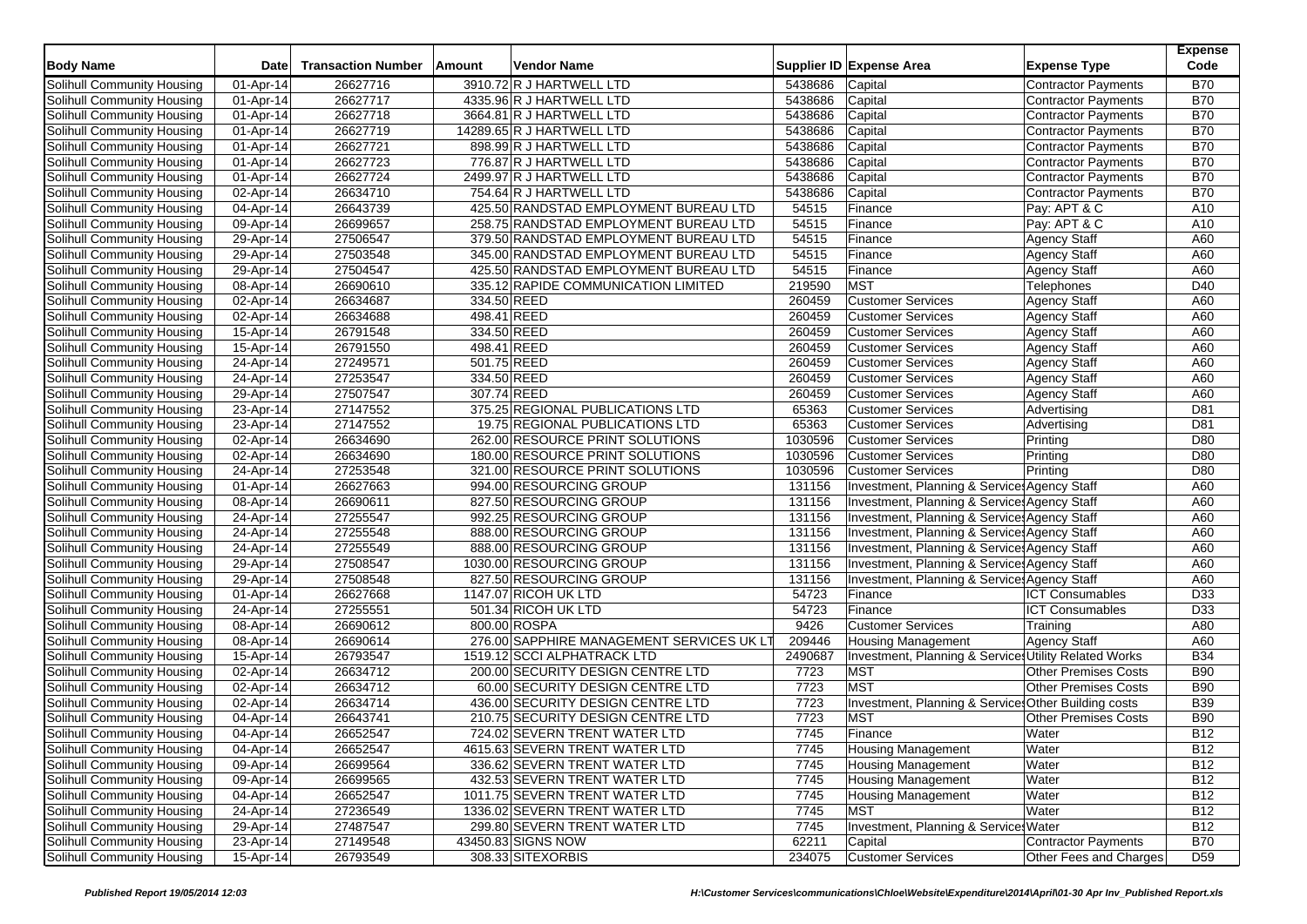| <b>Body Name</b>                                         | Date                   | <b>Transaction Number</b> | Amount | <b>Vendor Name</b>                         |                | Supplier ID Expense Area                | <b>Expense Type</b>               | <b>Expense</b><br>Code   |
|----------------------------------------------------------|------------------------|---------------------------|--------|--------------------------------------------|----------------|-----------------------------------------|-----------------------------------|--------------------------|
| Solihull Community Housing                               | 15-Apr-14              | 26793549                  |        | 2980.31 SITEXORBIS                         | 234075         | <b>Customer Services</b>                | Other Fees and Charges            | D <sub>59</sub>          |
| Solihull Community Housing                               | 04-Apr-14              | 26643742                  |        | 1320.00 SMITHYS HOTEL UK LTD               | 4075686        | <b>Housing Management</b>               | <b>B&amp;B Accommodation</b>      | <b>B23</b>               |
| Solihull Community Housing                               | 04-Apr-14              | 26643742                  |        | 1315.00 SMITHYS HOTEL UK LTD               | 4075686        | <b>Housing Management</b>               | <b>B&amp;B Accommodation</b>      | <b>B23</b>               |
| Solihull Community Housing                               | 04-Apr-14              | 26643744                  |        | 2730.00 SMITHYS HOTEL UK LTD               | 4075686        | Housing Management                      | <b>B&amp;B</b> Accommodation      | <b>B23</b>               |
| Solihull Community Housing                               | 04-Apr-14              | 26643745                  |        | 210.00 SMITHYS HOTEL UK LTD                | 4075686        | <b>Housing Management</b>               | <b>B&amp;B</b> Accommodation      | <b>B23</b>               |
| Solihull Community Housing                               | 08-Apr-14              | 26690620                  |        | 1075.00 SMITHYS HOTEL UK LTD               | 4075686        | <b>Housing Management</b>               | <b>B&amp;B Accommodation</b>      | <b>B23</b>               |
| Solihull Community Housing                               | 24-Apr-14              | 27255554                  |        | 220.00 SMITHYS HOTEL UK LTD                | 4075686        | Housing Management                      | <b>B&amp;B</b> Accommodation      | <b>B23</b>               |
| Solihull Community Housing                               | 24-Apr-14              | 27255555                  |        | 750.00 SMITHYS HOTEL UK LTD                | 4075686        | <b>Housing Management</b>               | <b>B&amp;B Accommodation</b>      | <b>B23</b>               |
| Solihull Community Housing                               | 24-Apr-14              | 27255556                  |        | 375.00 SMITHYS HOTEL UK LTD                | 4075686        | <b>Housing Management</b>               | <b>B&amp;B</b> Accommodation      | <b>B23</b>               |
| Solihull Community Housing                               | 24-Apr-14              | 27255557                  |        | 475.00 SMITHYS HOTEL UK LTD                | 4075686        | <b>Housing Management</b>               | <b>B&amp;B</b> Accommodation      | <b>B23</b>               |
| Solihull Community Housing                               | 24-Apr-14              | 27255558                  |        | 1015.00 SMITHYS HOTEL UK LTD               | 4075686        | <b>Housing Management</b>               | <b>B&amp;B Accommodation</b>      | <b>B23</b>               |
| Solihull Community Housing                               | 24-Apr-14              | 27255559                  |        | 245.00 SMITHYS HOTEL UK LTD                | 4075686        | <b>Housing Management</b>               | <b>B&amp;B</b> Accommodation      | <b>B23</b>               |
| Solihull Community Housing                               | 24-Apr-14              | 27255560                  |        | 840.00 SMITHYS HOTEL UK LTD                | 4075686        | <b>Housing Management</b>               | <b>B&amp;B</b> Accommodation      | <b>B23</b>               |
| Solihull Community Housing                               | 24-Apr-14              | 27255561                  |        | 1015.00 SMITHYS HOTEL UK LTD               | 4075686        | <b>Housing Management</b>               | <b>B&amp;B Accommodation</b>      | <b>B23</b>               |
| Solihull Community Housing                               | 22-Apr-14              | 27055547                  |        | 353.00 SOLIHULL COMMUNITY HOUSING          | 102685         | Housing Management                      | Electricity                       | <b>B11</b>               |
| Solihull Community Housing                               | 22-Apr-14              | 27055547                  |        | 28.00 SOLIHULL COMMUNITY HOUSING           | 102685         | Housing Management                      | <b>Public Transport</b>           | C20                      |
| Solihull Community Housing                               | 22-Apr-14              | 27055547                  |        | 0.70 SOLIHULL COMMUNITY HOUSING            | 102685         | Housing Management                      | <b>Office Expenses</b>            | D <sub>20</sub>          |
| Solihull Community Housing                               | 14-Apr-14              | 26727547                  |        | 459.45 SOLIHULL MBC                        | 80026          | <b>Balance Sheet</b>                    | Movement Incentive Sche           | U32                      |
| Solihull Community Housing                               | 01-Apr-14              | 26627875                  |        | 461.32 SOLIHULL MBC                        | 69188          | Housing Management                      | Council Tax                       | <b>B21</b>               |
| Solihull Community Housing                               | 01-Apr-14              | 26627856                  |        | 6711.75 SOLIHULL MBC                       | 69188          | Finance                                 | <b>NNDR</b>                       | <b>B20</b>               |
| Solihull Community Housing                               | 01-Apr-14              | 26627851                  |        | 482.78 SOLIHULL MBC                        | 69188          | <b>Housing Management</b>               | <b>Council Tax</b>                | <b>B21</b>               |
| Solihull Community Housing                               | 01-Apr-14              | 26627854                  |        | 1978.20 SOLIHULL MBC                       | 69188          | <b>Housing Management</b>               | <b>NNDR</b>                       | <b>B20</b>               |
| Solihull Community Housing                               | 01-Apr-14              | 26627860                  |        | 2355.00 SOLIHULL MBC                       | 69188          | <b>Housing Management</b>               | <b>NNDR</b>                       | <b>B20</b>               |
| Solihull Community Housing                               | 01-Apr-14              | 26627862                  |        | 1672.05 SOLIHULL MBC                       | 69188          | <b>Housing Management</b>               | <b>NNDR</b>                       | <b>B20</b>               |
| Solihull Community Housing                               |                        | 26627868                  |        | 2001.75 SOLIHULL MBC                       | 69188          |                                         | <b>NNDR</b>                       | <b>B20</b>               |
| Solihull Community Housing                               | 01-Apr-14<br>01-Apr-14 | 26627858                  |        | 17352.00 SOLIHULL MBC                      | 69188          | <b>Housing Management</b><br><b>MST</b> | <b>NNDR</b>                       | <b>B20</b>               |
| Solihull Community Housing                               | 01-Apr-14              | 26627869                  |        | 468.56 SOLIHULL MBC                        | 69188          | <b>Housing Management</b>               | <b>Council Tax</b>                | <b>B21</b>               |
| Solihull Community Housing                               | 01-Apr-14              | 26627870                  |        | 468.56 SOLIHULL MBC                        | 69188          | <b>Housing Management</b>               | Council Tax                       | <b>B21</b>               |
| Solihull Community Housing                               | 01-Apr-14              | 26627871                  |        | 468.56 SOLIHULL MBC                        | 69188          | <b>Housing Management</b>               | Council Tax                       | <b>B21</b>               |
| Solihull Community Housing                               | 01-Apr-14              | 26627872                  |        | 461.32 SOLIHULL MBC                        | 69188          |                                         | <b>Council Tax</b>                | <b>B21</b>               |
|                                                          |                        | 26627861                  |        |                                            |                | <b>Housing Management</b>               | <b>NNDR</b>                       | <b>B20</b>               |
| Solihull Community Housing                               | 01-Apr-14              |                           |        | 48200.00 SOLIHULL MBC                      | 69188          | Finance                                 |                                   | <b>B20</b>               |
| Solihull Community Housing                               | 01-Apr-14              | 26627863                  |        | 6476.25 SOLIHULL MBC                       | 69188          | Finance                                 | <b>NNDR</b>                       |                          |
| Solihull Community Housing                               | 01-Apr-14              | 26627864                  |        | 2213.70 SOLIHULL MBC                       | 69188          | Finance                                 | <b>NNDR</b>                       | <b>B20</b>               |
| Solihull Community Housing                               | 01-Apr-14              | 26627865                  |        | 1413.00 SOLIHULL MBC                       | 69188          | Finance                                 | <b>NNDR</b>                       | <b>B20</b>               |
| Solihull Community Housing                               | 01-Apr-14              | 26627866                  |        | 576.98 SOLIHULL MBC                        | 69188          | Finance                                 | <b>NNDR</b>                       | <b>B20</b>               |
| Solihull Community Housing                               | 01-Apr-14              | 26627873                  |        | 444.02 SOLIHULL MBC                        | 69188          | <b>Housing Management</b>               | Council Tax                       | <b>B21</b>               |
| Solihull Community Housing                               | 01-Apr-14              | 26627874                  |        | 518.02 SOLIHULL MBC                        | 69188          | Housing Management                      | <b>Council Tax</b>                | <b>B21</b>               |
| Solihull Community Housing                               | 01-Apr-14              | 26627878<br>26627880      |        | 461.31 SOLIHULL MBC<br>461.32 SOLIHULL MBC | 69188<br>69188 | <b>Housing Management</b>               | Council Tax<br><b>Council Tax</b> | <b>B21</b><br><b>B21</b> |
| Solihull Community Housing<br>Solihull Community Housing | 01-Apr-14<br>01-Apr-14 | 26627876                  |        | 468.56 SOLIHULL MBC                        | 69188          | <b>Housing Management</b>               | Council Tax                       | <b>B21</b>               |
|                                                          |                        | 26627877                  |        |                                            |                | <b>Housing Management</b>               |                                   |                          |
| Solihull Community Housing                               | 01-Apr-14              | 26627879                  |        | 461.31 SOLIHULL MBC                        | 69188          | <b>Housing Management</b>               | Council Tax                       | <b>B21</b>               |
| Solihull Community Housing                               | 01-Apr-14              |                           |        | 452.82 SOLIHULL MBC                        | 69188          | <b>Housing Management</b>               | Council Tax                       | <b>B21</b>               |
| Solihull Community Housing                               | 01-Apr-14              | 26627881                  |        | 452.82 SOLIHULL MBC                        | 69188          | <b>Housing Management</b>               | Council Tax                       | <b>B21</b>               |
| Solihull Community Housing                               | 01-Apr-14              | 26627882                  |        | 452.82 SOLIHULL MBC                        | 69188          | <b>Housing Management</b>               | Council Tax                       | <b>B21</b>               |
| Solihull Community Housing                               | 01-Apr-14              | 26627883                  |        | 452.82 SOLIHULL MBC                        | 69188          | Housing Management                      | Council Tax                       | <b>B21</b>               |
| Solihull Community Housing                               | 01-Apr-14              | 26627885                  |        | 468.56 SOLIHULL MBC                        | 69188          | Housing Management                      | Council Tax                       | <b>B21</b>               |
| Solihull Community Housing                               | 01-Apr-14              | 26627886                  |        | 461.32 SOLIHULL MBC                        | 69188          | <b>Housing Management</b>               | Council Tax                       | <b>B21</b>               |
| Solihull Community Housing                               | 01-Apr-14              | 26627887                  |        | 452.82 SOLIHULL MBC                        | 69188          | <b>Housing Management</b>               | Council Tax                       | <b>B21</b>               |
| Solihull Community Housing                               | 01-Apr-14              | 26627889                  |        | 468.56 SOLIHULL MBC                        | 69188          | <b>Housing Management</b>               | Council Tax                       | <b>B21</b>               |
| <b>Solihull Community Housing</b>                        | 01-Apr-14              | 26627890                  |        | 468.56 SOLIHULL MBC                        | 69188          | <b>Housing Management</b>               | <b>Council Tax</b>                | <b>B21</b>               |
| Solihull Community Housing                               | 01-Apr-14              | 26627892                  |        | 444.02 SOLIHULL MBC                        | 69188          | <b>Housing Management</b>               | Council Tax                       | <b>B21</b>               |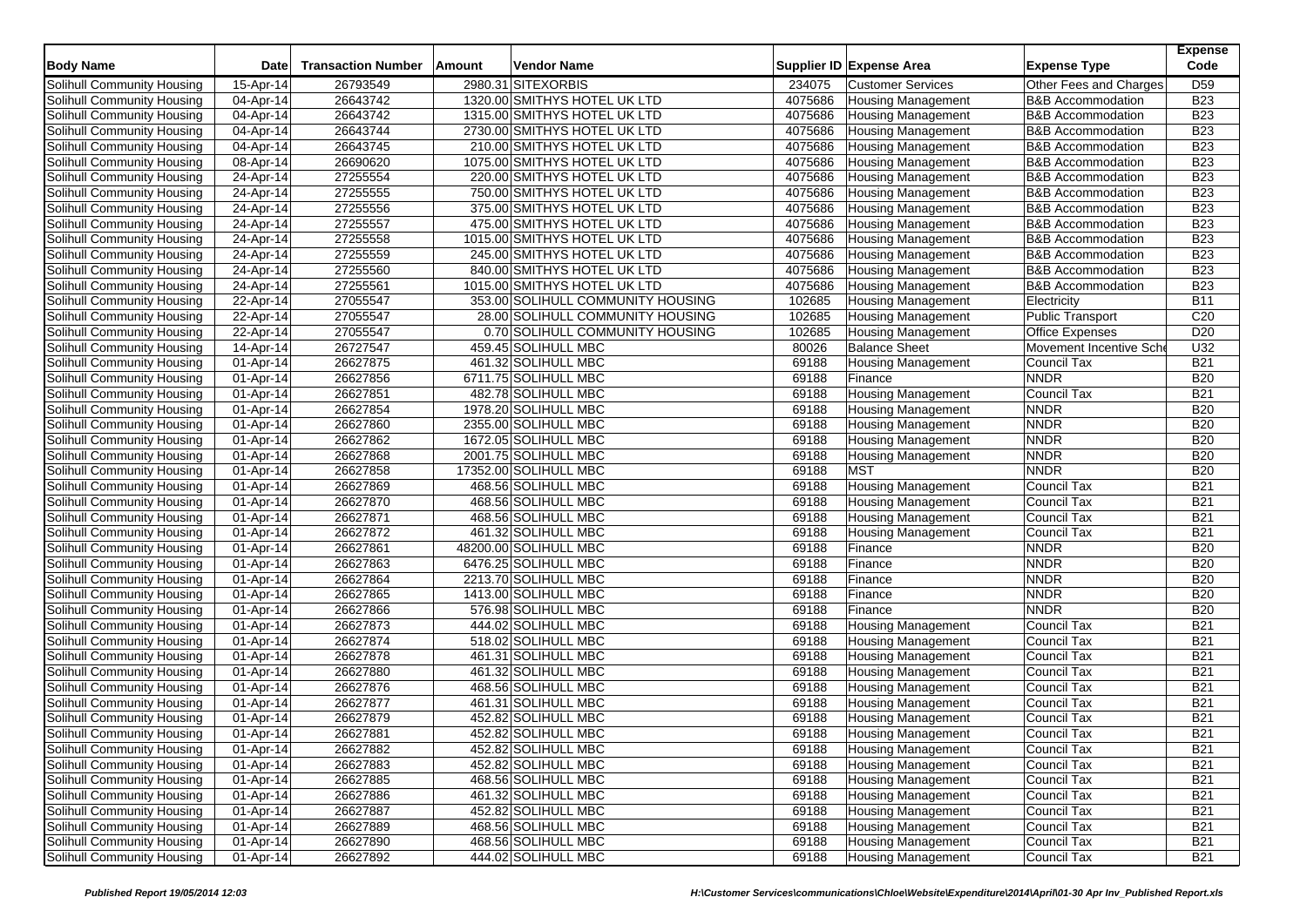| <b>Body Name</b>                  | Date      | <b>Transaction Number</b> | Amount | <b>Vendor Name</b>              |         | Supplier ID Expense Area                             | <b>Expense Type</b>        | <b>Expense</b><br>Code |
|-----------------------------------|-----------|---------------------------|--------|---------------------------------|---------|------------------------------------------------------|----------------------------|------------------------|
| Solihull Community Housing        | 01-Apr-14 | 26627893                  |        | 452.82 SOLIHULL MBC             | 69188   | <b>Housing Management</b>                            | <b>Council Tax</b>         | <b>B21</b>             |
| Solihull Community Housing        | 01-Apr-14 | 26627894                  |        | 452.82 SOLIHULL MBC             | 69188   | <b>Housing Management</b>                            | Council Tax                | <b>B21</b>             |
| Solihull Community Housing        | 01-Apr-14 | 26627895                  |        | 461.31 SOLIHULL MBC             | 69188   |                                                      | <b>Council Tax</b>         | <b>B21</b>             |
|                                   |           |                           |        |                                 | 69188   | <b>Housing Management</b>                            |                            | <b>B21</b>             |
| Solihull Community Housing        | 01-Apr-14 | 26627896                  |        | 461.31 SOLIHULL MBC             |         | <b>Housing Management</b>                            | Council Tax                |                        |
| <b>Solihull Community Housing</b> | 01-Apr-14 | 26627897                  |        | 461.31 SOLIHULL MBC             | 69188   | <b>Housing Management</b>                            | Council Tax                | <b>B21</b>             |
| Solihull Community Housing        | 01-Apr-14 | 26627899                  |        | 468.56 SOLIHULL MBC             | 69188   | <b>Housing Management</b>                            | Council Tax                | <b>B21</b>             |
| Solihull Community Housing        | 01-Apr-14 | 26627900                  |        | 518.02 SOLIHULL MBC             | 69188   | <b>Housing Management</b>                            | Council Tax                | <b>B21</b>             |
| Solihull Community Housing        | 01-Apr-14 | 26627901                  |        | 452.82 SOLIHULL MBC             | 69188   | <b>Housing Management</b>                            | Council Tax                | <b>B21</b>             |
| Solihull Community Housing        | 01-Apr-14 | 26627902                  |        | 461.31 SOLIHULL MBC             | 69188   | <b>Housing Management</b>                            | <b>Council Tax</b>         | <b>B21</b>             |
| Solihull Community Housing        | 01-Apr-14 | 26627903                  |        | 461.32 SOLIHULL MBC             | 69188   | <b>Housing Management</b>                            | Council Tax                | <b>B21</b>             |
| Solihull Community Housing        | 01-Apr-14 | 26627904                  |        | 461.32 SOLIHULL MBC             | 69188   | <b>Housing Management</b>                            | Council Tax                | <b>B21</b>             |
| Solihull Community Housing        | 01-Apr-14 | 26627905                  |        | 468.56 SOLIHULL MBC             | 69188   | <b>Housing Management</b>                            | <b>Council Tax</b>         | <b>B21</b>             |
| Solihull Community Housing        | 01-Apr-14 | 26627907                  |        | 468.56 SOLIHULL MBC             | 69188   | <b>Housing Management</b>                            | Council Tax                | <b>B21</b>             |
| Solihull Community Housing        | 01-Apr-14 | 26627908                  |        | 452.82 SOLIHULL MBC             | 69188   | <b>Housing Management</b>                            | Council Tax                | <b>B21</b>             |
| Solihull Community Housing        | 01-Apr-14 | 26627909                  |        | 452.82 SOLIHULL MBC             | 69188   | <b>Housing Management</b>                            | <b>Council Tax</b>         | <b>B21</b>             |
| Solihull Community Housing        | 01-Apr-14 | 26627911                  |        | 468.56 SOLIHULL MBC             | 69188   | <b>Housing Management</b>                            | Council Tax                | <b>B21</b>             |
| Solihull Community Housing        | 01-Apr-14 | 26627912                  |        | 468.56 SOLIHULL MBC             | 69188   | <b>Housing Management</b>                            | Council Tax                | <b>B21</b>             |
| Solihull Community Housing        | 01-Apr-14 | 26627913                  |        | 468.56 SOLIHULL MBC             | 69188   | <b>Housing Management</b>                            | <b>Council Tax</b>         | <b>B21</b>             |
| Solihull Community Housing        | 01-Apr-14 | 26627915                  |        | 468.56 SOLIHULL MBC             | 69188   | <b>Housing Management</b>                            | Council Tax                | <b>B21</b>             |
| Solihull Community Housing        | 01-Apr-14 | 26627916                  |        | 452.82 SOLIHULL MBC             | 69188   | <b>Housing Management</b>                            | Council Tax                | <b>B21</b>             |
| Solihull Community Housing        | 01-Apr-14 | 26627917                  |        | 444.02 SOLIHULL MBC             | 69188   | <b>Housing Management</b>                            | <b>Council Tax</b>         | <b>B21</b>             |
| Solihull Community Housing        | 02-Apr-14 | 26633702                  |        | 21690.00 SOLIHULL MBC           | 69188   | <b>Housing Management</b>                            | Council Tax                | <b>B21</b>             |
| Solihull Community Housing        | 02-Apr-14 | 26633704                  |        | 461.31 SOLIHULL MBC             | 69188   | <b>Housing Management</b>                            | Council Tax                | <b>B21</b>             |
| Solihull Community Housing        | 02-Apr-14 | 26633705                  |        | 452.82 SOLIHULL MBC             | 69188   | <b>Housing Management</b>                            | <b>Council Tax</b>         | <b>B21</b>             |
| Solihull Community Housing        | 02-Apr-14 | 26633706                  |        | 452.82 SOLIHULL MBC             | 69188   | <b>Housing Management</b>                            | Council Tax                | <b>B21</b>             |
| Solihull Community Housing        | 02-Apr-14 | 26633707                  |        | 452.82 SOLIHULL MBC             | 69188   | <b>Housing Management</b>                            | Council Tax                | <b>B21</b>             |
| Solihull Community Housing        | 02-Apr-14 | 26633708                  |        | 461.32 SOLIHULL MBC             | 69188   | <b>Housing Management</b>                            | Council Tax                | <b>B21</b>             |
| Solihull Community Housing        | 22-Apr-14 | 26914548                  |        | 523.78 SOLIHULL MBC             | 69188   | <b>Housing Management</b>                            | Council Tax                | <b>B21</b>             |
| Solihull Community Housing        | 02-Apr-14 | 26634654                  |        | 32.00 SOLIHULL MBC              | 9466    | <b>Balance Sheet</b>                                 | Creditor: Solihull MBC     | <b>S09</b>             |
| Solihull Community Housing        | 02-Apr-14 | 26634654                  |        | 341.53 SOLIHULL MBC             | 9466    | <b>Balance Sheet</b>                                 | Creditor: Solihull MBC     | <b>S09</b>             |
| Solihull Community Housing        | 02-Apr-14 | 26634654                  |        | 22566.96 SOLIHULL MBC           | 9466    | <b>Balance Sheet</b>                                 | Creditor: Solihull MBC     | S <sub>09</sub>        |
| Solihull Community Housing        | 02-Apr-14 | 26634718                  |        | 32980.72 SOLIHULL MBC           | 9466    | <b>Balance Sheet</b>                                 | Creditor: Solihull MBC     | S <sub>09</sub>        |
| Solihull Community Housing        | 02-Apr-14 | 26634718                  |        | 46968.01 SOLIHULL MBC           | 9466    | <b>Balance Sheet</b>                                 | Creditor: Solihull MBC     | S <sub>09</sub>        |
| Solihull Community Housing        | 23-Apr-14 | 27123560                  |        | 3016.65 SOLIHULL MBC            | 9466    | Capital                                              | <b>Contractor Payments</b> | <b>B70</b>             |
|                                   | 23-Apr-14 | 27123561                  |        | 2695.14 SOLIHULL MBC            | 9466    | Capital                                              | <b>Contractor Payments</b> | <b>B70</b>             |
| Solihull Community Housing        |           | 26712915                  |        | 43714.31 SOLIHULL MBC           | 9466    | Investment, Planning & Service: Head Office: Charges |                            | H <sub>10</sub>        |
| Solihull Community Housing        | 11-Apr-14 |                           |        | 255.62 STECHFORD GLASS          | 8042    | <b>MST</b>                                           |                            | R <sub>10</sub>        |
| Solihull Community Housing        | 07-Apr-14 | 26673618                  |        | 287.74 STECHFORD GLASS          |         |                                                      | <b>Stocks</b>              |                        |
| Solihull Community Housing        | 07-Apr-14 | 26673621                  |        |                                 | 8042    | <b>MST</b>                                           | <b>Stocks</b>              | R <sub>10</sub>        |
| Solihull Community Housing        | 09-Apr-14 | 26698893                  |        | 208.87 STECHFORD GLASS          | 8042    | <b>MST</b>                                           | <b>Stocks</b>              | R <sub>10</sub>        |
| Solihull Community Housing        | 24-Apr-14 | 27242568                  |        | 2277.54 SUPRA UK LTD            | 73055   | <b>MST</b>                                           | <b>Stocks</b>              | R <sub>10</sub>        |
| Solihull Community Housing        | 04-Apr-14 | 26649548                  |        | 212.50 T C CARS                 | 8132    | <b>Housing Management</b>                            | Furniture                  | D11                    |
| Solihull Community Housing        | 11-Apr-14 | 26712547                  |        | 30000.00 REDACTED PERSONAL DATA | 5383686 | Capital                                              | <b>Contractor Payments</b> | <b>B70</b>             |
| Solihull Community Housing        | 10-Apr-14 | 26703610                  |        | 7615.69 TATE FUEL OILS LTD      | 4158688 | <b>MST</b>                                           | <b>Stocks</b>              | R <sub>10</sub>        |
| Solihull Community Housing        | 07-Apr-14 | 26663549                  |        | 1022.27 THE BECK CO LTD         | 8207    | <b>MST</b>                                           | <b>Stocks</b>              | R <sub>10</sub>        |
| Solihull Community Housing        | 24-Apr-14 | 27223549                  |        | 476.92 THE BECK CO LTD          | 8207    | <b>MST</b>                                           | <b>Stocks</b>              | R <sub>10</sub>        |
| Solihull Community Housing        | 24-Apr-14 | 27223552                  |        | 2301.47 THE BECK CO LTD         | 8207    | <b>MST</b>                                           | <b>Stocks</b>              | R <sub>10</sub>        |
| Solihull Community Housing        | 24-Apr-14 | 27237548                  |        | 1668.20 THE BECK CO LTD         | 8207    | <b>MST</b>                                           | <b>Stocks</b>              | R <sub>10</sub>        |
| Solihull Community Housing        | 28-Apr-14 | 27447561                  |        | 228.00 THE BECK CO LTD          | 8207    | <b>MST</b>                                           | <b>Stocks</b>              | R <sub>10</sub>        |
| Solihull Community Housing        | 15-Apr-14 | 26750547                  |        | 446.14 THE DANWOOD GROUP LTD    | 251165  | Finance                                              | <b>ICT Consumables</b>     | D33                    |
| Solihull Community Housing        | 15-Apr-14 | 26750548                  |        | 587.08 THE DANWOOD GROUP LTD    | 251165  | Finance                                              | <b>ICT Consumables</b>     | D <sub>33</sub>        |
| Solihull Community Housing        | 15-Apr-14 | 26752547                  |        | 836.11 THE DANWOOD GROUP LTD    | 251165  | Finance                                              | <b>ICT Consumables</b>     | D33                    |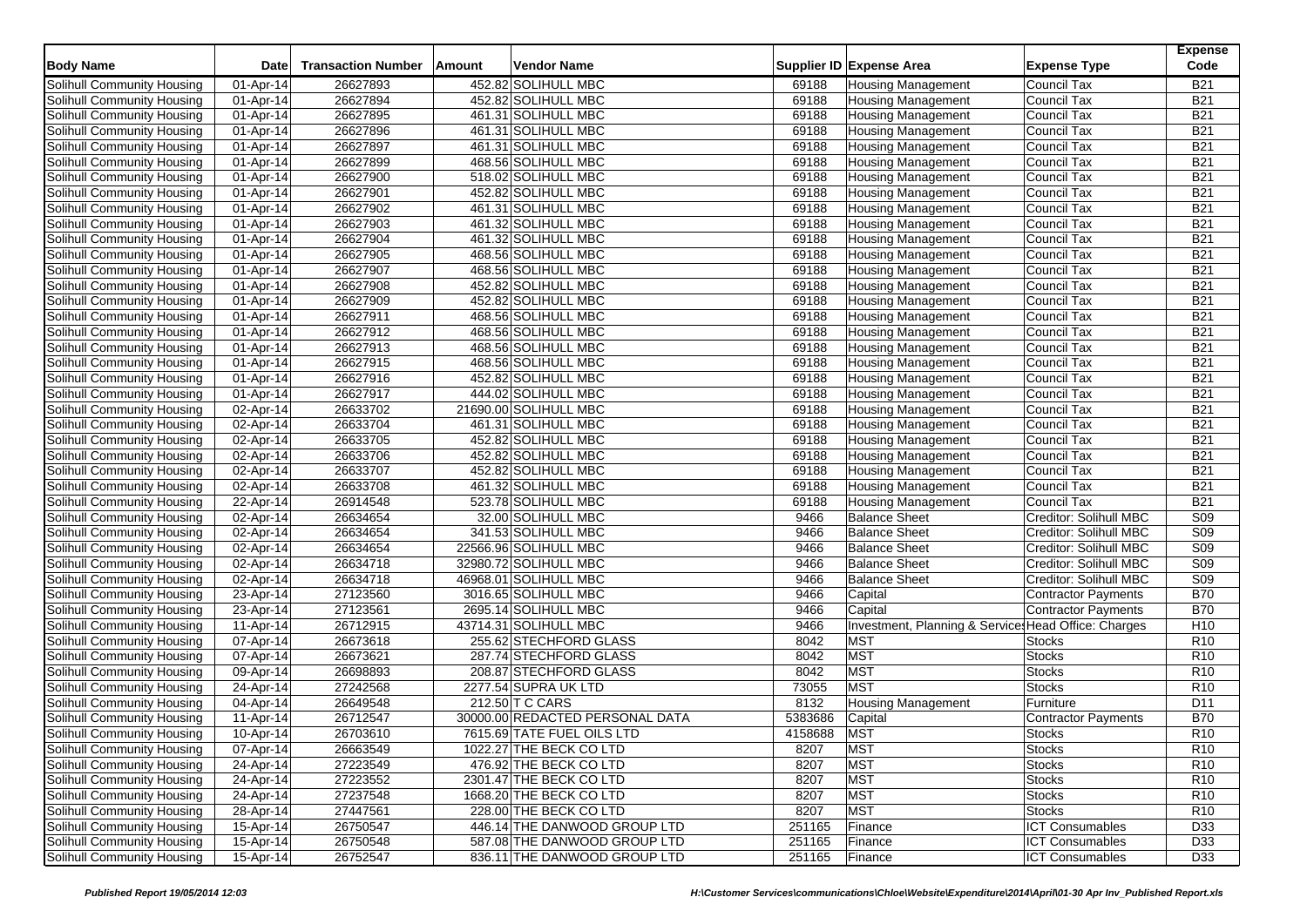| <b>Body Name</b>                                         | <b>Date</b>             | <b>Transaction Number</b> | Amount | Vendor Name                             |                    | Supplier ID Expense Area                               | <b>Expense Type</b>                                      | <b>Expense</b><br>Code |
|----------------------------------------------------------|-------------------------|---------------------------|--------|-----------------------------------------|--------------------|--------------------------------------------------------|----------------------------------------------------------|------------------------|
| Solihull Community Housing                               | 15-Apr-14               | 26754547                  |        | 243.87 THE DANWOOD GROUP LTD            | 251165             | Finance                                                | <b>ICT Consumables</b>                                   | D33                    |
| Solihull Community Housing                               | 15-Apr-14               | 26755547                  |        | 346.41 THE DANWOOD GROUP LTD            | 251165             | Finance                                                | <b>ICT Consumables</b>                                   | D33                    |
| Solihull Community Housing                               | 08-Apr-14               | 26690628                  |        | 5530.00 THE KNIGHT PARTNERSHIP          | 213344             | Investment, Planning & Service: Agency Staff           |                                                          | A60                    |
| Solihull Community Housing                               | 09-Apr-14               | 26699661                  |        | 7000.00 THINKUBE                        | 2398688            | <b>Customer Services</b>                               | <b>Professional Fees</b>                                 | D <sub>50</sub>        |
| Solihull Community Housing                               | 24-Apr-14               | 27236550                  |        | 132547.59 THOMAS VALE CONSTRUCTION      | 4649686            | Capital                                                | <b>Contractor Payments</b>                               | <b>B70</b>             |
| Solihull Community Housing                               | 04-Apr-14               | 26649560                  |        | 1577.59 TOTAL GAS & POWER LTD           | 687955             | <b>Balance Sheet</b>                                   | Creditors                                                | S08                    |
| Solihull Community Housing                               | 04-Apr-14               | 26649560                  |        | 4781.54 TOTAL GAS & POWER LTD           | 687955             | <b>Balance Sheet</b>                                   | Creditors                                                | S08                    |
| Solihull Community Housing                               | 08-Apr-14               | 26690629                  |        | 201.37 TYNETEC LTD                      | 2050832            | <b>Housing Management</b>                              | <b>Equipment Rental/Lease</b>                            | D <sub>18</sub>        |
| Solihull Community Housing                               | 08-Apr-14               | 26690629                  |        | 65.13 TYNETEC LTD                       | 2050832            | <b>Housing Management</b>                              | Equipment Rental/Lease                                   | D <sub>18</sub>        |
| Solihull Community Housing                               | 24-Apr-14               | 27255564                  |        | 4432.35 TYNETEC LTD                     | 2050832            | <b>Housing Management</b>                              | <b>Equipment Rental/Lease</b>                            | D <sub>18</sub>        |
| Solihull Community Housing                               | 02-Apr-14               | 26633690                  |        | 11240.52 TYRER BUILDING CONTRACTORS     | 104269             | <b>MST</b>                                             | Voids                                                    | <b>B38</b>             |
| Solihull Community Housing                               | 02-Apr-14               | 26633693                  |        | 538.13 TYRER BUILDING CONTRACTORS       | 104269             | Capital                                                | <b>Contractor Payments</b>                               | <b>B70</b>             |
| Solihull Community Housing                               | 02-Apr-14               | 26633694                  |        | 894.28 TYRER BUILDING CONTRACTORS       | 104269             | Capital                                                | Contractor Payments                                      | <b>B70</b>             |
| Solihull Community Housing                               | 02-Apr-14               | 26633691                  |        | 345.54 TYRER BUILDING CONTRACTORS       | 104269             | Capital                                                | Contractor Payments                                      | <b>B70</b>             |
| Solihull Community Housing                               | 02-Apr-14               | 26633692                  |        | 6703.96 TYRER BUILDING CONTRACTORS      | 104269             | Capital                                                | Contractor Payments                                      | <b>B70</b>             |
| Solihull Community Housing                               | $\overline{02}$ -Apr-14 | 26633695                  |        | 869.99 TYRER BUILDING CONTRACTORS       | 104269             | Capital                                                | Contractor Payments                                      | <b>B70</b>             |
| Solihull Community Housing                               | 02-Apr-14               | 26633696                  |        | 999.00 TYRER BUILDING CONTRACTORS       | 104269             | <b>MST</b>                                             | <b>Internal Works</b>                                    | <b>B31</b>             |
| Solihull Community Housing                               | 02-Apr-14               | 26633697                  |        | 1399.72 TYRER BUILDING CONTRACTORS      | 104269             | <b>MST</b>                                             | <b>Internal Works</b>                                    | <b>B31</b>             |
| Solihull Community Housing                               | 08-Apr-14               | 26688557                  |        | 438.70 TYRER BUILDING CONTRACTORS       | 104269             | <b>MST</b>                                             | <b>Internal Works</b>                                    | <b>B31</b>             |
| Solihull Community Housing                               | 08-Apr-14               | 26688558                  |        | 438.70 TYRER BUILDING CONTRACTORS       | 104269             | <b>MST</b>                                             | <b>Internal Works</b>                                    | <b>B31</b>             |
| Solihull Community Housing                               | 23-Apr-14               | 27097670                  |        | 1142.18 TYRER BUILDING CONTRACTORS      | 104269             | <b>MST</b>                                             | Voids                                                    | <b>B38</b>             |
| Solihull Community Housing                               | 23-Apr-14               | 27097671                  |        | 10134.55 TYRER BUILDING CONTRACTORS     | 104269             | <b>MST</b>                                             | Voids                                                    | <b>B38</b>             |
| Solihull Community Housing                               | $29$ -Apr-14            | 27457632                  |        | 6851.74 TYRER BUILDING CONTRACTORS      | 104269             | Capital                                                | <b>Contractor Payments</b>                               | B70                    |
| Solihull Community Housing                               | 29-Apr-14               | 27457633                  |        | 1262.02 TYRER BUILDING CONTRACTORS      | 104269             | <b>MST</b>                                             | <b>Internal Works</b>                                    | <b>B31</b>             |
| Solihull Community Housing                               | 29-Apr-14               | 27457634                  |        | 1813.26 TYRER BUILDING CONTRACTORS      | 104269             | <b>MST</b>                                             | <b>Internal Works</b>                                    | <b>B31</b>             |
| Solihull Community Housing                               | 29-Apr-14               | 27457635                  |        | 2554.44 TYRER BUILDING CONTRACTORS      | 104269             | <b>MST</b>                                             | <b>Internal Works</b>                                    | <b>B31</b>             |
| Solihull Community Housing                               | 01-Apr-14               | 26627740                  |        | 6969.79 VINSHIRE PLUMBING & HEATING LTD | 2601688            | Capital                                                | <b>Contractor Payments</b>                               | <b>B70</b>             |
| Solihull Community Housing                               | 01-Apr-14               | 26627741                  |        | 8083.09 VINSHIRE PLUMBING & HEATING LTD | 2601688            | Capital                                                | Contractor Payments                                      | <b>B70</b>             |
| Solihull Community Housing                               | 01-Apr-14               | 26627743                  |        | 2702.81 VINSHIRE PLUMBING & HEATING LTD | 2601688            | Capital                                                | Contractor Payments                                      | <b>B70</b>             |
| Solihull Community Housing                               | 01-Apr-14               | 26627745                  |        | 2702.81 VINSHIRE PLUMBING & HEATING LTD | 2601688            | Capital                                                | <b>Contractor Payments</b>                               | <b>B70</b>             |
| Solihull Community Housing                               | 01-Apr-14               | 26627746                  |        | 2702.81 VINSHIRE PLUMBING & HEATING LTD | 2601688            | Capital                                                | Contractor Payments                                      | <b>B70</b>             |
| Solihull Community Housing                               | 01-Apr-14               | 26627747                  |        | 2702.81 VINSHIRE PLUMBING & HEATING LTD | 2601688            | Capital                                                | Contractor Payments                                      | <b>B70</b>             |
| Solihull Community Housing                               | 02-Apr-14               | 26634719                  |        | 2702.81 VINSHIRE PLUMBING & HEATING LTD | 2601688            | Capital                                                | <b>Contractor Payments</b>                               | <b>B70</b>             |
| Solihull Community Housing                               | 02-Apr-14               | 26634721                  |        | 2702.81 VINSHIRE PLUMBING & HEATING LTD | 2601688            | Capital                                                | Contractor Payments                                      | <b>B70</b>             |
|                                                          | 02-Apr-14               | 26634724                  |        | 2702.81 VINSHIRE PLUMBING & HEATING LTD | 2601688            | Capital                                                |                                                          | <b>B70</b>             |
| Solihull Community Housing                               |                         | 26634725                  |        | 2713.55 VINSHIRE PLUMBING & HEATING LTD | 2601688            |                                                        | Contractor Payments                                      | <b>B70</b>             |
| Solihull Community Housing<br>Solihull Community Housing | 02-Apr-14<br>02-Apr-14  | 26634726                  |        | 2702.81 VINSHIRE PLUMBING & HEATING LTD | 2601688            | Capital                                                | <b>Contractor Payments</b><br><b>Contractor Payments</b> | <b>B70</b>             |
|                                                          |                         |                           |        | 2702.81 VINSHIRE PLUMBING & HEATING LTD |                    | Capital                                                |                                                          | <b>B70</b>             |
| Solihull Community Housing                               | 04-Apr-14               | 26649558                  |        |                                         | 2601688            | Capital                                                | Contractor Payments                                      | <b>B70</b>             |
| Solihull Community Housing                               | 15-Apr-14               | 26794547                  |        | 4248.50 VINSHIRE PLUMBING & HEATING LTD | 2601688            | Capital                                                | <b>Contractor Payments</b><br><b>Contractor Payments</b> | <b>B70</b>             |
| Solihull Community Housing                               | 24-Apr-14               | 27255565                  |        | 2281.07 VINSHIRE PLUMBING & HEATING LTD | 2601688<br>2601688 | Capital                                                |                                                          |                        |
| Solihull Community Housing                               | 24-Apr-14               | 27255566                  |        | 2702.81 VINSHIRE PLUMBING & HEATING LTD |                    | Capital                                                | Contractor Payments                                      | <b>B70</b>             |
| Solihull Community Housing                               | 24-Apr-14               | 27255567                  |        | 7048.16 VINSHIRE PLUMBING & HEATING LTD | 2601688            | Capital                                                | <b>Contractor Payments</b>                               | <b>B70</b>             |
| Solihull Community Housing                               | 11-Apr-14               | 26712572                  |        | 2811.88 WALKER COTTER                   | 3562686            | Capital                                                | Contractor Payments                                      | <b>B70</b>             |
| Solihull Community Housing                               | 08-Apr-14               | 26690630                  |        | 29744.16 WARRIOR DOORS                  | 2084858            | Capital                                                | Contractor Payments                                      | <b>B70</b>             |
| Solihull Community Housing                               | 08-Apr-14               | 26690631                  |        | 30754.11 WARRIOR DOORS                  | 2084858            | Capital                                                | Contractor Payments                                      | <b>B70</b>             |
| Solihull Community Housing                               | 23-Apr-14               | 27149549                  |        | 33577.51 WATES CONSTRUCTION LTD         | 272406             | Capital                                                | <b>Contractor Payments</b>                               | <b>B70</b>             |
| Solihull Community Housing                               | 01-Apr-14               | 26627561                  |        | 8679.00 WESSEX LIFT CO LTD              | 177799             | Capital                                                | <b>Contractor Payments</b>                               | <b>B70</b>             |
| Solihull Community Housing                               | 01-Apr-14               | 26627564                  |        | 320.00 WESSEX LIFT CO LTD               | 177799             | Capital                                                | Contractor Payments                                      | <b>B70</b>             |
| Solihull Community Housing                               | 29-Apr-14               | 27489547                  |        | 895.00 WESSEX LIFT CO LTD               | 177799             | Capital                                                | <b>Contractor Payments</b>                               | <b>B70</b>             |
| Solihull Community Housing                               | 29-Apr-14               | 27490547                  |        | 9355.00 WESSEX LIFT CO LTD              | 177799             | Capital                                                | Contractor Payments                                      | <b>B70</b>             |
| Solihull Community Housing                               | 09-Apr-14               | 26699662                  |        | 543.17 WEST MERCIA HOUSING GROUP        | 111517             | Investment, Planning & Services Other Fees and Charges |                                                          | D <sub>59</sub>        |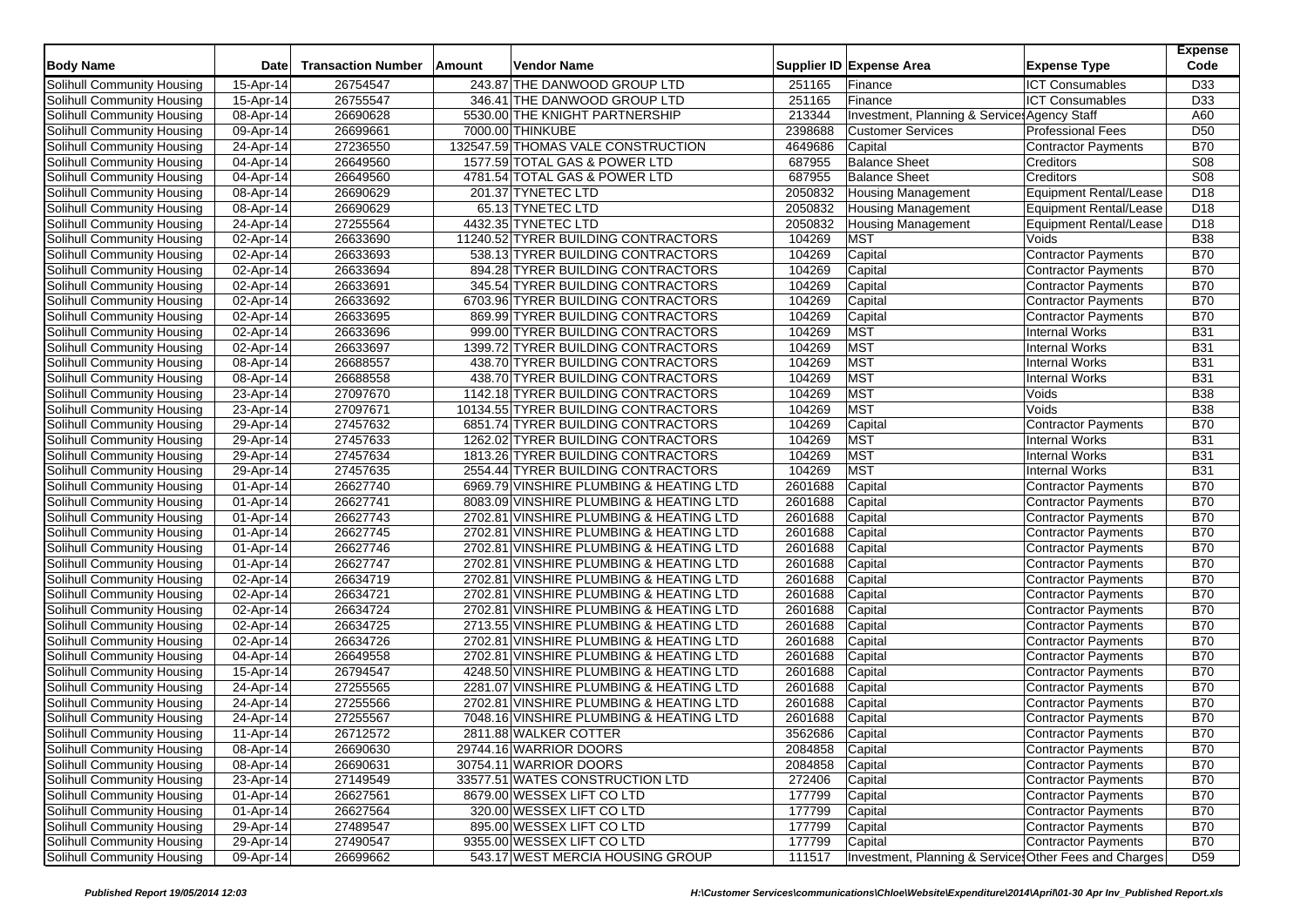| <b>Body Name</b>                  | <b>Date</b>  | <b>Transaction Number</b> | <b>Amount</b> | Vendor Name                          |                 | Supplier ID Expense Area | <b>Expense Type</b>        | <b>Expense</b><br>Code |
|-----------------------------------|--------------|---------------------------|---------------|--------------------------------------|-----------------|--------------------------|----------------------------|------------------------|
| Solihull Community Housing        | 02-Apr-14    | 26633570                  |               | 553.63 WOODHULL ROOFING LTD          | 221070          | <b>MST</b>               | <b>External Structures</b> | <b>B33</b>             |
| Solihull Community Housing        | 02-Apr-14    | 26633573                  |               | 298.21 WOODHULL ROOFING LTD          | 221070          | <b>MST</b>               | <b>External Structures</b> | <b>B33</b>             |
| Solihull Community Housing        | 02-Apr-14    | 26633575                  |               | 404.73 WOODHULL ROOFING LTD          | 221070          | <b>MST</b>               | <b>External Structures</b> | <b>B33</b>             |
| Solihull Community Housing        | 02-Apr-14    | 26633576                  |               | 269.53 WOODHULL ROOFING LTD          | 221070          | <b>MST</b>               | <b>External Structures</b> | <b>B33</b>             |
| Solihull Community Housing        | 02-Apr-14    | 26633577                  |               | 618.77 WOODHULL ROOFING LTD          | 221070          | <b>MST</b>               | <b>External Structures</b> | <b>B33</b>             |
| Solihull Community Housing        | 02-Apr-14    | 26633578                  |               | 581.58 WOODHULL ROOFING LTD          | 221070          | <b>MST</b>               | <b>External Structures</b> | <b>B33</b>             |
| Solihull Community Housing        | 02-Apr-14    | 26633579                  |               | 427.53 WOODHULL ROOFING LTD          | 221070          | <b>MST</b>               | <b>External Structures</b> | <b>B33</b>             |
| Solihull Community Housing        | 02-Apr-14    | 26633580                  |               | 424.25 WOODHULL ROOFING LTD          | 221070          | <b>MST</b>               | <b>External Structures</b> | <b>B33</b>             |
| Solihull Community Housing        | 02-Apr-14    | 26633581                  |               | 437.56 WOODHULL ROOFING LTD          | 221070          | <b>MST</b>               | <b>External Structures</b> | <b>B33</b>             |
| Solihull Community Housing        | 02-Apr-14    | 26633582                  |               | 465.79 WOODHULL ROOFING LTD          | 221070          | <b>MST</b>               | <b>External Structures</b> | <b>B33</b>             |
| Solihull Community Housing        | 02-Apr-14    | 26633583                  |               | 742.32 WOODHULL ROOFING LTD          | 221070          | <b>MST</b>               | <b>External Structures</b> | <b>B33</b>             |
| Solihull Community Housing        | 08-Apr-14    | 26689554                  |               | 2763.55 WOODHULL ROOFING LTD         | 221070          | <b>MST</b>               | <b>External Structures</b> | <b>B33</b>             |
| Solihull Community Housing        | 08-Apr-14    | 26689555                  |               | 2170.66 WOODHULL ROOFING LTD         | 221070          | <b>MST</b>               | <b>External Structures</b> | <b>B33</b>             |
| Solihull Community Housing        | 08-Apr-14    | 26689560                  |               | 523.77 WOODHULL ROOFING LTD          | 221070          | <b>MST</b>               | <b>External Structures</b> | <b>B33</b>             |
| Solihull Community Housing        | 08-Apr-14    | 26689563                  |               | 336.83 WOODHULL ROOFING LTD          | 221070          | <b>MST</b>               | <b>External Structures</b> | <b>B33</b>             |
| Solihull Community Housing        | 08-Apr-14    | 26689564                  |               | 430.89 WOODHULL ROOFING LTD          | 221070          | <b>MST</b>               | <b>External Structures</b> | <b>B33</b>             |
| Solihull Community Housing        | 08-Apr-14    | 26689565                  |               | 322.36 WOODHULL ROOFING LTD          | 221070          | <b>MST</b>               | <b>External Structures</b> | <b>B33</b>             |
| Solihull Community Housing        | 08-Apr-14    | 26689567                  |               | 275.83 WOODHULL ROOFING LTD          | 221070          | <b>MST</b>               | <b>External Structures</b> | <b>B33</b>             |
| Solihull Community Housing        | 11-Apr-14    | 26713550                  |               | 246.31 WOODHULL ROOFING LTD          | 221070          | <b>MST</b>               | <b>External Structures</b> | <b>B33</b>             |
| Solihull Community Housing        | 11-Apr-14    | 26713551                  |               | 286.89 WOODHULL ROOFING LTD          | 221070          | <b>MST</b>               | <b>External Structures</b> | <b>B33</b>             |
| Solihull Community Housing        | 11-Apr-14    | 26713552                  |               | 268.40 WOODHULL ROOFING LTD          | 221070          | <b>MST</b>               | <b>External Structures</b> | <b>B33</b>             |
| Solihull Community Housing        | $23$ -Apr-14 | 27097555                  |               | 278.26 WOODHULL ROOFING LTD          | 221070          | <b>MST</b>               | <b>External Structures</b> | <b>B33</b>             |
| Solihull Community Housing        | 24-Apr-14    | 27222620                  |               | 302.86 WOODHULL ROOFING LTD          | 221070          | <b>MST</b>               | <b>External Structures</b> | <b>B33</b>             |
| Solihull Community Housing        | 24-Apr-14    | 27222621                  |               | 508.03 WOODHULL ROOFING LTD          | 221070          | <b>MST</b>               | <b>External Structures</b> | <b>B33</b>             |
| Solihull Community Housing        | 24-Apr-14    | 27222622                  |               | 303.15 WOODHULL ROOFING LTD          | 221070          | <b>MST</b>               | <b>External Structures</b> | <b>B33</b>             |
| Solihull Community Housing        | 24-Apr-14    | 27222623                  |               | 430.13 WOODHULL ROOFING LTD          | 221070          | <b>MST</b>               | <b>External Structures</b> | <b>B33</b>             |
| Solihull Community Housing        | 24-Apr-14    | 27222625                  |               | 255.74 WOODHULL ROOFING LTD          | 221070          | <b>MST</b>               | <b>External Structures</b> | <b>B33</b>             |
| Solihull Community Housing        | 24-Apr-14    | 27222640                  |               | 256.72 WOODHULL ROOFING LTD          | 221070          | <b>MST</b>               | <b>External Structures</b> | <b>B33</b>             |
| Solihull Community Housing        | 24-Apr-14    | 27222642                  |               | 669.28 WOODHULL ROOFING LTD          | 221070          | <b>MST</b>               | <b>External Structures</b> | <b>B33</b>             |
| Solihull Community Housing        | 01-Apr-14    | 26627752                  |               | 414.64 WORKMATES BUILDING TRADES LTD | 2185688         | <b>MST</b>               | <b>Agency Staff</b>        | A60                    |
| Solihull Community Housing        | 01-Apr-14    | 26627751                  |               | 118.03 WORKMATES BUILDING TRADES LTD | 2185688         | <b>MST</b>               | <b>Agency Staff</b>        | A60                    |
| Solihull Community Housing        | 01-Apr-14    | 26627751                  |               | 118.03 WORKMATES BUILDING TRADES LTD | 2185688         | <b>MST</b>               | <b>Agency Staff</b>        | A60                    |
| Solihull Community Housing        | 01-Apr-14    | 26627751                  |               | 518.00 WORKMATES BUILDING TRADES LTD | 2185688         | <b>MST</b>               | <b>Agency Staff</b>        | A60                    |
| Solihull Community Housing        | 01-Apr-14    | 26627751                  |               | 147.54 WORKMATES BUILDING TRADES LTD | 2185688         | Capital                  | <b>Contractor Payments</b> | <b>B70</b>             |
| Solihull Community Housing        | 01-Apr-14    | 26627751                  |               | 206.55 WORKMATES BUILDING TRADES LTD | 2185688         | Capital                  | Contractor Payments        | <b>B70</b>             |
| Solihull Community Housing        | 02-Apr-14    | 26634727                  |               | 573.50 WORKMATES BUILDING TRADES LTD | 2185688         | Capital                  | <b>Contractor Payments</b> | <b>B70</b>             |
| Solihull Community Housing        | 02-Apr-14    | 26634727                  |               | 536.50 WORKMATES BUILDING TRADES LTD | 2185688         | <b>MST</b>               | <b>Agency Staff</b>        | A60                    |
| Solihull Community Housing        | 15-Apr-14    | 26794550                  |               | 437.58 WORKMATES BUILDING TRADES LTD | 2185688         | <b>MST</b>               | <b>Agency Staff</b>        | A60                    |
| Solihull Community Housing        | 15-Apr-14    | 26794551                  |               | 581.25 WORKMATES BUILDING TRADES LTD | 2185688         | Capital                  | <b>Contractor Payments</b> | <b>B70</b>             |
| Solihull Community Housing        | 15-Apr-14    | 26794551                  |               | 536.50 WORKMATES BUILDING TRADES LTD | 2185688         | <b>MST</b>               | <b>Agency Staff</b>        | A60                    |
| Solihull Community Housing        | 15-Apr-14    | 26794552                  |               | 118.03 WORKMATES BUILDING TRADES LTD | 2185688         | <b>MST</b>               | <b>Agency Staff</b>        | A60                    |
| Solihull Community Housing        | 15-Apr-14    | 26794552                  |               | 518.00 WORKMATES BUILDING TRADES LTD | 2185688         | <b>MST</b>               | <b>Agency Staff</b>        | A60                    |
| <b>Solihull Community Housing</b> | 15-Apr-14    | 26794552                  |               | 147.54 WORKMATES BUILDING TRADES LTD | 2185688         | Capital                  | <b>Contractor Payments</b> | <b>B70</b>             |
| Solihull Community Housing        | 15-Apr-14    | 26794552                  |               | 206.55 WORKMATES BUILDING TRADES LTD | 2185688 Capital |                          | <b>Contractor Payments</b> | <b>B70</b>             |
| Solihull Community Housing        | 15-Apr-14    | 26794552                  |               | 118.03 WORKMATES BUILDING TRADES LTD | 2185688         | <b>MST</b>               | <b>Agency Staff</b>        | A60                    |
| Solihull Community Housing        | 24-Apr-14    | 27255568                  |               | 518.00 WORKMATES BUILDING TRADES LTD | 2185688         | <b>MST</b>               | <b>Agency Staff</b>        | A60                    |
| Solihull Community Housing        | 24-Apr-14    | 27255568                  |               | 156.78 WORKMATES BUILDING TRADES LTD | 2185688         | Capital                  | <b>Contractor Payments</b> | <b>B70</b>             |
| Solihull Community Housing        | 24-Apr-14    | 27255568                  |               | 219.51 WORKMATES BUILDING TRADES LTD | 2185688         | Capital                  | <b>Contractor Payments</b> | <b>B70</b>             |
| Solihull Community Housing        | 24-Apr-14    | 27255568                  |               | 125.43 WORKMATES BUILDING TRADES LTD | 2185688         | <b>MST</b>               | <b>Agency Staff</b>        | A60                    |
| Solihull Community Housing        | 24-Apr-14    | 27255568                  |               | 125.43 WORKMATES BUILDING TRADES LTD | 2185688         | <b>MST</b>               | Agency Staff               | A60                    |
| Solihull Community Housing        | 24-Apr-14    | 27255569                  |               | 453.07 WORKMATES BUILDING TRADES LTD | 2185688         | <b>MST</b>               | <b>Agency Staff</b>        | A60                    |
|                                   |              |                           |               |                                      |                 |                          |                            |                        |